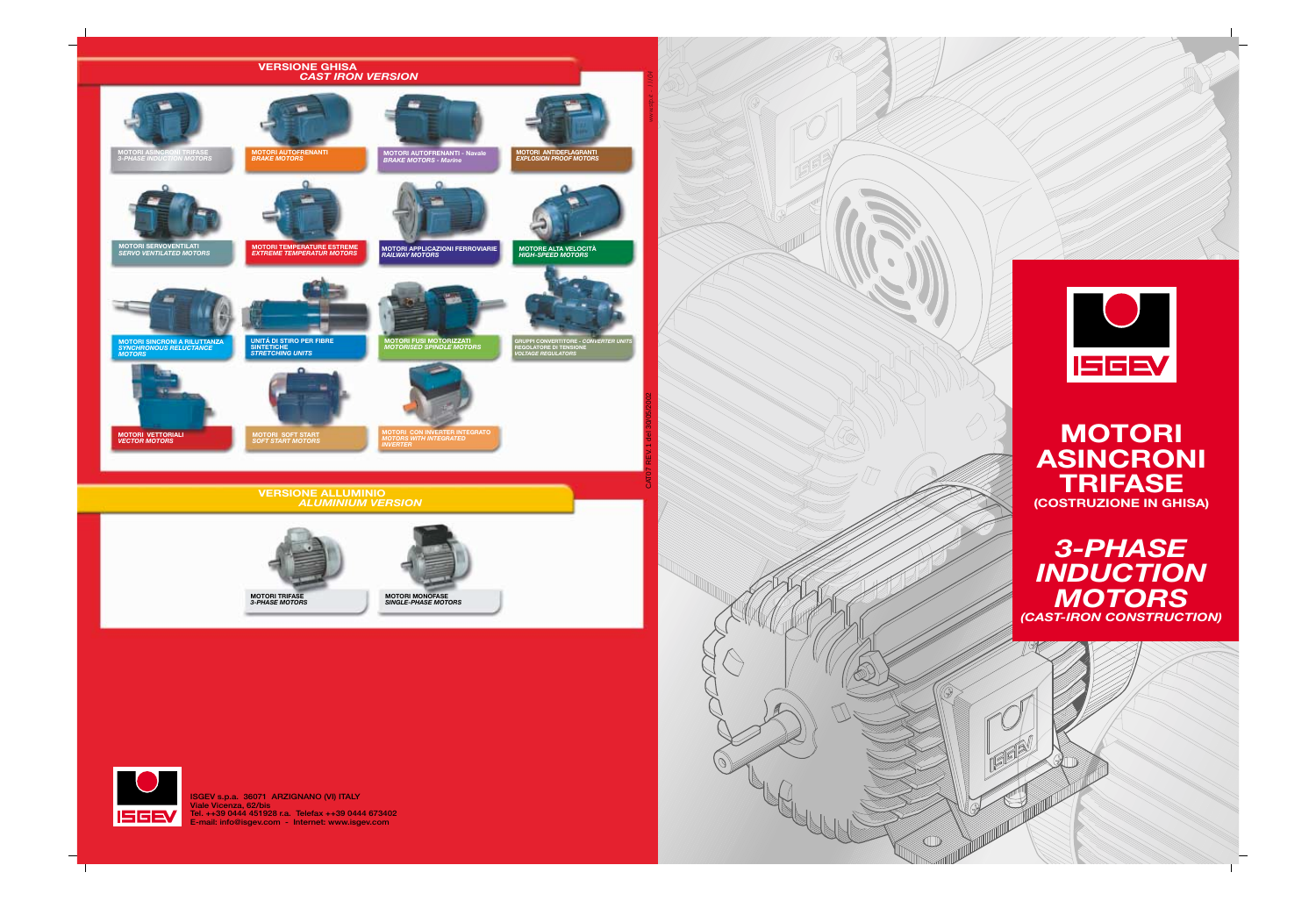**ELECTRIC MOTOR WARRANTY I.S.G.E.V. S.p.A.** guarantees the good quality and excellent construction of all its motors. If defects in workmanship or assembly should occur, I.S.G.E.V. will repair or replace the defective parts free of charge in the shortest possible time. The warranty will no longer be applicable for cases in which the defect is caused by natural wear and tear, customer inexperience, use beyond the limits of the rated performance or tampering by or requested by the customer. The 12-month warranty begins on the date of delivery and in no case can the warranty terms be extended, even if the motor was never placed in service (article 1512 of the civil code). The work relative to repairs or replacement during the warranty period must be carried out at our factory. The customer is responsible for arranging transport and paying for the relative costs.

### **GARANZIA MOTORI ELETTRICI**



**ISGEV S.p.A.** progetta e costruisce motori elettrici fin dal 1948. È presente sul mercato italiano e recentemente anche su quelli europei e americani, proponendo motori affidabili, di alta qualità. La recente evoluzione tecnologica sia progettuale che produttiva e la rinnovata organizzazione aziendale conformata alle indicazioni delle norme ISO 9001:2000 sono garanzia di costante orientamento verso obiettivi di qualità e garanzia per il cliente.



The company is present on the Italian market with its reliable, high-quality motors, which have been recently launched on the European and American markets as well.

La **I.S.G.E.V. S.p.A.** garantisce la buona qualità e l'ottima costruzione di tutti i propri motori. Nel caso in cui si manifestino vizi dovuti a difetti di lavorazione o ad imperfetto montaggio, la I.S.G.E.V. si obbliga a riparare o sostituire gratuitamente le parti difettose nel più breve tempo possibile. Nei casi in cui il vizio sia dovuto a naturale logorio, imperizia del cliente o ad un utilizzo oltre i limiti delle prestazioni nominali e a manomissioni eseguite o fatte eseguire dal cliente, viene a decadere la garanzia. Il periodo di garanzia è di 12 mesi a partire dalla data di consegna ed in nessun caso, anche se il motore non è stato messo in servizio, i termini di garanzia potranno essere prorogati (articolo 1512 del codice civile). I lavori inerenti a riparazioni o sostituzioni durante il periodo di garanzia dovranno essere eseguiti presso i nostri stabilimenti. Il trasporto e il relativo costo sono a carico del cliente.



**ISGEV S.p.A.** has been designing and constructing electric motors since 1948.

The recent technological evolution in terms of both design and production, and the renewed company organization certified for conformity to ISO 9001:2000 Standards provide firm guarantees of the company's constant orientation towards the achievement of higher and higher quality objectives for assured performance and for the total satisfaction of the client.

### **Prescrizoni e norme**

I motori della serie A -B sono costruiti conformemente alle seguenti norme.

| <b>Norme Elettriche:</b>             | <b>IEC 34-1</b>  |  |
|--------------------------------------|------------------|--|
| <b>Norme Dimensionali:</b>           | <b>IEC 72</b>    |  |
| <b>Forme Costruttive:</b>            | <b>IEC 34-7</b>  |  |
| <b>Protezioni Meccaniche:</b>        | <b>IEC 34-5</b>  |  |
| Metodi di Raffreddamento:            | <b>IEC 34-6</b>  |  |
| Vibrazioni Meccaniche:               | <b>IEC 34-14</b> |  |
| Rumorosità:                          | <b>IEC 34-9</b>  |  |
| <b>Valutazione e Classificazione</b> |                  |  |
| <b>Termica Isolamento Elettrico:</b> | <b>IEC 85</b>    |  |
|                                      |                  |  |

Inoltre l'attuale gamma è certificata da enti di notevole prestigio quali:

| C.S.A.      | (Canadian Standards Association)              |
|-------------|-----------------------------------------------|
| C.E.S.I.    | (Centro Elettrotecnico Sperimentale Italiano) |
| U.L.        | (Underwiters Laboratories inc.)               |
| <b>RINA</b> | (Registro Navale Italiano)                    |

### **Prescriptions and standards**

The A-B series motors are built in conformity with the following standards:

| <b>Electrical Standards:</b>                 | <b>IEC 34-1</b>  |
|----------------------------------------------|------------------|
| <b>Dimensional Standards:</b>                | <b>IEC 72</b>    |
| Assembly:                                    | <b>IEC 34-7</b>  |
| <b>Mechanical Protections:</b>               | <b>IEC 34-5</b>  |
| <b>Cooling Methods:</b>                      | <b>IEC 34-6</b>  |
| <b>Mechanical vibrations:</b>                | <b>IEC 34-14</b> |
| Noise levels:                                | <b>IEC 34-9</b>  |
| <b>Electrical Insulation Thermal</b>         |                  |
| <b>Assessment and Classification: IEC 85</b> |                  |

In addition, this range of motors has been certified by institutes of notable prestige such as:

| C.S.A.  |  |
|---------|--|
| C.E.S.I |  |
| U.L.    |  |
| RINA    |  |

**(Canadian Standards Association) C.E.S.I (Italian Experimental Electrotechnical Center) U.L. (Underwiters Laboratories Inc.) (Italian Naval Registry)** 







## **MOTORI ASINCRONI TRIFASE SERIE A-B** *3-PHASE INDUCTION MOTORS SERIES A-B*

**Introduzione -** *Introduction* **COSTRUZIONE IN GHISA COSTRUZIONE** IN GHISA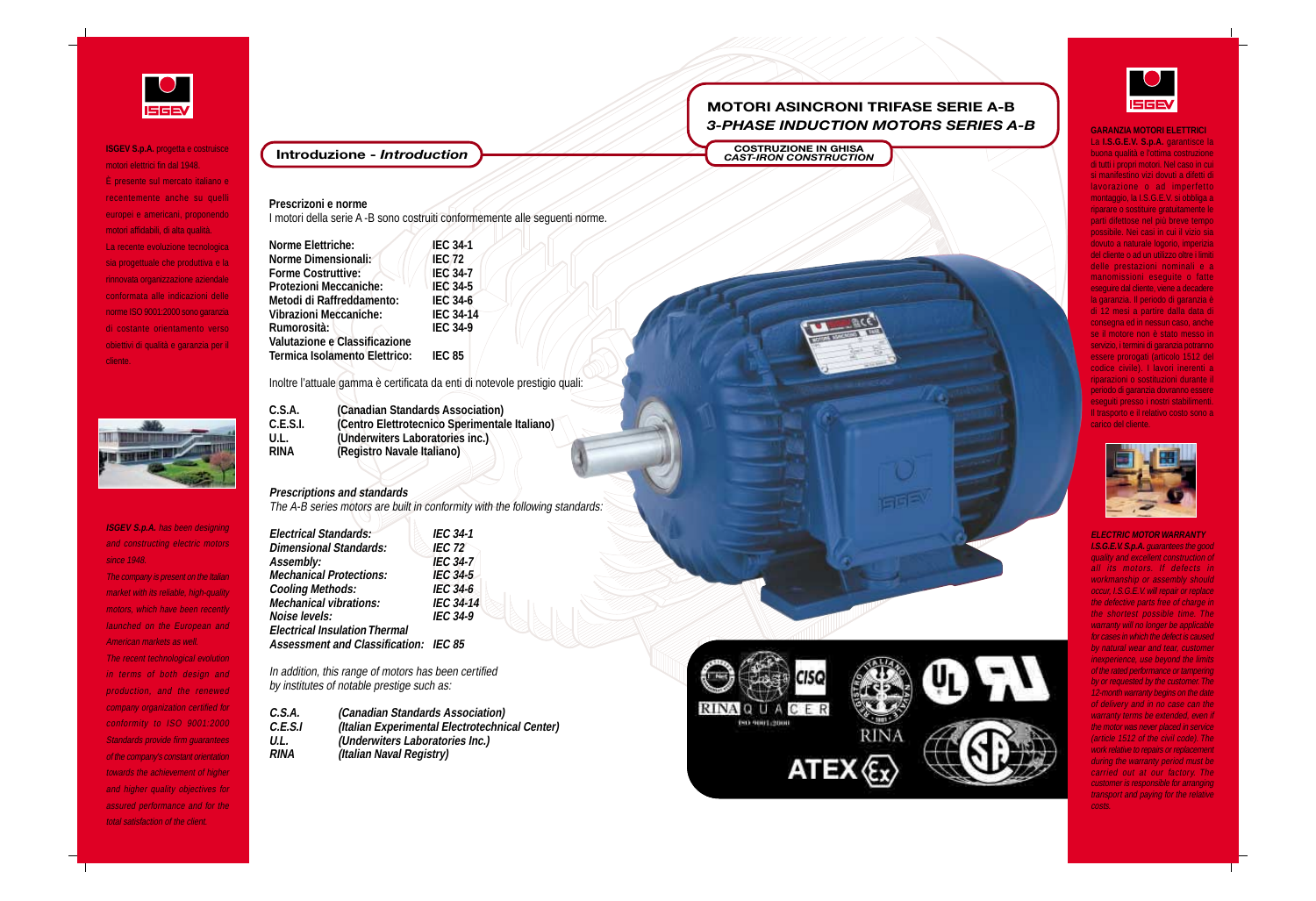#### **Garanzia motori elettrici**

La I.S.G.E.V. spa. garantisce la buona qualità e l'ottima costruzione di tutti i propri motori.

Nel caso in cui si manifestino vizi dovuti a difetti di lavorazione o ad imperfetto montaggio, la I.S.G.E.V. si obbliga a riparare o sostituire gratuitamente le parti difettose nel più breve tempo possibile.

Nei casi in cui il vizio sia dovuto a naturale logorio, imperizia del cliente o ad un utilizzo oltre i limiti delle prestazioni nominali e a manomissioni eseguite o fatte eseguire dal cliente, viene a decadere la garanzia.

Il periodo di garanzia è di 12 mesi a partire dalla data di consegna ed in nessun caso, anche se il motore non è stato messo in servzio, i termini di garanzia potranno essere prorogati (articolo 1512 del codice civile).

I lavori inerenti a riparazioni o sostituzioni durante il periodo di garanzia dovranno essere eseguiti presso i nostri stabilimenti. Il trasporto e il relativo costo sono a carico del Cliente.

I.S.G.E.V. spa





#### *Warranties provided for electric motors*

*I.S.G.E.V. spa guarantees the good quality and excellent construction of all its motors.*

*In the event that defects in working or incorrect assembly* **o** prevedono tutte le forme costruttive; nella tabella che seque *include all assemblies; the following table illustrates the* o ad imperfetto montaggio, la I.S.G.E.V. si obbliga a riparare occur, I.S.G.E.V. pledges to re *parts in the shortest time possible.*

> *In the event that such defects are caused by wear, inappropriate operation by the customer, uses that go beyond the limits of the nominal performance specified, or unauthorized tampering carried out directly or indirectly by the customer, the terms of this warranty will no longer be considered valid.*

> *The warranty period is 12 months starting from the date of delivery and in no case will the terms of this warranty be*

> > *extended, even if the motor has never been placed in operation (as per Art. 1512, Civil Code).*

> > *All operations for repairs or replacement under the terms of the warranty must be performed at our premises, with transport costs to be borne by the Customer.*

*I.S.G.E.V. S.p.A.*

### **MOTORI ASINCRONI TRIFASE SERIE A-B** *3-PHASE INDUCTION MOTORS SERIES A-B*



#### **Forme costruttive**

Le norme:

• IEC 34-7

• CEI EN 60034-7

prevedono tutte le forme costruttive; nella tabella che segue sono illustrate le più comuni e le relative sigle di designazione.

Per altre esecuzioni quali: flangie e forme costruttive speciali, sporgenze d'albero singole o doppie e cuscinetti maggiorati, consultare il Ns. Ufficio Tecnico.

| ₩                                                |                                                  |                                                 |                                                  |                                                 | ₩                                                |
|--------------------------------------------------|--------------------------------------------------|-------------------------------------------------|--------------------------------------------------|-------------------------------------------------|--------------------------------------------------|
| <b>B3</b><br><b>IM B3</b><br><b>IM 1001</b>      | <b>B5</b><br><b>IM B5</b><br><b>IM 3001</b>      | <b>B6</b><br>IM B6                              | <b>B7</b><br><b>IM B7</b>                        | <b>B8</b><br><b>IM B8</b><br><b>IM 1071</b>     | <b>B14</b><br><b>IM B14</b><br><b>IM 3601</b>    |
|                                                  |                                                  | 111111                                          |                                                  |                                                 | ШT                                               |
| V <sub>1</sub><br><b>IM V1</b><br><b>IM 3011</b> | V <sub>3</sub><br>IM V3<br><b>IM 3031</b>        | <b>V5</b><br><b>IM V5</b><br><b>IM 1011</b>     | V <sub>6</sub><br><b>IM V6</b><br><b>IM 1031</b> | <b>V18</b><br><b>IM V18</b><br><b>IM 3611</b>   | <b>V19</b><br><b>IM V19</b><br><b>IM 3631</b>    |
|                                                  |                                                  |                                                 |                                                  |                                                 |                                                  |
| <b>B3/B5</b><br><b>IM B35</b><br><b>IM 2001</b>  | <b>B3/B14</b><br><b>IM B34</b><br><b>IM 2101</b> | <b>B6/B5</b><br><b>IM 2051</b>                  | <b>B6/B14</b><br><b>IM 2151</b>                  | <b>B7/B5</b><br><b>IM 2061</b>                  | <b>B7/B14</b><br><b>IM 2161</b>                  |
|                                                  |                                                  |                                                 |                                                  |                                                 |                                                  |
| <b>B8/B5</b><br><b>IM 2071</b>                   | <b>B8/B14</b><br><b>IM 2171</b>                  | <b>V5/V1</b><br><b>IM V15</b><br><b>IM 2011</b> | <b>V5/V18</b><br><b>IM V15</b><br><b>IM 2111</b> | <b>V6/V3</b><br><b>IM V36</b><br><b>IM 2031</b> | <b>V6/V19</b><br><b>IM V36</b><br><b>IM 2131</b> |

#### *Assembly*

*The standards*

• *IEC 34-7*

• *CEI EN 60034-7*

*include all assemblies; the following table illustrates the most common assemblies and the relevant identification codes.*

*For the execution of other parts like flanges, special assemblies, single or double shaft protrusions and oversize bearings, please contact our Technical Dpt.*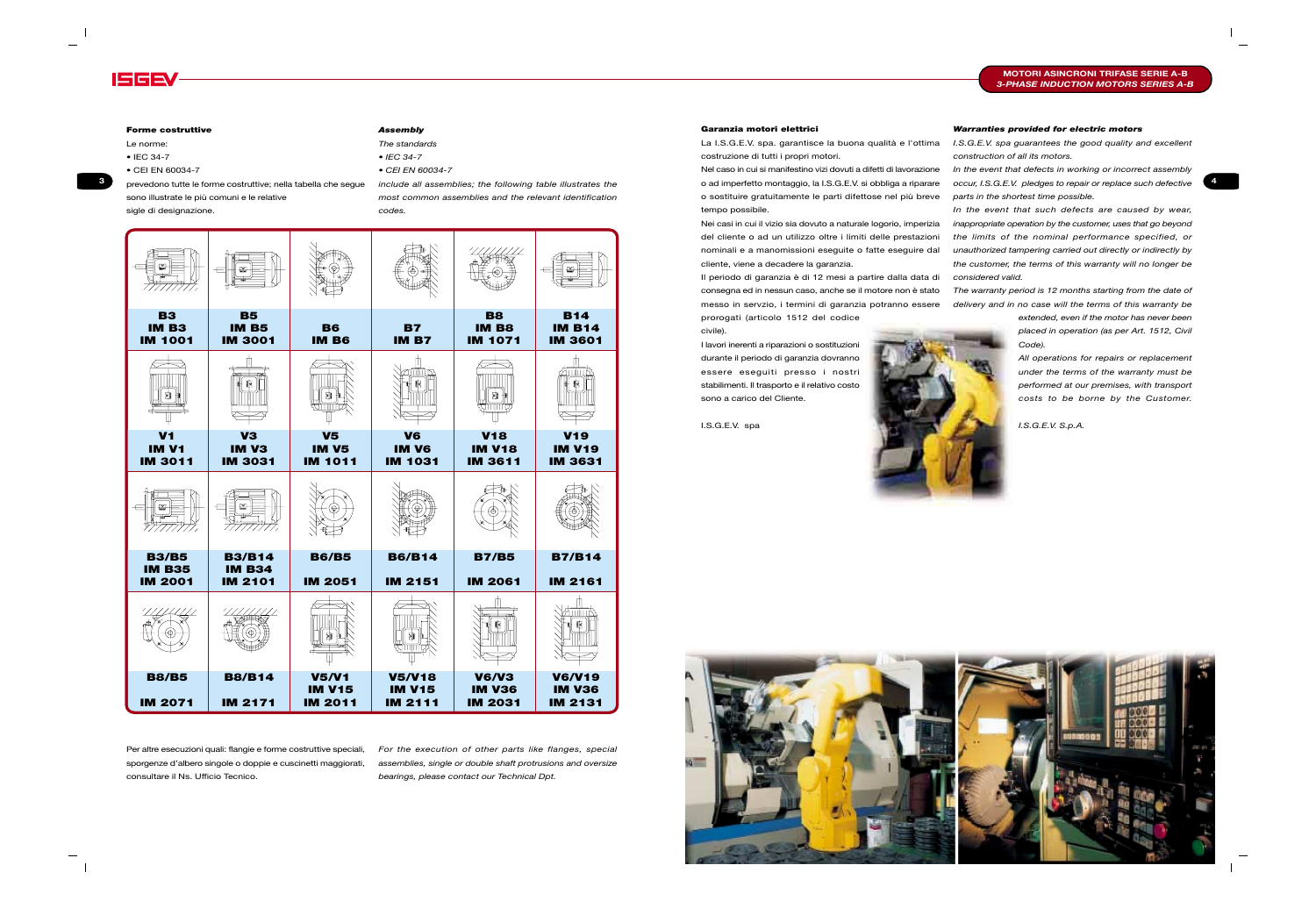

**5**

|   | <b>TIPO</b><br><b>TYPE</b> |                | <b>POTENZA</b><br><b>POWER</b> |      | <b>VELOCITÀ</b><br><b>SPEED</b> | <b>COPPIA</b><br><b>TORQUE</b> | PD <sup>2</sup><br>PD <sup>2</sup> | <b>CORRENTE</b><br><b>CURRENT</b><br>(A) | REND.<br><b>YIELD</b> | F.d.p.<br>F.d.p. | I spunto<br>I pick-up | C spunto<br>Pick-up<br>torque | C mass.<br>Max.<br>torque | <b>PESO</b><br><b>WEIGHT</b> |
|---|----------------------------|----------------|--------------------------------|------|---------------------------------|--------------------------------|------------------------------------|------------------------------------------|-----------------------|------------------|-----------------------|-------------------------------|---------------------------|------------------------------|
|   |                            |                | <b>CV</b>                      | kW   | $min^{-1}$                      | da Nm                          | kg m <sup>2</sup>                  | 400 V.                                   | %                     | $\cos \theta$    | Ispu <sup>*</sup>     | Cspu*                         | $C$ max <sup>*</sup>      | kg                           |
| A | 63 A                       | 4              | 0,17                           | 0,12 | 1330                            | 0,09                           | 0,001                              | 0,41                                     | 61                    | 0,76             | 2,7                   | 1,8                           | $\overline{2}$            | 6,7                          |
| A | 63 B                       | $\overline{4}$ | 0,25                           | 0,18 | 1330                            | 0,132                          | 0,0014                             | 0,57                                     | 64                    | 0,72             | 2,5                   | 1,7                           | 1,9                       | 7,2                          |
| A | 71 A                       | 4              | 0.33                           | 0,25 | 1390                            | 0,167                          | 0,0025                             | 0,76                                     | 63                    | 0,73             | 3,4                   | 1,8                           | 2                         | 9,2                          |
| A | 71 B                       | $\overline{4}$ | 0,5                            | 0,37 | 1380                            | 0,225                          | 0,0033                             | 1,1                                      | 66                    | 0,72             | 3,4                   | 2,1                           | 2,2                       | 10                           |
| A | 80 A                       | 4              | 0,75                           | 0,55 | 1390                            | 0,38                           | 0,0054                             | 1,47                                     | 73                    | 0,74             | 4,2                   | $\overline{2}$                | 2,2                       | 14,3                         |
| A | 80 B                       | $\overline{4}$ | $\mathbf{1}$                   | 0,75 | 1400                            | 0,5                            | 0,0069                             | 1,85                                     | 74                    | 0,78             | 4,9                   | 2,1                           | 2,1                       | 15,7                         |
| A | 90 S                       | 4              | 1,5                            | 1,1  | 1410                            | 0,75                           | 0,011                              | 2,6                                      | 79                    | 0,78             | 4,9                   | 2,2                           | 2,4                       | 19                           |
| A | 90 L                       | $\overline{4}$ | $\overline{2}$                 | 1,5  | 1420                            | 1                              | 0,014                              | 3,3                                      | 81                    | 0,78             | 4,4                   | 2,2                           | 2,4                       | 22                           |
| А | 100 LA                     | 4              | 3                              | 2,2  | 1425                            | 1,48                           | 0,037                              | 4,8                                      | 81                    | 0,82             | 6                     | 2,2                           | 2,6                       | 31                           |
| A | 100 LB                     | $\overline{4}$ | $\overline{4}$                 | 3    | 1435                            | 1,96                           | 0,048                              | 6,4                                      | 81                    | 0,85             | 5,4                   | 2,2                           | 2,4                       | 34,5                         |
| А | 112 M                      | 4              | 5,5                            | 4    | 1440                            | 2,68                           | 0,074                              | 8,2                                      | 84                    | 0,86             | 6,6                   | 2,8                           | 3                         | 46                           |
| A | 132 S                      | $\overline{4}$ | 7,5                            | 5,5  | 1440                            | 3,65                           | 0,11                               | 11                                       | 85                    | 0,85             | 6                     | 2,5                           | 2,9                       | 67                           |
| A | 132 MA                     | 4              | 10                             | 7,5  | 1450                            | 4,85                           | 0,13                               | 14,65                                    | 87                    | 0,85             | 6,1                   | 2,7                           | 3                         | 76                           |
| A | 132 MB                     | $\overline{4}$ | 12,5                           | 9,2  | 1435                            | 6,1                            | 0,16                               | 19                                       | 86                    | 0,82             | 6,2                   | 3                             | 3                         | 84                           |
| A | 160 M                      | 4              | 15                             | 11   | 1450                            | 7,25                           | 0,24                               | 22                                       | 87                    | 0,85             | 7,4                   | 2,5                           | 2,9                       | 120                          |
| A | 160 L                      | $\overline{4}$ | 20                             | 15   | 1440                            | 9,75                           | 0,3                                | 28,5                                     | 87                    | 0,87             | $\overline{7}$        | 2,7                           | 3,1                       | 140                          |
| A | 180 M                      | 4              | 25                             | 18,5 | 1440                            | 12,2                           | 0,64                               | 34,7                                     | 89                    | 0,87             | 7,3                   | 2,5                           | 3,3                       | 190                          |
| A | 180 L                      | $\overline{4}$ | 30                             | 22   | 1440                            | 14,7                           | 0,77                               | 41                                       | 90                    | 0,87             | 7,5                   | 3,3                           | 3,3                       | 217                          |
| A | 200 L                      | 4              | 40                             | 30   | 1450                            | 19,4                           | 0,96                               | 53,5                                     | 91                    | 0.87             | 7,5                   | 2,3                           | 2,9                       | 270                          |
| A | 225 S                      | $\overline{4}$ | 50                             | 37   | 1465                            | 24                             | 1,7                                | 66                                       | 91                    | 0.88             | 6                     | 1,9                           | 2,4                       | 340                          |
| A | 225 M                      | 4              | 60                             | 45   | 1470                            | 28,7                           | 1,9                                | 79                                       | 92                    | 0.88             | 6,4                   | 1,95                          | 2,6                       | 365                          |
| B | 250 M                      | $\overline{4}$ | 75                             | 55   | 1480                            | 35,6                           | 2,7                                | 96                                       | 93,5                  | 0,88             | 7,3                   | 2,4                           | 3                         | 475                          |
| B | 250 MB                     | 4              | 100                            | 75   | 1480                            | 47,5                           | 2,9                                | 136                                      | 92                    | 0,86             | 6                     | 1,6                           | 2,7                       | 500                          |
| B | 280 S                      | 4              | 100                            | 75   | 1480                            | 47,5                           | 3                                  | 134                                      | 93                    | 0,87             | 6                     | 1,8                           | 2,04                      | 580                          |
| B | 280 M                      | 4              | 120                            | 90   | 1480                            | 57                             | 3,2                                | 162                                      | 94                    | 0,85             | 6                     | 2                             | 2                         | 620                          |

Dati non impegnativi - con riserva di apportare modifiche / *These data are not legally binding. The Manufacturer reserves the right to modify its products without notice.* \* Coppie e Correnti in Rapporto al Pieno Carico / *Torque and current values listed in respect to full loads*

|   | <b>TIPO</b><br><b>TYPE</b> |   | <b>POTENZA</b><br><b>POWER</b> |                | <b>VELOCITÀ</b><br><b>SPEED</b> | <b>COPPIA</b><br><b>TORQUE</b> | PD <sup>2</sup><br>PD <sup>2</sup> | <b>CORRENTE</b><br><b>CURRENT</b><br>(A) | REND.<br><b>YIELD</b> | F.d.p.<br>F.d.p. | I spunto<br>I pick-up | C spunto<br>Pick-up<br>torque | C mass.<br>Max.<br>torque | <b>PESO</b><br><b>WEIGHT</b> |
|---|----------------------------|---|--------------------------------|----------------|---------------------------------|--------------------------------|------------------------------------|------------------------------------------|-----------------------|------------------|-----------------------|-------------------------------|---------------------------|------------------------------|
|   |                            |   | CV                             | kW             | $min^{-1}$                      | da Nm                          | $kg \, m^2$                        | 400 V.                                   | %                     | $\cos \phi$      | lspu*                 | Cspu*                         | $C$ max $*$               | kg                           |
| Α | 71 A                       | 8 | 0,125                          | 0,09           | 670                             | 0,125                          | 0,0025                             | 0,58                                     | 40                    | 0,57             | $\overline{c}$        | 1,9                           | $\overline{c}$            | 9,2                          |
| A | 71 B                       | 8 | 0,17                           | 0,12           | 640                             | 0,182                          | 0,0033                             | 0,72                                     | 43                    | 0,58             | 1,6                   | 1,5                           | 1,5                       | 10 <sup>1</sup>              |
| Α | 80 A                       | 8 | 0,25                           | 0,18           | 700                             | 0,25                           | 0,009                              | 0,76                                     | 55                    | 0,64             | 2,6                   | 1,7                           | 2                         | 13,4                         |
| A | 80 B                       | 8 | 0,33                           | 0,25           | 700                             | 0,33                           | 0,012                              | 1,05                                     | 54                    | 0,62             | 2,5                   | 2,2                           | 2,1                       | 14,8                         |
| Α | 90 S                       | 8 | 0,5                            | 0,37           | 700                             | 0,5                            | 0,019                              | 1,38                                     | 60                    | 0,65             | 2,9                   | 1,8                           | 2,1                       | 19                           |
| A | 90 L                       | 8 | 0,75                           | 0,55           | 700                             | 0,75                           | 0,025                              | 1,9                                      | 65                    | 0,66             | 3                     | 1,7                           | 1,8                       | 22,5                         |
| Α | 100 LA                     | 8 |                                | 0,75           | 700                             | 1.                             | 0,044                              | 2,4                                      | 72                    | 0,64             | 3,9                   | 2,4                           | 2,3                       | 31                           |
| A | 100 LB                     | 8 | 1,5                            | 1,1            | 700                             | 1,5                            | 0,057                              | 3,15                                     | 72                    | 0,70             | 3,8                   | $2^{\circ}$                   | 2,1                       | 34,5                         |
| Α | 112 M                      | 8 | $\overline{c}$                 | 1,5            | 705                             | $\overline{2}$                 | 0,094                              | 3,95                                     | 76                    | 0,72             | 3,6                   | 1,7                           | 2                         | 40                           |
| A | 132 S                      | 8 | 3                              | 2,2            | 705                             | 3                              | 0,151                              | 5,7                                      | 77                    | 0,73             | 3,8                   | 1,6                           | $\overline{2}$            | 59                           |
| A | 132 M                      | 8 | 4                              | 3              | 710                             | 4                              | 0,197                              | 7,6                                      | 78                    | 0,73             | 3,8                   | 1,8                           | 2                         | 68                           |
| A | 160 MA                     | 8 | 5,5                            | $\overline{4}$ | 715                             | 5,4                            | 0,365                              | 10 <sup>1</sup>                          | 81                    | 0,73             | 5,1                   | 2,5                           | 2,7                       | 102                          |
| A | 160 MB                     | 8 | 7,5                            | 5,5            | 710                             | 7,4                            | 0,45                               | 12,7                                     | 83                    | 0,76             | 5,3                   | 2,5                           | 2,7                       | 113                          |
| A | 160 L                      | 8 | 10                             | 7,5            | 710                             | 9,9                            | 0,56                               | 16,2                                     | 84                    | 0,77             | 5,7                   | 2,4                           | 2,7                       | 138                          |
| A | 180 L                      | 8 | 15                             | 11             | 695                             | 14,6                           | 1,03                               | 23,4                                     | 83                    | 0,82             | 4,5                   | 1,8                           | 2,1                       | 210                          |
| A | 200 L                      | 8 | 20                             | 15             | 720                             | 19,5                           | 1,5                                | 29,5                                     | 87                    | 0,83             | 5                     | 1,8                           | 2,1                       | 257                          |
| Α | 225 S                      | 8 | 25                             | 18,5           | 720                             | 24,4                           | 2,9                                | 36,5                                     | 88                    | 0,84             | 4,7                   | $\overline{2}$                | 2,2                       | 340                          |
| A | 225 M                      | 8 | 30                             | 22             | 720                             | 29,3                           | 3,4                                | 42,8                                     | 89                    | 0,84             | 4,8                   | 2,1                           | 2,4                       | 365                          |
| В | 250 M                      | 8 | 40                             | 30             | 725                             | 38,7                           | 4,1                                | 58                                       | 90                    | 0,84             | 4,5                   | 1,8                           | 2                         | 485                          |
| B | 280 S                      | 8 | 50                             | 37             | 730                             | 48                             | 4,5                                | 73                                       | 91                    | 0,85             | 5                     | 1,7                           | 1,9                       | 560                          |
| B | 280 M                      | 8 | 75                             | 55             | 730                             | 72                             | 5,5                                | 90                                       | 91                    | 0,85             | 5                     | 1,7                           | 1,9                       | 600                          |
|   |                            |   |                                |                |                                 |                                |                                    |                                          |                       |                  |                       |                               |                           |                              |
|   |                            |   |                                |                |                                 |                                |                                    |                                          |                       |                  |                       |                               |                           |                              |
|   |                            |   |                                |                |                                 |                                |                                    |                                          |                       |                  |                       |                               |                           |                              |
|   |                            |   |                                |                |                                 |                                |                                    |                                          |                       |                  |                       |                               |                           |                              |
|   |                            |   |                                |                |                                 |                                |                                    |                                          |                       |                  |                       |                               |                           |                              |

Dati non impegnativi - con riserva di apportare modifiche / *These data are not legally binding. The Manufacturer reserves the right to modify its products without notice.* \* Coppie e Correnti in Rapporto al Pieno Carico / *Torque and current values listed in respect to full loads*

|   | 2 POLI                     |                |                                |           |                                 |                                |                                    |                                          |                       |                  |                     | Caratteristiche a Volt 400 Hz 50<br>Performance data at V 400 Hz 50 |                           |                              |
|---|----------------------------|----------------|--------------------------------|-----------|---------------------------------|--------------------------------|------------------------------------|------------------------------------------|-----------------------|------------------|---------------------|---------------------------------------------------------------------|---------------------------|------------------------------|
|   | <b>TIPO</b><br><b>TYPE</b> |                | <b>POTENZA</b><br><b>POWER</b> |           | <b>VELOCITÀ</b><br><b>SPEED</b> | <b>COPPIA</b><br><b>TORQUE</b> | PD <sup>2</sup><br>PD <sup>2</sup> | <b>CORRENTE</b><br><b>CURRENT</b><br>(A) | REND.<br><b>YIELD</b> | F.d.p.<br>F.d.p. | spunto<br>I pick-up | C spunto<br>Pick-up<br>torque                                       | C mass.<br>Max.<br>torque | <b>PESO</b><br><b>WEIGHT</b> |
|   |                            |                | <b>CV</b>                      | <b>kW</b> | $min^{-1}$                      | da Nm                          | $kg \, m^2$                        | 400 V.                                   | %                     | $\cos \phi$      | Ispu <sup>*</sup>   | Cspu*                                                               | $C$ max <sup>*</sup>      | kg                           |
| A | 63 A                       | $\overline{2}$ | 0,25                           | 0,18      | 2800                            | 0,063                          | 0,00071                            | 0,56                                     | 66                    | 0,76             | $\overline{4}$      | 2,8                                                                 | 3                         | 5,8                          |
| A | 63 B                       | $\overline{2}$ | 0.33                           | 0,25      | 2850                            | 0.082                          | 0.00085                            | 0.72                                     | 70                    | 0.70             | 4,7                 | 3,2                                                                 | 3                         | 7,2                          |
| A | 71 A                       | $\overline{2}$ | 0,5                            | 0,37      | 2820                            | 0,124                          | 0.00097                            | 0,95                                     | 68                    | 0,81             | 4,3                 | $\overline{c}$                                                      | 2,3                       | 9,2                          |
| A | 71 B                       | $\overline{2}$ | 0.75                           | 0,55      | 2820                            | 0.186                          | 0.0013                             | 1,4                                      | 70                    | 0.82             | 4,7                 | 2,1                                                                 | $\overline{2}$            | 10,2                         |
| Α | 80 A                       | $\overline{2}$ | 1                              | 0,75      | 2820                            | 0,25                           | 0.0028                             | 1,8                                      | 73                    | 0,80             | 4,5                 | 2,3                                                                 | 2,6                       | 14                           |
| Α | 80 B                       | $\overline{2}$ | 1,5                            | 1,1       | 2820                            | 0,37                           | 0,0036                             | 2,6                                      | 76                    | 0.82             | 5,3                 | 2,7                                                                 | 2,7                       | 15,3                         |
| Α | 90 S                       | 2              | $\overline{c}$                 | 1,5       | 2840                            | 0,49                           | 0,0064                             | 3,3                                      | 80                    | 0.83             | 5,9                 | 2,5                                                                 | 2,7                       | 20                           |
| A | 90 <sub>L</sub>            | $\overline{2}$ | 3                              | 2,2       | 2840                            | 0,74                           | 0.0084                             | 4,8                                      | 80                    | 0,83             | 5,5                 | 2,5                                                                 | 2,6                       | 24                           |
| A | 100 L                      | 2              | 4                              | 3,0       | 2840                            | 1                              | 0.0135                             | 6,1                                      | 82                    | 0.85             | 6                   | 2,5                                                                 | 2,8                       | 29                           |
| A | 112 M                      | $\overline{2}$ | 5,5                            | 4,0       | 2910                            | 1,33                           | 0,025                              | 8,1                                      | 85                    | 0.85             | 7,8                 | 2,6                                                                 | 3,3                       | 40                           |
| A | 132 SA                     | $\overline{2}$ | 7,5                            | 5,5       | 2900                            | 1,8                            | 0,043                              | 10,7                                     | 85                    | 0,87             | $\overline{7}$      | 2,6                                                                 | 3,3                       | 60                           |
| A | 132 SB                     | $\overline{2}$ | 10                             | 7,5       | 2900                            | 2,4                            | 0.047                              | 14,3                                     | 86                    | 0.86             | 7.7                 | 2,5                                                                 | 3,4                       | 63                           |
| Α | 132 M                      | 2              | 12,5                           | 9,2       | 2880                            | 3,05                           | 0,052                              | 18,1                                     | 86                    | 0,85             | 7,2                 | 2,8                                                                 | 2,8                       | 68                           |
| A | 160 MA                     | $\overline{2}$ | 15                             | 11        | 2910                            | 3,6                            | 0,092                              | 21,5                                     | 86                    | 0,86             | 7,6                 | 2,5                                                                 | 3,6                       | 106                          |
| A | 160 MB                     | $\overline{2}$ | 20                             | 15        | 2920                            | 4,8                            | 0,11                               | 28,5                                     | 87                    | 0.87             | 7,5                 | 2,5                                                                 | 3,6                       | 118                          |
| A | 160 L                      | $\overline{2}$ | 25                             | 18,5      | 2910                            | 6                              | 0,14                               | 35,5                                     | 86                    | 0,87             | 8,3                 | 3                                                                   | 3,4                       | 128                          |
| A | 180 M                      | $\overline{c}$ | 30                             | 22        | 2950                            | 7,1                            | 0,38                               | 40                                       | 90                    | 0,88             | 7,6                 | 2,4                                                                 | 3,1                       | 190                          |
| A | 200 LA                     | $\overline{2}$ | 40                             | 30        | 2940                            | 9,5                            | 0,54                               | 53,5                                     | 89                    | 0,90             | 9                   | 3,3                                                                 | 3,6                       | 258                          |
| Α | 200 LB                     | $\overline{2}$ | 50                             | 37        | 2950                            | 12                             | 0,65                               | 67                                       | 90,6                  | 0,89             | 8,5                 | 3,3                                                                 | 3,6                       | 277                          |
| A | 225 M                      | $\overline{2}$ | 60                             | 45        | 2970                            | 14,2                           | 0,97                               | 77                                       | 90.5                  | 0.90             | 8                   | 2,7                                                                 | 2,7                       | 343                          |
| B | 250 M                      | 2              | 75                             | 55        | 2970                            | 17,1                           | 1,65                               | 95                                       | 91                    | 0,88             | 7,5                 | 2,5                                                                 | 2,3                       | 460                          |
| B | 250 MB                     | $\overline{2}$ | 100                            | 75        | 2970                            | 23,6                           | 2,2                                | 130                                      | 92                    | 0.88             | 7,4                 | 2,4                                                                 | 2,1                       | 490                          |
| B | 280 S                      | 2              | 100                            | 75        | 2970                            | 23,7                           | 2,3                                | 130                                      | 92,5                  | 0,88             | 7,4                 | 2,4                                                                 | 2,1                       | 580                          |
| B | 280 M                      | $\overline{2}$ | 120                            | 90        | 2970                            | 28,5                           | 2,6                                | 160                                      | 92,5                  | 0,88             | 7,3                 | 2,3                                                                 | $\overline{2}$            | 620                          |
|   |                            |                |                                |           |                                 |                                |                                    |                                          |                       |                  |                     |                                                                     |                           |                              |
|   |                            |                |                                |           |                                 |                                |                                    |                                          |                       |                  |                     |                                                                     |                           |                              |

|   | 0 PULI                     |                 |                                |                |                                 |                                |                                    |                                          |                       |                  | varatteristiche a<br>Performance data at V 400 Hz 50 |                               | VUIL 400                  |                              |
|---|----------------------------|-----------------|--------------------------------|----------------|---------------------------------|--------------------------------|------------------------------------|------------------------------------------|-----------------------|------------------|------------------------------------------------------|-------------------------------|---------------------------|------------------------------|
|   | <b>TIPO</b><br><b>TYPE</b> |                 | <b>POTENZA</b><br><b>POWER</b> |                | <b>VELOCITÀ</b><br><b>SPEED</b> | <b>COPPIA</b><br><b>TORQUE</b> | PD <sup>2</sup><br>PD <sup>2</sup> | <b>CORRENTE</b><br><b>CURRENT</b><br>(A) | REND.<br><b>YIELD</b> | F.d.p.<br>F.d.p. | I spunto<br>I pick-up                                | C spunto<br>Pick-up<br>torque | C mass.<br>Max.<br>torque | <b>PESO</b><br><b>WEIGHT</b> |
|   |                            |                 | <b>CV</b>                      | <b>kW</b>      | $min-1$                         | da Nm                          | $kg \, m^2$                        | 400 V.                                   | %                     | COS <sub>0</sub> | Ispu*                                                | Cspu*                         | $C$ max $*$               | kg                           |
| Α | 63 A                       | 6               | 0,08                           | 0,06           | 820                             | 0,068                          | 0,001                              | 0,3                                      | 38                    | 0,75             | 2,1                                                  | 1,4                           | 1,4                       | 6,7                          |
| A | 63 B                       | $6\phantom{1}$  | 0,125                          | 0,09           | 770                             | 0.107                          | 0,0014                             | 0,48                                     | 36,5                  | 0,74             | 2,1                                                  | 1,4                           | 1,4                       | 7,2                          |
| A | 71 A                       | 6               | 0,25                           | 0,18           | 850                             | 0,206                          | 0,0025                             | 0,72                                     | 48                    | 0,77             | 2,2                                                  | 1,3                           | 1,5                       | 9,2                          |
| A | 71 B                       | $6\phantom{1}$  | 0,33                           | 0.25           | 850                             | 0,272                          | 0.0033                             | 1                                        | 50                    | 0,73             | 2,5                                                  | 1,4                           | 1,5                       | 10 <sup>1</sup>              |
| Α | 80 A                       | 6               | 0,5                            | 0,37           | 930                             | 0,38                           | 0,009                              | 1,1                                      | 65                    | 0,74             | 3                                                    | 1,9                           | 2                         | 13,5                         |
| A | 80 B                       | 6               | 0,75                           | 0,55           | 945                             | 0,56                           | 0,012                              | 1,62                                     | 68                    | 0,74             | 3,3                                                  | 1,9                           | 2,1                       | 15                           |
| Α | 90 S                       | 6               | 1                              | 0,75           | 940                             | 0,75                           | 0,019                              | 2,1                                      | 71                    | 0,73             | 3,2                                                  | 1,9                           | 2                         | 14                           |
| A | 90 L                       | 6               | 1,5                            | 1,1            | 940                             | 1,12                           | 0,025                              | 3                                        | 74                    | 0,74             | 3,4                                                  | 1,9                           | $\overline{c}$            | 22,5                         |
| Α | 100 L                      | 6               | 2                              | 1,5            | 930                             | 1,5                            | 0,044                              | 3,6                                      | 76                    | 0,78             | 3,9                                                  | 1,9                           | 2,1                       | 30                           |
| A | 112 M                      | 6               | 3                              | 2,2            | 945                             | 2,23                           | 0,085                              | 5,3                                      | 79                    | 0,78             | 4,7                                                  | $\overline{2}$                | 2,4                       | 41                           |
| Α | 132 S                      | 6               | 4                              | 3              | 950                             | 2,96                           | 0,11                               | 6,8                                      | 80                    | 0,78             | 4                                                    | 1,7                           | 2,2                       | 58                           |
| A | 132 MA                     | $6\phantom{1}6$ | 5,5                            | $\overline{4}$ | 960                             | 4,03                           | 0,16                               | 9                                        | 83                    | 0,78             | 5,2                                                  | 2,5                           | 2,4                       | 70                           |
| Α | 132 MB                     | 6               | 7,5                            | 5,5            | 960                             | 5,5                            | 0,2                                | 12                                       | 84                    | 0,80             | 4,7                                                  | 2,1                           | 2,4                       | 79                           |
| A | 160 M                      | $6\phantom{1}6$ | 10                             | 7,5            | 965                             | 7,28                           | 0,35                               | 16                                       | 88                    | 0,78             | 6,2                                                  | 2,3                           | 3,2                       | 115                          |
| A | 160 L                      | 6               | 15                             | 11             | 955                             | 11                             | 0,44                               | 23                                       | 88                    | 0,79             | 5,5                                                  | 2,2                           | 2,9                       | 140                          |
| A | 180 L                      | $6\phantom{1}$  | 20                             | 15             | 965                             | 14,5                           | 1,03                               | 30                                       | 88                    | 0,83             | 5,7                                                  | $\overline{2}$                | 2,7                       | 210                          |
| Α | 200 LA                     | 6               | 25                             | 18,5           | 970                             | 18,1                           | 1,5                                | 35                                       | 91                    | 0,84             | 5,7                                                  | 1,8                           | 2,4                       | 257                          |
| A | 200 LB                     | $6\phantom{1}6$ | 30                             | 22             | 970                             | 21,7                           | 1,8                                | 42                                       | 91                    | 0,84             | 5,7                                                  | 1,8                           | 2,5                       | 282                          |
| Α | 225 M                      | 6               | 40                             | 30             | 970                             | 29                             | 2,7                                | 57                                       | 91                    | 0.81             | 6                                                    | 2                             | 2,5                       | 365                          |
| B | 250 M                      | $6\phantom{1}$  | 50                             | 37             | 975                             | 36                             | 3,7                                | 71                                       | 91,5                  | 0,81             | 5,7                                                  | $\overline{2}$                | 2,5                       | 485                          |
| B | 280 S                      | 6               | 60                             | 45             | 980                             | 42,5                           | 3,7                                | 86,5                                     | 94                    | 0,8              | 6,5                                                  | 2,4                           | 2,7                       | 560                          |
| B | 280 M                      | 6               | 75                             | 55             | 985                             | 53                             | 4,3                                | 100                                      | 94                    | 0,8              | 6,7                                                  | 2,1                           | 2,6                       | 600                          |
|   |                            |                 |                                |                |                                 |                                |                                    |                                          |                       |                  |                                                      |                               |                           |                              |
|   |                            |                 |                                |                |                                 |                                |                                    |                                          |                       |                  |                                                      |                               |                           |                              |
|   |                            |                 |                                |                |                                 |                                |                                    |                                          |                       |                  |                                                      |                               |                           |                              |

## **Caratteristiche a Volt 400 Hz 50**

#### **Caratteristiche a Volt 400 Hz 50** *Performance data at V 400 Hz 50* **Caratteristiche a Volt 400 Hz 50 4 POLI 8 POLI** *Performance data at V 400 Hz 50*

# **6 POLI**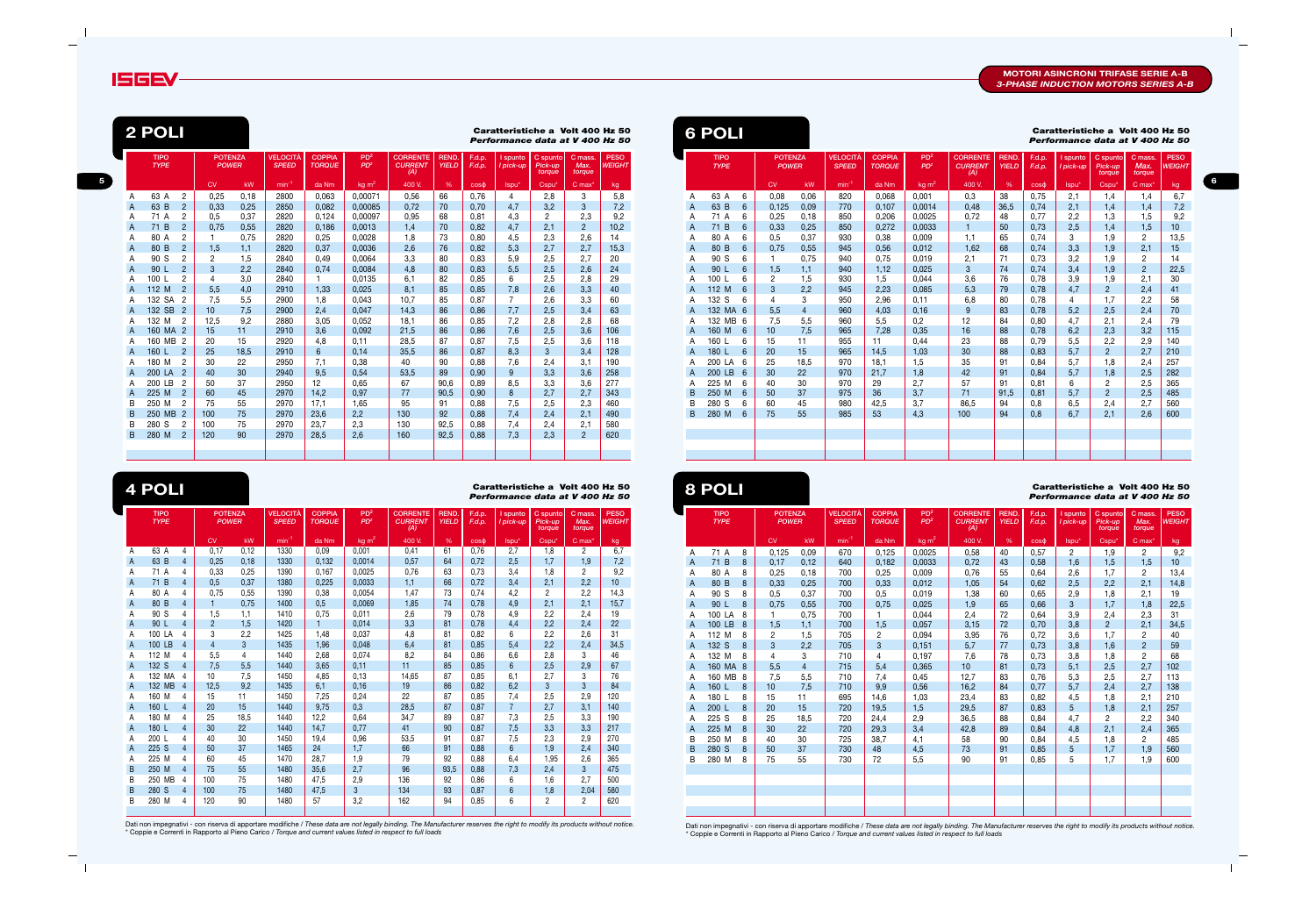

|                | <b>TIPO</b><br><b>TYPE</b> |     |      | <b>POTENZA</b><br><b>POWER</b> |      |          | <b>VELOCITÀ</b><br><b>SPEED</b> |              | <b>CORRENTE</b><br><b>CURRENT</b> | PD <sup>2</sup><br>PD <sup>2</sup> |                | I spunto<br>I pick-up |                | C spunto<br>Pick-up<br>torque |                | C mass.<br>Max.<br>torque  | <b>PESO</b><br><b>WEIGHT</b> |
|----------------|----------------------------|-----|------|--------------------------------|------|----------|---------------------------------|--------------|-----------------------------------|------------------------------------|----------------|-----------------------|----------------|-------------------------------|----------------|----------------------------|------------------------------|
|                |                            |     | 2P   | CV<br>4P                       | 2P   | kW<br>4P | $min^{-1}$                      | 2P           | Amp<br>4P                         | kg m <sup>2</sup>                  | 2P             | Ispu*<br>4P           | 2P             | Cspu*<br>4P                   | 2P             | $C$ max <sup>*</sup><br>4P | kg                           |
| A              | 63 A                       | 2/4 | 0,2  | 0,15                           | 0,15 | 0,11     | 2750/1350                       | 0,55         | 0,55                              | 0,001                              | 3,5            | 3                     | 2              | 1,85                          | $\overline{c}$ | 1,85                       | 6,7                          |
| $\overline{A}$ | 63 B                       | 2/4 | 0.27 | 0,2                            | 0.2  | 0,15     | 2750/1350                       | 0.65         | 0.67                              | 0.0014                             | 3,5            | 3                     | $\overline{2}$ | 1,85                          | $\overline{2}$ | 1,85                       | 7,2                          |
| Α              | 71 A                       | 2/4 | 0.33 | 0,25                           | 0,25 | 0,18     | 2800/1400                       | 0,67         | 0,67                              | 0,0025                             | $\overline{4}$ | 3,2                   | 1,8            | 1,8                           | $\overline{2}$ | 2                          | 9,2                          |
| $\overline{A}$ | 71 B                       | 2/4 | 0,6  | 0,4                            | 0.44 | 0,3      | 2800/1400                       | $\mathbf{1}$ | $\mathbf{1}$                      | 0.0033                             | 3,3            | 2,7                   | 1,7            | 1,7                           | 1,9            | 1,9                        | 10                           |
| Α              | 80 A                       | 2/4 | 0,8  | 0,6                            | 0,6  | 0,44     | 2850/1440                       | 1,55         | 1,32                              | 0,0054                             | 3,9            | 3                     | 1,9            | 1,6                           | 1,9            | 1,9                        | 14,3                         |
| A              | 80 B                       | 2/4 | 1,2  | $\mathbf{1}$                   | 0,88 | 0,75     | 2850/1440                       | 2,2          | 2,05                              | 0.0069                             | 3,6            | 3                     | 1,8            | 1,6                           | $\overline{2}$ | 1,9                        | 15,7                         |
| Α              | 90 S                       | 2/4 | 1,8  | 1,3                            | 1,3  | 0,95     | 2810/1430                       | 3,2          | 2,55                              | 0.011                              | 4,8            | 4,6                   | 2,2            | 1,9                           | 1,8            | 1,9                        | 20                           |
| $\overline{A}$ | 90L                        | 2/4 | 2,4  | 1,7                            | 1.75 | 1.25     | 2860/1430                       | 3,8          | 3,2                               | 0.014                              | 4,4            | 4,5                   | 2,1            | 2,1                           | $\overline{2}$ | 2,2                        | 23,5                         |
| A              | 100 LA                     | 2/4 | 3,2  | 2,5                            | 2,35 | 1,84     | 2860/1430                       | 5            | 4                                 | 0.037                              | 5,5            | 5,4                   | 2,3            | 1,8                           | 2,3            | 2,1                        | 31                           |
| $\overline{A}$ | 100 LB                     | 2/4 | 4,2  | 3,3                            | 3,1  | 2,4      | 2870/1430                       | 6,3          | 5,3                               | 0.048                              | 6,9            | 6,1                   | 2,4            | 2,1                           | 2,5            | 2,4                        | 34,5                         |
| A              | 112 M                      | 2/4 | 5.5  | 4,5                            | 4    | 3,3      | 2900/1450                       | 8,3          | 7,2                               | 0.074                              | 5,6            | 5,2                   | 2,3            | 2,3                           | 2,6            | 2,6                        | 46                           |
| A              | 132 S                      | 2/4 | 7,5  | 6                              | 5,5  | 4,4      | 2900/1450                       | 10,5         | 8,8                               | 0.11                               | 7,2            | 5,4                   | 2,3            | 2,1                           | 2,7            | 2,6                        | 67                           |
| A              | 132 MA                     | 2/4 | 10   | 8                              | 7,5  | 6        | 2900/1450                       | 13,8         | 12,1                              | 0,13                               | $\overline{7}$ | 6                     | 2,4            | 1,8                           | 2,6            | 2,2                        | 76                           |
| A              | 160 M                      | 2/4 | 15   | 12                             | 11   | 8.8      | 2915/1460                       | 22           | 18,2                              | 0.24                               | 6,3            | 5,6                   | 2,1            | 1,8                           | 2,2            | 2,1                        | 120                          |
| A              | 160 L                      | 2/4 | 20   | 16                             | 15   | 11,8     | 2900/1450                       | 27,5         | 23,5                              | 0.3                                | 6,5            | 5,6                   | 2,3            | 1,8                           | 2,9            | 2,2                        | 140                          |
| $\overline{A}$ | 180 M                      | 2/4 | 25   | 20                             | 18.5 | 14,7     | 2940/1460                       | 36,6         | 28,6                              | 0.64                               | 8              | 7,25                  | 2,8            | 2,3                           | 3,2            | $\mathbf{3}$               | 190                          |
| A              | 180 L                      | 2/4 | 30   | 25                             | 22   | 18,5     | 2895/1440                       | 39           | 33,5                              | 0,77                               | 7,7            | 6,2                   | 2,4            | $\overline{2}$                | 3              | 2,6                        | 217                          |
| A              | 200 L                      | 2/4 | 42   | 35                             | 31   | 25,7     | 2950/1470                       | 57,5         | 47,6                              | 0,96                               | 8              | 7,3                   | 2,2            | $\overline{c}$                | 3,3            | 3                          | 270                          |
| A              | 225 S                      | 2/4 | 50   | 40                             | 37   | 30       | 2950/1470                       | 66           | 55                                | 1.7                                | 6.9            | 6,6                   | $\overline{2}$ | $\overline{2}$                | 2,9            | 2,9                        | 340                          |
| A              | 225 M                      | 2/4 | 60   | 50                             | 45   | 37       | 2950/1470                       | 79,5         | 69                                | 1,9                                | 6              | 5,6                   | 2,4            | 1,5                           | 3              | 2,5                        | 365                          |
| B              | 250 M                      | 2/4 | 75   | 60                             | 55   | 45       | 2950/1470                       | 100          | 83                                | 2,7                                | 7,4            | 6,3                   | 2,1            | $\overline{c}$                | 2,5            | 2,8                        | 475                          |
| B              | 280 S                      | 2/4 | 88.5 | 75                             | 65   | 55       | 2950/1470                       | 125          | 105                               | 3                                  | 8              | 6,5                   | $\overline{2}$ | $\overline{2}$                | 2,5            | 2,5                        | 580                          |
| B              | 280 M                      | 2/4 | 100  | 88.5                           | 75   | 65       | 2950/1470                       | 145          | 130                               | 3,2                                | 8,3            | 7,5                   | 2              | $\overline{2}$                | 2,5            | 2,5                        | 620                          |

Dati non impegnativi - con riserva di apportare modifiche / *These data are not legally binding. The Manufacturer reserves the right to modify its products without notice.* \* Coppie e Correnti in Rapporto al Pieno Carico / *Torque and current values listed in respect to full loads*

Dati non impegnativi - con riserva di apportare modifiche / *These data are not legally binding. The Manufacturer reserves the right to modify its products without notice.* \* Coppie e Correnti in Rapporto al Pieno Carico / *Torque and current values listed in respect to full loads*

### **Caratteristiche a Volt 400 Hz 50 - due avvolgimenti (YY) 2/6 POLI 4/6 POLI**  *Performance data at V 400 Hz 50 - two windings (YY)*

|                | <b>TIPO</b><br><b>TYPE</b> |     |                | <b>POWER</b>   | <b>POTENZA</b> |          | <b>VELOCITÀ</b><br><b>SPEED</b> | <b>CORRENTE</b><br><b>CURRENT</b> |           | PD <sup>2</sup><br>PD <sup>2</sup> | <b>PESO</b><br><b>WEIGHT</b> |
|----------------|----------------------------|-----|----------------|----------------|----------------|----------|---------------------------------|-----------------------------------|-----------|------------------------------------|------------------------------|
|                |                            |     | CV<br>2P       | 6P             | 2P             | kW<br>6P | $min-1$                         | 2P                                | Amp<br>6P | kg m <sup>2</sup>                  | kg                           |
| Α              | 80 A                       | 2/6 | 0,5            | 0,2            | 0,37           | 0,15     | 2800/950                        | 0,96                              | 0,72      | 0,0054                             | 14,3                         |
| $\Lambda$      | 80 B                       | 2/6 | 0.75           | 0,3            | 0,55           | 0,22     | 2800/950                        | 1,45                              | 1,1       | 0,0069                             | 15,7                         |
| Α              | 90 S                       | 2/6 | 1              | 0,4            | 0,75           | 0,3      | 2850/950                        | 1,8                               | 1,3       | 0,011                              | 19                           |
| A              | 90 L                       | 2/6 | 1,5            | 0,5            | 1,1            | 0,37     | 2850/950                        | 2,5                               | 1,6       | 0,014                              | 22                           |
| A              | 100 LA                     | 2/6 | $\overline{2}$ | 0,7            | 1,5            | 0,5      | 2860/960                        | 3,2                               | 1,8       | 0,037                              | 31                           |
| A              | 100 LB                     | 2/6 | 2,7            | $\mathbf{1}$   | $\overline{2}$ | 0.75     | 2860/960                        | 4,2                               | 2,4       | 0.048                              | 34,5                         |
| A              | 112 M                      | 2/6 | 4              | 1,5            | 3              | 1,1      | 2900/960                        | 6,4                               | 2,8       | 0,074                              | 46                           |
| $\overline{A}$ | 132 S                      | 2/6 | 5              | $\overline{2}$ | 3,7            | 1,5      | 2900/960                        | 7,5                               | 3,9       | 0,11                               | 67                           |
| A              | 132 MA                     | 2/6 | $\overline{7}$ | 2,5            | 5              | 1,8      | 2900/960                        | 11                                | 4,6       | 0,16                               | 76                           |
| A              | 132 MB                     | 2/6 | 8,5            | 3              | 6,3            | 2,2      | 2900/960                        | 14,5                              | 5,3       | 0,2                                | 84                           |
| A              | 160 M                      | 2/6 | 12,5           | 4,5            | 9,2            | 3,3      | 2900/970                        | 18,2                              | 7,7       | 0,35                               | 120                          |
| $\overline{A}$ | 160 L                      | 2/6 | 17             | $6\phantom{1}$ | 12,5           | 4,5      | 2920/970                        | 24,2                              | 10        | 0,44                               | 140                          |
| Α              | 180 M                      | 2/6 | 22             | 8              | 16,2           | 6        | 2920/970                        | 32                                | 12,7      | 0,83                               | 190                          |
| $\overline{A}$ | 180 L                      | 2/6 | 25             | 9              | 18,5           | 6,5      | 2920/970                        | 35                                | 13,8      | 1,03                               | 217                          |
| Α              | 200 L                      | 2/6 | 30             | 11             | 22             | 9        | 2920/970                        | 40,2                              | 17,6      | 1,5                                | 290                          |
| $\overline{A}$ | 225 S                      | 2/6 | 35             | 13             | 25.7           | 9,5      | 2930/970                        | 46,2                              | 20,5      | 2,2                                | 340                          |
| A              | 225 M                      | 2/6 | 40             | 15             | 29,5           | 11       | 2930/970                        | 54                                | 23,1      | 2,7                                | 365                          |
| B              | 250 M                      | 2/6 | 50             | 20             | 37             | 14,7     | 2930/970                        | 66                                | 31        | 3,7                                | 485                          |
|                |                            |     |                |                |                |          |                                 |                                   |           |                                    |                              |
|                |                            |     |                |                |                |          |                                 |                                   |           |                                    |                              |
|                |                            |     |                |                |                |          |                                 |                                   |           |                                    |                              |
|                |                            |     |                |                |                |          |                                 |                                   |           |                                    |                              |
|                |                            |     |                |                |                |          |                                 |                                   |           |                                    |                              |
|                |                            |     |                |                |                |          |                                 |                                   |           |                                    |                              |
|                |                            |     |                |                |                |          |                                 |                                   |           |                                    |                              |
|                |                            |     |                |                |                |          |                                 |                                   |           |                                    |                              |

|                 |                                |      |                 |                                 |      |                                   | Caratteristiche a Volt 400 Hz 50 - avvolgimento unico (YY-A)<br>Performance data at V 400 Hz 50 - single winding $(YY-\Delta)$ |             |                         |                               |                |                                  |                              |                | <b>2/8 POLI</b>            |                  |          |                                |                |          | Caratteristiche a Volt 400 Hz 50 - due avvolgimenti (YY)<br>Performance data at V 400 Hz 50 - two windings (YY) |      |                                   |                                    |                              |
|-----------------|--------------------------------|------|-----------------|---------------------------------|------|-----------------------------------|--------------------------------------------------------------------------------------------------------------------------------|-------------|-------------------------|-------------------------------|----------------|----------------------------------|------------------------------|----------------|----------------------------|------------------|----------|--------------------------------|----------------|----------|-----------------------------------------------------------------------------------------------------------------|------|-----------------------------------|------------------------------------|------------------------------|
|                 | <b>POTENZA</b><br><b>POWER</b> |      |                 | <b>VELOCITÀ</b><br><b>SPEED</b> |      | <b>CORRENTE</b><br><b>CURRENT</b> | PD <sup>2</sup><br>PD <sup>2</sup>                                                                                             |             | I spunto<br>I pick-up   | C spunto<br>Pick-up<br>torque |                | C mass.<br>Max.<br>torque        | <b>PESO</b><br><b>WEIGHT</b> |                | <b>TIPO</b><br><b>TYPE</b> |                  |          | <b>POTENZA</b><br><b>POWER</b> |                |          | <b>VELOCITÀ</b><br><b>SPEED</b>                                                                                 |      | <b>CORRENTE</b><br><b>CURRENT</b> | PD <sup>2</sup><br>PD <sup>2</sup> | <b>PESO</b><br><b>WEIGHT</b> |
| <b>CV</b><br>4P |                                | 2P   | <b>kW</b><br>4P | $min^{-1}$                      | 2P   | Amp<br>4P                         | kg m <sup>2</sup>                                                                                                              | 2P          | lspu <sup>*</sup><br>4P | Cspu <sup>*</sup><br>2P       | 4P             | C max<br>2P<br>-4P               | kg                           |                |                            |                  | CV<br>2P | 8P                             | 2P             | kW<br>8P | $min^{-1}$                                                                                                      | 2P   | Amp<br>8P                         | kg <sub>m²</sub>                   | kg                           |
| 0,15            |                                | 0,15 | 0,11            | 2750/1350                       | 0,55 | 0,55                              | 0,001                                                                                                                          | 3,5         | 3                       | $\overline{2}$                | 1,85           | 1,85<br>$\overline{2}$           | 6,7                          |                | 71 A                       | 2/8              | 0,2      | 0,05                           | 0,147          | 0,037    | 2820/680                                                                                                        | 0,42 | 0,3                               | 0,0025                             | 9,2                          |
| 27<br>0,2       |                                | 0,2  | 0,15            | 2750/1350                       | 0,65 | 0,67                              | 0,0014                                                                                                                         | 3,5         | 3                       | $\overline{c}$                | 1,85           | $\overline{2}$<br>1,85           | 7,2                          | A              | 71 B                       | 2/8              | 0,3      | 0,07                           | 0,22           | 0,05     | 2820/680                                                                                                        | 0.5  | 0,42                              | 0,0033                             | 10 <sup>1</sup>              |
| .33<br>0,25     |                                | 0,25 | 0,18            | 2800/1400                       | 0.67 | 0,67                              | 0,0025                                                                                                                         |             | 3,2                     | 1,8                           | 1.8            | $\overline{2}$<br>$\overline{2}$ | 9,2                          |                | 80 A                       | 2/8              | 0,5      | 0,12                           | 0.37           | 0.09     | 2800/700                                                                                                        |      | 0,5                               | 0.0054                             | 14,3                         |
| 0,4             |                                | 0,44 | 0,3             | 2800/1400                       |      |                                   | 0,0033                                                                                                                         | 3,3         | 2,7                     | 1,7                           | 1,7            | 1,9<br>1,9                       | 10 <sup>1</sup>              | A              | 80<br>B                    | 2/8              | 0,75     | 0,2                            | 0,55           | 0,15     | 2800/700                                                                                                        | 1,4  | 0,8                               | 0,0069                             | 15,7                         |
| 0,6             |                                | 0,6  | 0,44            | 2850/1440                       | 1,55 | 1,32                              | 0,0054                                                                                                                         | 3,9         | 3                       | 1,9                           | 1,6            | 1,9<br>1,9                       | 14,3                         |                | 90<br>S                    | 2/8              |          | 0,25                           | 0,75           | 0,18     | 2850/700                                                                                                        | 1,8  | 0,9                               | 0,011                              | 19                           |
|                 |                                | 0,88 | 0,75            | 2850/1440                       | 2,2  | 2,05                              | 0,0069                                                                                                                         | 3,6         | 3                       | 1,8                           | 1,6            | $\overline{2}$<br>1,9            | 15,7                         | A              | 90 L                       | 2/8              | 1,5      | 0,33                           | 1,1            | 0,25     | 2850/700                                                                                                        | 2,5  | 1,2                               | 0,014                              | 22,5                         |
| 1,3             |                                | 1,3  | 0,95            | 2810/1430                       | 3,2  | 2,55                              | 0,011                                                                                                                          | 4.8         | 4,6                     | 2,2                           | 1,9            | 1,8<br>1,9                       | 20                           |                | 100                        | 2/8<br>ΙA        | 2        | 0,5                            | 1,5            | 0,37     | 2850/700                                                                                                        | 3,3  | 1,5                               | 0,037                              | 31                           |
| 1,7             |                                | 1,75 | 1,25            | 2860/1430                       | 3,8  | 3,2                               | 0,014                                                                                                                          | 4,4         | 4,5                     | 2,1                           | 2,1            | $\overline{2}$<br>2,2            | 23,5                         | A              | 100                        | LB.<br>2/8       | 2,7      | 0,7                            | $\overline{2}$ | 0.5      | 2850/700                                                                                                        | 4,2  | 1,9                               | 0.048                              | 34,5                         |
| 2,5             |                                | 2,35 | 1,84            | 2860/1430                       | 5    |                                   | 0,037                                                                                                                          | 5,5         | 5,4                     | 2,3                           | 1,8            | 2,3<br>2,1                       | 31                           |                | 112<br>м                   | 2/8              |          |                                | 3              | 0,75     | 2900/710                                                                                                        | 6,5  | 2,5                               | 0,074                              | 46                           |
| 3,3             |                                | 3,1  | 2,4             | 2870/1430                       | 6,3  | 5,3                               | 0,048                                                                                                                          | 6,9         | 6,1                     | 2,4                           | 2,1            | 2,5<br>2,4                       | 34,5                         | $\mathsf{A}$   | 132 S                      | 2/8              |          | 1,5                            | 3,7            | 1,1      | 2900/720                                                                                                        | 7,2  | 3                                 | 0,11                               | 67                           |
| 4,5             |                                |      | 3.3             | 2900/1450                       | 8,3  | 7,2                               | 0.074                                                                                                                          | 5,6         | 5,2                     | 2,3                           | 2,3            | 2.6<br>2,6                       | 46                           | $\overline{A}$ | 132 MA                     | 2/8              |          | 1,75                           | 5              | 1.25     | 2900/710                                                                                                        | 11   | 3,6                               | 0.13                               | 76                           |
|                 |                                | 5,5  | 4,4             | 2900/1450                       | 10,5 | 8,8                               | 0,11                                                                                                                           | 7,2         | 5,4                     | 2,3                           | 2,1            | 2,7<br>2,6                       | 67                           | A              | 132 <sub>2</sub>           | <b>MB</b><br>2/8 | 8,5      | $\overline{2}$                 | 6,3            | 1,5      | 2900/710                                                                                                        | 14,5 | 4,2                               | 0,16                               | 84                           |
| 8               |                                | 7,5  | 6               | 2900/1450                       | 13,8 | 12,1                              | 0,13                                                                                                                           |             | 6                       | 2,4                           | 1,8            | 2,6<br>2,2                       | 76                           |                | 160<br>M                   | 2/8              | 12,5     | 3                              | 9,2            | 2,2      | 2900/710                                                                                                        | 18,5 | 6,8                               | 0,24                               | 120                          |
| 12              |                                | 11   | 8,8             | 2915/1460                       | 22   | 18,2                              | 0,24                                                                                                                           | 6,3         | 5,6                     | 2,1                           | 1,8            | 2,2<br>2,1                       | 120                          | $\mathsf{A}$   | 160 L                      | 2/8              | 17       |                                | 12,5           | 3        | 2920/710                                                                                                        | 24,5 | 8,3                               | 0,3                                | 140                          |
| 16              |                                | 15   | 11,8            | 2900/1450                       | 27,5 | 23,5                              | 0,3                                                                                                                            | 6,5         | 5,6                     | 2,3                           | 1,8            | 2,2<br>2,9                       | 140                          | A              | 180<br>M                   | 2/8              | 22       | 5,5                            | 16             |          | 2920/715                                                                                                        | 32   | 10                                | 0,64                               | 190                          |
| 20              |                                | 18,5 | 14,7            | 2940/1460                       | 36,6 | 28,6                              | 0,64                                                                                                                           | 8           | 7,25                    | 2,8                           | 2,3            | 3,2<br>3                         | 190                          | A              | 180 L                      | 2/8              | 25       | 6,25                           | 18,5           | 4,6      | 2950/720                                                                                                        | 35   | 12                                | 0.77                               | 217                          |
| 25              |                                | 22   | 18,5            | 2895/1440                       | 39   | 33,5                              | 0,77                                                                                                                           | 7,7         | 6,2                     | 2,4                           | $\overline{2}$ | 3<br>2,6                         | 217                          |                | 200                        | 2/8              | 30       |                                | 22             | 5        | 2950/720                                                                                                        | 40   | 13,5                              | 0,96                               | 270                          |
| 35              |                                | 31   | 25,7            | 2950/1470                       | 57,5 | 47,6                              | 0,96                                                                                                                           | 8           | 7,3                     | 2,2                           | $\overline{2}$ | 3,3<br>3                         | 270                          | A              | 225 S                      | 2/8              | 35       | 9                              | 25,7           | 6,6      | 2950/730                                                                                                        | 46,5 | 16,5                              | 1,7                                | 340                          |
| 40              |                                | 37   | 30              | 2950/1470                       | 66   | 55                                | 1.7                                                                                                                            | 6.9         | 6,6                     | $\overline{2}$                | 2              | 2,9<br>2,9                       | 340                          | A              | 225                        | 2/8              | 40       | 10                             | 29,5           | 7.4      | 2900/730                                                                                                        | 54   | 18,2                              | 1.9                                | 365                          |
| 50              |                                | 45   | 37              | 2950/1470                       | 79,5 | 69                                | 1,9                                                                                                                            | $6^{\circ}$ | 5,6                     | 2,4                           | 1,5            | 3<br>2,5                         | 365                          | <b>B</b>       | 250<br>M                   | 2/8              | 50       | 12,5                           | 37             | 9.2      | 2950/730                                                                                                        | 66   | 22                                | 2.7                                | 485                          |
| 60              |                                | 55   | 45              | 2950/1470                       | 100  | 83                                | 2,7                                                                                                                            | 7,4         | 6,3                     | 2,1                           | $\overline{2}$ | 2,5<br>2,8                       | 475                          |                |                            |                  |          |                                |                |          |                                                                                                                 |      |                                   |                                    |                              |
| 75              |                                | 65   | 55              | 2950/1470                       | 125  | 105                               | 3                                                                                                                              | 8           | 6,5                     | $\overline{2}$                | $\overline{2}$ | 2,5<br>2,5                       | 580                          |                |                            |                  |          |                                |                |          |                                                                                                                 |      |                                   |                                    |                              |
| 88,5            |                                | 75   | 65              | 2950/1470                       | 145  | 130                               | 3,2                                                                                                                            | 8.3         | 7,5                     | $\overline{2}$                | 2              | 2,5<br>2,5                       | 620                          |                |                            |                  |          |                                |                |          |                                                                                                                 |      |                                   |                                    |                              |
|                 |                                |      |                 |                                 |      |                                   |                                                                                                                                |             |                         |                               |                |                                  |                              |                |                            |                  |          |                                |                |          |                                                                                                                 |      |                                   |                                    |                              |
|                 |                                |      |                 |                                 |      |                                   |                                                                                                                                |             |                         |                               |                |                                  |                              |                |                            |                  |          |                                |                |          |                                                                                                                 |      |                                   |                                    |                              |

|   | <b>4/6 POLI</b>            |     |                |                                |       |                |                                 |                |                 | Caratteristiche a Volt 400 Hz 50 - due avvolgimenti (YY)<br>Performance data at V 400 Hz 50 - two windings (YY) |                |                         |                |                               |                |                            |                              |
|---|----------------------------|-----|----------------|--------------------------------|-------|----------------|---------------------------------|----------------|-----------------|-----------------------------------------------------------------------------------------------------------------|----------------|-------------------------|----------------|-------------------------------|----------------|----------------------------|------------------------------|
|   | <b>TIPO</b><br><b>TYPE</b> |     |                | <b>POTENZA</b><br><b>POWER</b> |       |                | <b>VELOCITÀ</b><br><b>SPEED</b> | <b>CURRENT</b> | <b>CORRENTE</b> | PD <sup>2</sup><br>PD <sup>2</sup>                                                                              |                | I spunto<br>I pick-up   |                | C spunto<br>Pick-up<br>torque |                | C mass.<br>Max.<br>torque  | <b>PESO</b><br><b>WEIGHT</b> |
|   |                            |     | 4P             | CV<br>6P                       | 4P    | kW<br>6P       | $min^{-1}$                      | 4P             | Amp<br>6P       | kg <sub>m²</sub>                                                                                                | 4P             | Ispu <sup>*</sup><br>6P | 4P             | Cspu*<br>6P                   | 4P             | $C$ max <sup>*</sup><br>6P | kg                           |
| A | 71 A                       | 4/6 | 0,17           | 0.12                           | 0,125 | 0,09           | 1430/900                        | 0,47           | 0,4             | 0.0025                                                                                                          | 2,8            | 2,3                     | 1,2            | 1,4                           | 1,7            | 1,6                        | 9,2                          |
| A | 71 B                       | 4/6 | 0.25           | 0,17                           | 0.18  | 0.125          | 1460/915                        | 0,66           | 0,55            | 0.0033                                                                                                          | 3,2            | 2,4                     | 1,4            | 1,5                           | 1,8            | 1,6                        | 10                           |
| A | 80 A                       | 4/6 | 0,4            | 0,3                            | 0,3   | 0,22           | 1415/955                        | 0,83           | 1,1             | 0.009                                                                                                           | 3,4            | 2,7                     | 1,5            | 1,7                           | 1,9            | 2,2                        | 13,5                         |
| A | 80 B                       | 4/6 | 0.6            | 0.4                            | 0.44  | 0,3            | 1400/900                        | 1,3            | 1.25            | 0.012                                                                                                           | 3,7            | 3                       | 1,5            | 1,6                           | $\overline{2}$ | 2,1                        | 15                           |
| A | 90S                        | 4/6 | 0,9            | 0.6                            | 0.66  | 0,44           | 1430/950                        | 1,85           | 1,45            | 0.019                                                                                                           | 4,2            | 3.6                     | 1,9            | 1,9                           | 2,1            | 2,2                        | 19                           |
| A | 90 <sub>l</sub>            | 4/6 | 1,5            | $\mathbf{1}$                   | 1,1   | 0.75           | 1450/950                        | 2,8            | 2,2             | 0.029                                                                                                           | 3,8            | $\overline{4}$          | 1,5            | 1,8                           | $\overline{c}$ | 2,2                        | 23,5                         |
| A | 100 LA                     | 4/6 | 1,8            | 1,2                            | 1,3   | 0,88           | 1400/950                        | 3              | 2,5             | 0.044                                                                                                           | 4,2            | 4,2                     | 1,7            | 1,7                           | 1,8            | 1,9                        | 30                           |
| A | 100 LB                     | 4/6 | 2,4            | 1.6                            | 1,75  | 1,2            | 1400/950                        | 4.2            | 3.2             | 0.057                                                                                                           | 3,8            | 3,7                     | 1,5            | 1,6                           | 1,8            | 1,8                        | 31,5                         |
| A | 112 M                      | 4/6 | 3              | $\overline{2}$                 | 2,2   | 1,5            | 1420/960                        | 5              | 4               | 0.085                                                                                                           | 4,7            | 4,8                     | 1,5            | 1,8                           | $\overline{2}$ | 2,3                        | 41                           |
| A | 132 S                      | 4/6 | $\overline{4}$ | 2.7                            | 3     | $\overline{2}$ | 1450/965                        | 6.5            | 5               | 0.11                                                                                                            | 4,8            | 4,6                     | 1.7            | 1,7                           | 2,7            | 2.4                        | 58                           |
| A | 132 MA                     | 4/6 | 5              | 3.5                            | 3,7   | 2,55           | 1450/965                        | 7,5            | 6               | 0,16                                                                                                            | 6,1            | 5,4                     | $\overline{2}$ | $\overline{2}$                | 2,4            | 2,5                        | 70                           |
| A | 132 MB                     | 4/6 | 6              | $\overline{4}$                 | 4,4   | 3              | 1460/970                        | 8.6            | 6.6             | 0.2                                                                                                             | 5,9            | 5,3                     | 1.9            | 2,1                           | 2,9            | 2,7                        | 79                           |
| A | 160 M                      | 4/6 | 9              | 6                              | 6,6   | 4,4            | 1460/960                        | 13.8           | 9,5             | 0.35                                                                                                            | 6,3            | 4,9                     | 1,7            | 1,8                           | 2,7            | 2,3                        | 115                          |
| A | 160 L                      | 4/6 | 12             | 8                              | 8,8   | 5,9            | 1460/960                        | 17             | 12,5            | 0.44                                                                                                            | 6,2            | 4,9                     | $\overline{2}$ | 1,9                           | 2,7            | 2,5                        | 140                          |
| A | 180 M                      | 4/6 | 15             | 10                             | 11    | 7,5            | 1460/960                        | 21,5           | 15.5            | 0.83                                                                                                            | 5,3            | 6                       | 2,3            | 2,6                           | 2,3            | 3                          | 210                          |
| A | 180 L                      | 4/6 | 18             | 12,5                           | 13.2  | 9,2            | 1460/960                        | 24,8           | 19,5            | 1.03                                                                                                            | 5.2            | 6                       | 1,8            | 2,2                           | 2,6            | 2,8                        | 237                          |
| A | 200 L                      | 4/6 | 28             | 19                             | 20,5  | 14             | 1470/970                        | 39             | 27              | 1,8                                                                                                             | 7,8            | 6,5                     | 1,9            | $\overline{2}$                | 3,1            | 2,8                        | 288                          |
| A | 225 S                      | 4/6 | 35             | 24                             | 25,7  | 17,6           | 1475/975                        | 50             | 35.5            | 2,4                                                                                                             | 8,1            | 6,8                     | 2,5            | 2,5                           | 3,6            | 3,4                        | 340                          |
| A | 225 M                      | 4/6 | 42             | 28                             | 31    | 20,6           | 1475/980                        | 62             | 42              | 2,7                                                                                                             | 8,3            | 6.7                     | 2,5            | 2,3                           | 3,3            | 2,9                        | 365                          |
| B | 250 M                      | 4/6 | 52             | 35                             | 38    | 25.7           | 1475/980                        | 72             | 52,5            | 3.7                                                                                                             | $\overline{7}$ | 6                       | 1,8            | 2,5                           | 2,2            | 2,4                        | 485                          |
| B | 280 S                      | 4/6 | 60             | 40                             | 45    | 30             | 1480/975                        | 82             | 58              | 3.7                                                                                                             | 7,5            | 6.4                     | 1.9            | 3                             | 2,5            | 2,7                        | 580                          |
| B | 280 M                      | 4/6 | 75             | 50                             | 55    | 37             | 1480/975                        | 100            | 72              | 4.3                                                                                                             | $\overline{7}$ | 6                       | $\overline{2}$ | 2.5                           | 2,5            | 2.5                        | 620                          |
|   |                            |     |                |                                |       |                |                                 |                |                 |                                                                                                                 |                |                         |                |                               |                |                            |                              |
|   |                            |     |                |                                |       |                |                                 |                |                 |                                                                                                                 |                |                         |                |                               |                |                            |                              |
|   |                            |     |                |                                |       |                |                                 |                |                 |                                                                                                                 |                |                         |                |                               |                |                            |                              |
|   |                            |     |                |                                |       |                |                                 |                |                 |                                                                                                                 |                |                         |                |                               |                |                            |                              |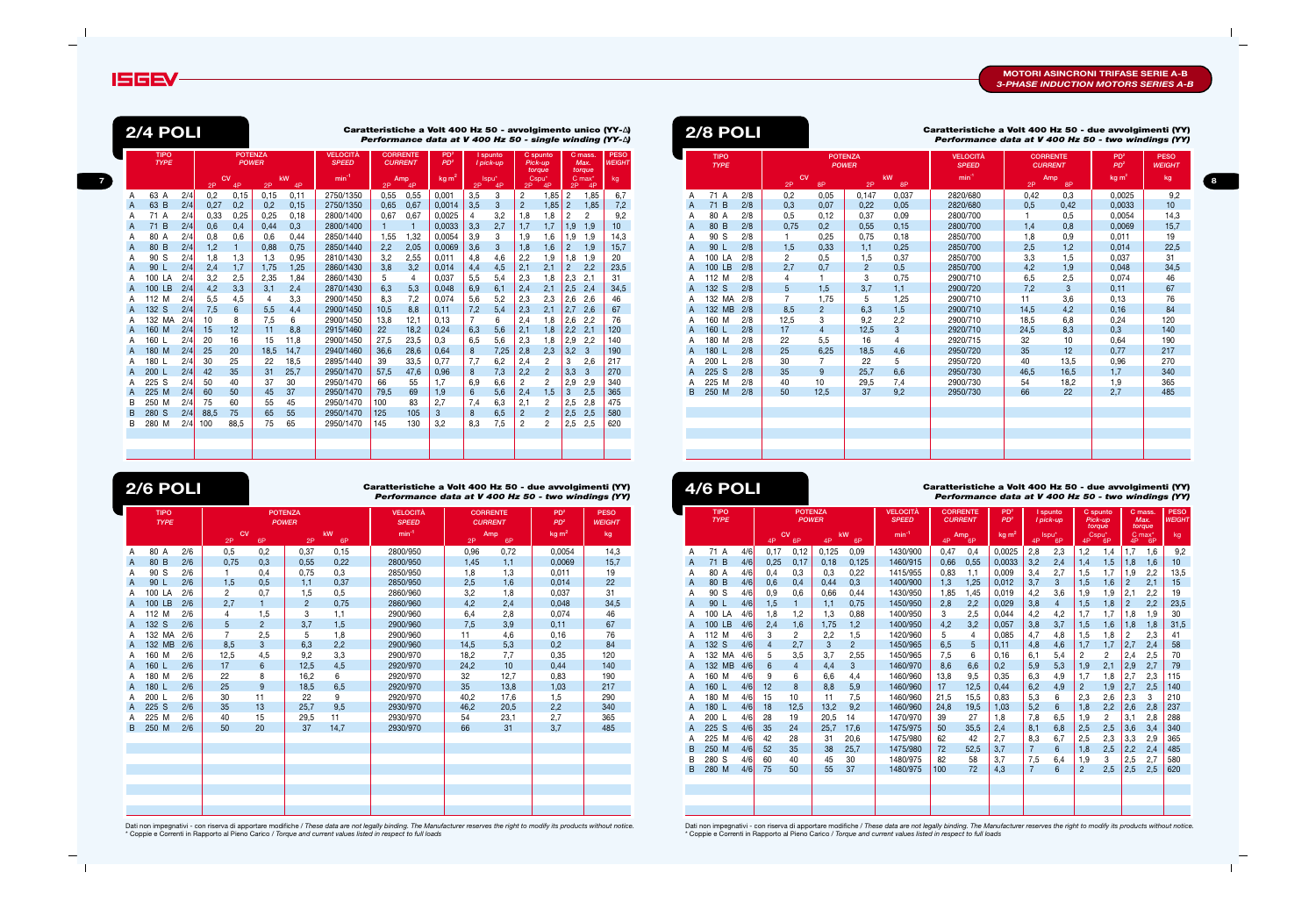**9**

#### **Caratteristiche a Volt 400 Hz 50 - due avvolgimenti (2/4 Dah.) (YY-**∆**; Y)** *Performance data at V 400 Hz 50 - two windings (2/4 Dah.) (YY-*∆**;** *Y)*

Dati non impegnativi - con riserva di apportare modifiche / *These data are not legally binding. The Manufacturer reserves the right to modify its products without notice.* \* Coppie e Correnti in Rapporto al Pieno Carico / *Torque and current values listed in respect to full loads*

Dati non impegnativi - con riserva di apportare modifiche / *These data are not legally binding. The Manufacturer reserves the right to modify its products without notice.* \* Coppie e Correnti in Rapporto al Pieno Carico / *Torque and current values listed in respect to full loads*

**Caratteristiche a Volt 400 Hz 50 - avvolgimento unico (YY-**∆**)** *Performance data at V 400 Hz 50 - single winding (YY-*∆*)*



**4/6 POLI**

|              | <b>TIPO</b><br><b>TYPE</b> |     |     | <b>POTENZA</b><br><b>POWER</b><br><b>CV</b><br>kW |      |                | <b>VELOCITÀ</b><br><b>SPEED</b> |      | <b>CORRENTE</b><br><b>CURRENT</b> | PD <sup>2</sup><br>PD <sup>2</sup> | <b>PESO</b><br><b>WEIGHT</b> |
|--------------|----------------------------|-----|-----|---------------------------------------------------|------|----------------|---------------------------------|------|-----------------------------------|------------------------------------|------------------------------|
|              |                            |     | 4P  | 6P                                                | 4P   | 6P             | $min-1$                         | 4P   | Amp<br>6P                         | kg m <sup>2</sup>                  | kg                           |
| Α            | 80 A                       | 4/6 | 0,6 | 0,4                                               | 0,44 | 0,3            | 1400/900                        | 1,65 | 1,3                               | 0,009                              | 13,5                         |
| A            | 80 B                       | 4/6 | 0,9 | 0,6                                               | 0,66 | 0,44           | 1400/900                        | 2,2  | 1,65                              | 0,012                              | 15                           |
| A            | 90 S                       | 4/6 | 1,3 | 0,9                                               | 0,96 | 0,66           | 1430/950                        | 2,8  | 1,9                               | 0,019                              | 19                           |
| $\mathsf{A}$ | 90 L                       | 4/6 | 1,8 | 1,2                                               | 1,3  | 0,88           | 1430/950                        | 3,7  | 2,5                               | 0,025                              | 22,5                         |
| A            | 100 LA                     | 4/6 | 2,4 | 1,6                                               | 1,75 | 1,2            | 1430/950                        | 4,5  | 3                                 | 0,044                              | 30                           |
| $\mathsf{A}$ | 100 LB                     | 4/6 | 3   | $\overline{2}$                                    | 2,2  | 1,5            | 1430/950                        | 5,5  | 3,8                               | 0,057                              | 31,5                         |
| Α            | 112 MB                     | 4/6 | 4   | 2,7                                               | 3    | $\overline{2}$ | 1430/950                        | 6,5  | 5,2                               | 0,102                              | 44                           |
| A            | 132 S                      | 4/6 | 4,7 | 3,3                                               | 3,45 | 2,4            | 1450/965                        | 7,5  | 6,2                               | 0,110                              | 58                           |
| A            | 132 MA                     | 4/6 | 6,5 | 4,5                                               | 4,8  | 3,3            | 1450/965                        | 10,5 | 8,5                               | 0,160                              | 70                           |
| A            | 132 MB                     | 4/6 | 8,7 | 6                                                 | 6,4  | 4,4            | 1450/965                        | 14,5 | 11,5                              | 0,200                              | 79                           |
| Α            | 160 M                      | 4/6 | 11  | 8                                                 | 8,1  | 5,9            | 1450/970                        | 17,5 | 14,5                              | 0,350                              | 120                          |
| $\mathsf{A}$ | 160 L                      | 4/6 | 15  | 11                                                | 11   | 8,1            | 1450/970                        | 24   | 18                                | 0,440                              | 140                          |
|              |                            |     |     |                                                   |      |                |                                 |      |                                   |                                    |                              |
|              |                            |     |     |                                                   |      |                |                                 |      |                                   |                                    |                              |
|              |                            |     |     |                                                   |      |                |                                 |      |                                   |                                    |                              |
|              |                            |     |     |                                                   |      |                |                                 |      |                                   |                                    |                              |
|              |                            |     |     |                                                   |      |                |                                 |      |                                   |                                    |                              |
|              |                            |     |     |                                                   |      |                |                                 |      |                                   |                                    |                              |
|              |                            |     |     |                                                   |      |                |                                 |      |                                   |                                    |                              |
|              |                            |     |     |                                                   |      |                |                                 |      |                                   |                                    |                              |
|              |                            |     |     |                                                   |      |                |                                 |      |                                   |                                    |                              |
|              |                            |     |     |                                                   |      |                |                                 |      |                                   |                                    |                              |
|              |                            |     |     |                                                   |      |                |                                 |      |                                   |                                    |                              |
|              |                            |     |     |                                                   |      |                |                                 |      |                                   |                                    |                              |
|              |                            |     |     |                                                   |      |                |                                 |      |                                   |                                    |                              |
|              |                            |     |     |                                                   |      |                |                                 |      |                                   |                                    |                              |

|   | <b>TIPO</b><br><b>TYPE</b> |       |                 |                |                | <b>POTENZA</b><br><b>POWER</b> |      |                | <b>VELOCITÀ</b><br><b>SPEED</b> |      | <b>CORRENTE</b><br><b>CURRENT</b> |      | PD <sup>2</sup><br>PD <sup>2</sup> | <b>PESO</b><br><b>WEIGHT</b> |
|---|----------------------------|-------|-----------------|----------------|----------------|--------------------------------|------|----------------|---------------------------------|------|-----------------------------------|------|------------------------------------|------------------------------|
|   |                            |       |                 | <b>CV</b>      |                |                                | kW   |                | $min-1$                         |      | Amp                               |      | kg m <sup>2</sup>                  | kg                           |
|   |                            |       | 2P              | 4P             | 6P             | 2P                             | 4P   | 6P             |                                 | 2P   | 4P                                | 6P   |                                    |                              |
| A | 80 A                       | 2/4/6 | 0,45            | 0,33           | 0,25           | 0.33                           | 0.24 | 0.18           | 2800/1400/955                   | 0,83 | 0.77                              | 0,75 | 0.0054                             | 14,3                         |
| A | 80 B                       | 2/4/6 | 0,65            | 0,5            | 0,4            | 0,48                           | 0,32 | 0,3            | 2800/1400/955                   | 1,35 | 1,35                              | 1,3  | 0,0069                             | 15,7                         |
| Α | 90 S                       | 2/4/6 | 1.              | 0,75           | 0,6            | 0,75                           | 0,55 | 0,44           | 2850/1440/950                   | 1,9  | 1,6                               | 1,35 | 0,011                              | 20                           |
| А | 90 L                       | 2/4/6 | 1,5             | 1,2            | $\mathbf{1}$   | 1,1                            | 0,88 | 0,75           | 2880/1440/950                   | 2,7  | 2,3                               | 2,2  | 0,014                              | 23,5                         |
| Α | 100 LA                     | 2/4/6 | $\overline{2}$  | 1,5            | 1,2            | 1,5                            | 1,1  | 0,88           | 2860/1430/950                   | 3,6  | 3                                 | 2,4  | 0.037                              | 31                           |
| A | 100 LB                     | 2/4/6 | 2,5             | $\overline{2}$ | 1,6            | 1,85                           | 1,5  | 1,2            | 2870/1430/950                   | 4,2  | 3,7                               | 3,5  | 0,048                              | 34,5                         |
| A | 112 M                      | 2/4/6 | 3               | 2,5            | $\mathbf{2}$   | 2,2                            | 1,85 | 1,5            | 2900/1450/970                   | 4,7  | $\overline{4}$                    | 4    | 0,074                              | 46                           |
| A | 132 S                      | 2/4/6 | 4,2             | 3,3            | 2,7            | 3,1                            | 2,4  | $\overline{2}$ | 2900/1450/965                   | 6,3  | 5,3                               | 4,9  | 0,11                               | 67                           |
| Α | 132 MA                     | 2/4/6 | 5,5             | 4,2            | 3,5            | 4                              | 3,1  | 2,55           | 2900/1450/965                   | 8,3  | 6,6                               | 5,8  | 0,13                               | 76                           |
| A | 132 MB                     | 2/4/6 | 6,5             | 5              | $\overline{4}$ | 4,8                            | 3,7  | 2,95           | 2900/1450/970                   | 9,5  | 8                                 | 6,6  | 0.16                               | 84                           |
| Α | 160 M                      | 2/4/6 | 10 <sup>1</sup> | 7,5            | 6              | 7,3                            | 5,5  | 4,4            | 2940/1460/960                   | 13,8 | 11,5                              | 10,5 | 0,24                               | 120                          |
| A | 160 L                      | 2/4/6 | 13              | 10             | 8              | 9,5                            | 7,4  | 5,9            | 2940/1460/960                   | 19,5 | 15                                | 12,5 | 0,3                                | 140                          |
| Α | 180 M                      | 2/4/6 | 16              | 12,5           | 10             | 11,8                           | 9,2  | 7,4            | 2940/1460/970                   | 23,7 | 19,5                              | 15,5 | 0,64                               | 190                          |
| A | 180 L                      | 2/4/6 | 20              | 15             | 12,5           | 14,7                           | 11   | 9,2            | 2940/1460/970                   | 29   | 22                                | 19,5 | 0,77                               | 217                          |
| Α | 200 LB                     | 2/4/6 | 30              | 23             | 19             | 22                             | 17   | 14             | 2950/1470/970                   | 42   | 32,5                              | 29   | 0,96                               | 284                          |
|   |                            |       |                 |                |                |                                |      |                |                                 |      |                                   |      |                                    |                              |
|   |                            |       |                 |                |                |                                |      |                |                                 |      |                                   |      |                                    |                              |
|   |                            |       |                 |                |                |                                |      |                |                                 |      |                                   |      |                                    |                              |
|   |                            |       |                 |                |                |                                |      |                |                                 |      |                                   |      |                                    |                              |
|   |                            |       |                 |                |                |                                |      |                |                                 |      |                                   |      |                                    |                              |
|   |                            |       |                 |                |                |                                |      |                |                                 |      |                                   |      |                                    |                              |
|   |                            |       |                 |                |                |                                |      |                |                                 |      |                                   |      |                                    |                              |
|   |                            |       |                 |                |                |                                |      |                |                                 |      |                                   |      |                                    |                              |
|   |                            |       |                 |                |                |                                |      |                |                                 |      |                                   |      |                                    |                              |
|   |                            |       |                 |                |                |                                |      |                |                                 |      |                                   |      |                                    |                              |
|   |                            |       |                 |                |                |                                |      |                |                                 |      |                                   |      |                                    |                              |

|                | <b>6/8 POLI</b>            |     |                |              |                                      |          | Caratteristiche a Volt 400 Hz 50 - due avvolgimenti (yy)<br>Performance data at V 400 Hz 50 - two windings (yy) |                |                                                |                                                         |                                    |
|----------------|----------------------------|-----|----------------|--------------|--------------------------------------|----------|-----------------------------------------------------------------------------------------------------------------|----------------|------------------------------------------------|---------------------------------------------------------|------------------------------------|
|                | <b>TIPO</b><br><b>TYPE</b> |     | CV<br>6P       | 8P           | <b>POTENZA</b><br><b>POWER</b><br>6P | kW<br>8P | <b>VELOCITÀ</b><br><b>SPEED</b><br>$min-1$                                                                      | 6P             | <b>CORRENTE</b><br><b>CURRENT</b><br>Amp<br>8P | PD <sup>2</sup><br>PD <sup>2</sup><br>kg m <sup>2</sup> | <b>PESO</b><br><b>WEIGHT</b><br>kg |
| A              | $\overline{80}$ A          | 6/8 | 0,25           | 0,15         | 0,185                                | 0,11     | 955/700                                                                                                         | 0,75           | 0,75                                           | 0,009                                                   | 13,5                               |
| A              | 80 B                       | 6/8 | 0,4            | 0,25         | 0,295                                | 0,185    | 900/700                                                                                                         | 1,3            | 0,83                                           | 0,012                                                   | 15                                 |
| Α              | 90 S                       | 6/8 | 0,6            | 0,35         | 0,44                                 | 0,25     | 920/700                                                                                                         | 1,45           | 1,1                                            | 0,019                                                   | 19                                 |
| A              | 90 L                       | 6/8 | 0,9            | 0,5          | 0.66                                 | 0,37     | 950/700                                                                                                         | $\overline{2}$ | 1,6                                            | 0,025                                                   | 22,5                               |
| A              | 100 LA                     | 6/8 | 1,2            | 0,75         | 0,88                                 | 0,55     | 950/700                                                                                                         | 2,4            | $\overline{2}$                                 | 0,044                                                   | 30                                 |
| A              | 100 LB                     | 6/8 | 1,6            | $\mathbf{1}$ | 1,2                                  | 0,75     | 950/700                                                                                                         | 3,2            | 2,2                                            | 0,052                                                   | 34                                 |
| A              | 112 M                      | 6/8 | $\overline{2}$ | 1,2          | 1,5                                  | 0,88     | 950/700                                                                                                         | 4              | 2,9                                            | 0.085                                                   | 41                                 |
| $\overline{A}$ | 132 S                      | 6/8 | 2,5            | 1,5          | 1,85                                 | 1,1      | 970/720                                                                                                         | 4,5            | 3,6                                            | 0,11                                                    | 58                                 |
| A              | 132 MB                     | 6/8 | 4              | 2,5          | 3                                    | 1,85     | 970/720                                                                                                         | 7,2            | 5,2                                            | 0,2                                                     | 79                                 |
| A              | 160 M                      | 6/8 | 6              | 4,5          | 4,4                                  | 3,3      | 960/710                                                                                                         | 9,5            | 8                                              | 0,35                                                    | 115                                |
| A              | 160 L                      | 6/8 | 9              | 6            | 6,6                                  | 4,4      | 960/710                                                                                                         | 14             | 11                                             | 0,44                                                    | 140                                |
| A              | 180 L                      | 6/8 | 12             | $9\,$        | 8,8                                  | 6,6      | 970/710                                                                                                         | 19,5           | 16,5                                           | 1,03                                                    | 210                                |
| A              | 200 L                      | 6/8 | 18             | 12           | 13,3                                 | 8,8      | 960/710                                                                                                         | 28             | 20,5                                           | 1,8                                                     | 288                                |
| A              | 225 S                      | 6/8 | 24             | 18           | 17,6                                 | 13,2     | 970/720                                                                                                         | 39             | 31                                             | 2,2                                                     | 320                                |
| A              | 225 M                      | 6/8 | 30             | 22           | 22                                   | 16,2     | 970/720                                                                                                         | 50             | 40                                             | 2,7                                                     | 346                                |
| B              | 250 M                      | 6/8 | 40             | 31           | 29,5                                 | 23       | 975/725                                                                                                         | 61             | 53                                             | 3,7                                                     | 485                                |
| B              | 280 S                      | 6/8 | 45             | 35           | 33                                   | 26       | 980/730                                                                                                         | 63             | 56                                             | 4,5                                                     | 580                                |
| B              | 280 M                      | 6/8 | 50             | 40           | 37                                   | 30       | 680/730                                                                                                         | 70             | 62                                             | 5,5                                                     | 620                                |
|                |                            |     |                |              |                                      |          |                                                                                                                 |                |                                                |                                                         |                                    |
|                |                            |     |                |              |                                      |          |                                                                                                                 |                |                                                |                                                         |                                    |
|                |                            |     |                |              |                                      |          |                                                                                                                 |                |                                                |                                                         |                                    |
|                |                            |     |                |              |                                      |          |                                                                                                                 |                |                                                |                                                         |                                    |
|                |                            |     |                |              |                                      |          |                                                                                                                 |                |                                                |                                                         |                                    |
|                |                            |     |                |              |                                      |          |                                                                                                                 |                |                                                |                                                         |                                    |
|                |                            |     |                |              |                                      |          |                                                                                                                 |                |                                                |                                                         |                                    |
|                |                            |     |                |              |                                      |          |                                                                                                                 |                |                                                |                                                         |                                    |

**Caratteristiche a Volt 400 Hz 50 - avvolgimento unico (YY-**∆**)** *Performance data at V 400 Hz 50 - single winding (YY-*∆*)*

|   | <b>TIPO</b><br><b>TYPE</b> |     | <b>POTENZA</b><br><b>POWER</b><br><b>CV</b><br>kW |                | <b>VELOCITÀ</b><br><b>SPEED</b> |       | <b>CORRENTE</b><br><b>CURRENT</b> | PD <sup>2</sup><br>PD <sup>2</sup> |                | I spunto<br>I pick-up | Pick-up        | C spunto<br>torque |                         | C mass.<br>Max.<br>torque | <b>PESO</b><br><b>WEIGHT</b> |                          |      |
|---|----------------------------|-----|---------------------------------------------------|----------------|---------------------------------|-------|-----------------------------------|------------------------------------|----------------|-----------------------|----------------|--------------------|-------------------------|---------------------------|------------------------------|--------------------------|------|
|   |                            |     | 4P                                                | 8P             | 4P                              | 8P    | $min^{-1}$                        | 4P                                 | Amp<br>8P      | kg <sub>m²</sub>      | 4P             | Ispu*<br>8P        | Cspu <sup>*</sup><br>4P | 8P                        | 4P                           | C max <sup>*</sup><br>8P | kg   |
| A | 71 B                       | 4/8 | 0,2                                               | 0,12           | 0,15                            | 0,088 | 1420/670                          | 0,45                               | 0,55           | 0,0033                | 2,8            | 1,8                | 1,6                     | 1,7                       | 1,9                          | 1,8                      | 10   |
| A | 80 A                       | 4/8 | 0,35                                              | 0,25           | 0,26                            | 0,18  | 1400/700                          | 0,7                                | 0,7            | 0,009                 | $\overline{4}$ | 2,5                | 1,7                     | 1,7                       | $\overline{2}$               | $\overline{2}$           | 13,5 |
| Α | 80 B                       | 4/8 | 0,5                                               | 0,33           | 0,37                            | 0,25  | 1430/690                          | 1                                  | 1              | 0,012                 | 4,2            | 2,7                | 1,7                     | 1,7                       | 2                            | 2                        | 15   |
| A | 90 S                       | 4/8 | 0.75                                              | 0,5            | 0,55                            | 0.37  | 1400/700                          | 1,45                               | 1,45           | 0.019                 | 5              | 2,8                | 2,4                     | 1,9                       | 2,2                          | $\overline{2}$           | 19   |
| A | 90 L                       | 4/8 | 1.                                                | 0.75           | 0,75                            | 0,55  | 1430/700                          | 1,85                               | 1,85           | 0,025                 | 5              | 2,5                | 2,6                     | 1,8                       | 2,8                          | 1,8                      | 22,5 |
| A | 100 LA                     | 4/8 | 1,5                                               |                | 1,1                             | 0,75  | 1400/700                          | 2,5                                | 2,2            | 0.044                 | 4,3            | 3,3                | 1,8                     | 1,9                       | 2,4                          | 2,3                      | 29,5 |
| Α | 100 LB                     | 4/8 | 2                                                 | 1,5            | 1,5                             | 1,1   | 1430/700                          | 3,3                                | 3,3            | 0,057                 | 5              | 3,2                | $\overline{2}$          | 1,6                       | 2,4                          | 1,9                      | 33   |
| A | 112 M                      | 4/8 | 3                                                 | $\overline{2}$ | 2,2                             | 1,5   | 1400/700                          | 4,8                                | $\overline{4}$ | 0.094                 | 4,8            | 3,7                | 1,7                     | 1,6                       | 1,9                          | $\overline{2}$           | 40   |
| A | 132 S                      | 4/8 | 4                                                 | 3              | 3                               | 2,2   | 1430/705                          | 6,5                                | 5,8            | 0,151                 | 5,5            | 3,6                | 1,9                     | 1,6                       | $\overline{2}$               | 1,7                      | 59   |
| A | 132 M                      | 4/8 | 5,5                                               | $\overline{4}$ | $\overline{4}$                  | 3     | 1430/705                          | 8,3                                | 7,5            | 0.197                 | 5,1            | 3,8                | 1,8                     | 1,7                       | 1,9                          | 1,9                      | 68   |
| A | 160 MA                     | 4/8 | 7,5                                               | 5,5            | 5,5                             | 4     | 1450/720                          | 11,5                               | 10,2           | 0.365                 | 6,5            | 4,4                | 2,3                     | 2,1                       | 2,5                          | $\overline{2}$           | 102  |
| A | 160 MB                     | 4/8 | 10                                                | 6,5            | 7,5                             | 4,8   | 1430/720                          | 14,5                               | 11             | 0,45                  | 6,1            | 5                  | 1,9                     | 1,6                       | 2,3                          | 2,5                      | 113  |
| A | 160 L                      | 4/8 | 14                                                | 9,5            | 10,3                            | 7     | 1430/720                          | 19,5                               | 16,3           | 0.56                  | 6,3            | 4,7                | 2,2                     | 2,2                       | 2,5                          | 2,4                      | 138  |
| A | 180 L                      | 4/8 | 20                                                | 14             | 15                              | 10,3  | 1440/710                          | 27                                 | 23,1           | 1,03                  | $\overline{7}$ | 4,9                | 1,9                     | 1,9                       | 2,3                          | $\overline{2}$           | 210  |
| A | 200 L                      | 4/8 | 30                                                | 20             | 22                              | 15    | 1450/720                          | 40                                 | 31,5           | 1,5                   | 8,2            | 6,3                | 2,6                     | 2                         | 3                            | 2,7                      | 290  |
| A | 225 S                      | 4/8 | 38                                                | 25             | 28                              | 18.5  | 1460/725                          | 50                                 | 38             | 2,9                   | 6              | 4,5                | 2,6                     | 1,6                       | 2,6                          | 2,2                      | 340  |
| Α | 225 M                      | 4/8 | 42                                                | 30             | 31                              | 22    | 1460/730                          | 54                                 | 45             | 3,4                   | 6,2            | 4,2                | 1,7                     | 1,5                       | 2,5                          | 2,1                      | 365  |
| В | 250 M                      | 4/8 | 58                                                | 40             | 42,5                            | 30    | 1470/730                          | 75                                 | 65             | 4,1                   | 5,5            | 4                  | 1,8                     | 1,7                       | $\overline{2}$               | 1.8                      | 485  |
| B | 280 S                      | 4/8 | 60                                                | 45             | 45                              | 33    | 1470/730                          | 83                                 | 72             | 4,5                   | 6              | 4,5                | 1,85                    | 1,7                       | 2,1                          | 2                        | 580  |
| B | 280 M                      | 4/8 | 75                                                | 55             | 55                              | 40    | 1470/730                          | 93                                 | 80             | 5,5                   | 6              | 4.5                | 1,85                    | 1.7                       | 2,2                          | $\overline{2}$           | 620  |
|   |                            |     |                                                   |                |                                 |       |                                   |                                    |                |                       |                |                    |                         |                           |                              |                          |      |
|   |                            |     |                                                   |                |                                 |       |                                   |                                    |                |                       |                |                    |                         |                           |                              |                          |      |
|   |                            |     |                                                   |                |                                 |       |                                   |                                    |                |                       |                |                    |                         |                           |                              |                          |      |
|   |                            |     |                                                   |                |                                 |       |                                   |                                    |                |                       |                |                    |                         |                           |                              |                          |      |
|   |                            |     |                                                   |                |                                 |       |                                   |                                    |                |                       |                |                    |                         |                           |                              |                          |      |
|   |                            |     |                                                   |                |                                 |       |                                   |                                    |                |                       |                |                    |                         |                           |                              |                          |      |

**2/4/6 POLI**

# **4/8 POLI**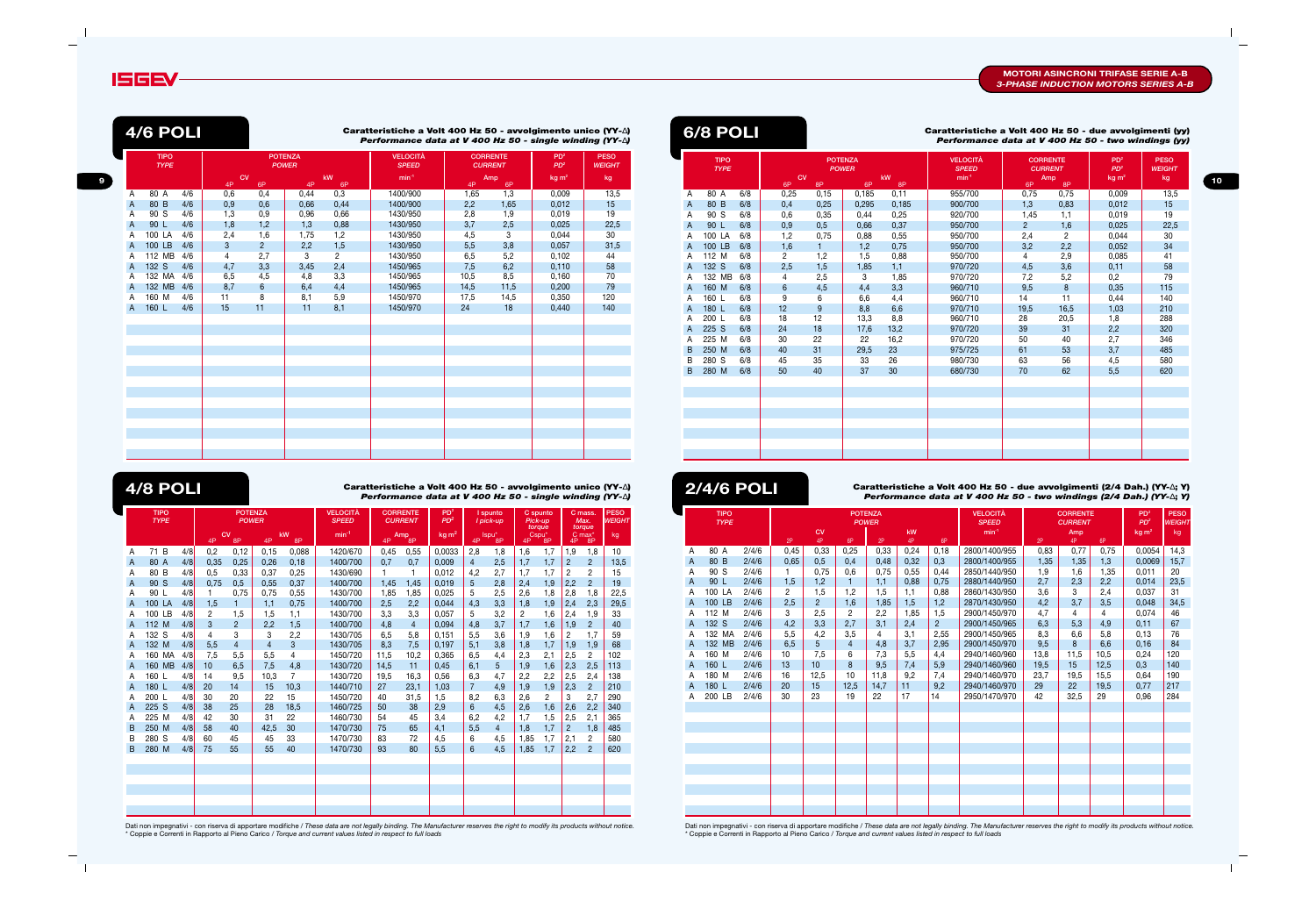**Caratteristiche a Volt 400 Hz 50 - due avvolgimenti (4/8 Dah.) (YY-**∆**; Y)** *Performance data at V 400 Hz 50 - two windings (4/8 Dah.) (YY-*∆**;** *Y)*

#### **Volt 400 Hz 50 - due avvolgimenti (4/8 Dah.) (11.4.1;1)** *Performance data at V 400 Hz 50 - two windings (4/8 Dah.) (*  $\lambda \lambda - \lambda$  *;*  $\lambda$  *)*



**11**

Dati non impegnativi - con riserva di apportare modifiche / *These data are not legally binding. The Manufacturer reserves the right to modify its products without notice.* \* Coppie e Correnti in Rapporto al Pieno Carico / *Torque and current values listed in respect to full loads*

Dati non impegnativi - con riserva di apportare modifiche / *These data are not legally binding. The Manufacturer reserves the right to modify its products without notice.* \* Coppie e Correnti in Rapporto al Pieno Carico / *Torque and current values listed in respect to full loads*

**Caratteristiche a Volt 400 Hz 50 - due avvolgimenti (2/4 Dah.) (YY-**∆**; Y)** *Performance data at V 400 Hz 50 - two windings (2/4 Dah.) (YY-*∆**;** *Y)*

| <b>TIPO</b><br><b>TYPE</b> |                                        |                                  | CV                              |                                        |                           |                                                                      |                                   | <b>VELOCITÀ</b><br><b>SPEED</b>    |                                                                              |                                          |                                                          | PD <sup>2</sup><br>PD <sup>2</sup>                     | <b>PESO</b><br><b>WEIGHT</b>     |
|----------------------------|----------------------------------------|----------------------------------|---------------------------------|----------------------------------------|---------------------------|----------------------------------------------------------------------|-----------------------------------|------------------------------------|------------------------------------------------------------------------------|------------------------------------------|----------------------------------------------------------|--------------------------------------------------------|----------------------------------|
|                            |                                        |                                  |                                 |                                        |                           | kW                                                                   |                                   | $min-1$                            |                                                                              | Amp                                      |                                                          | kg m <sup>2</sup>                                      | kg                               |
|                            |                                        |                                  |                                 |                                        |                           |                                                                      |                                   |                                    |                                                                              |                                          |                                                          |                                                        |                                  |
|                            | 4/6/8                                  | 0,25                             | 0,2                             | 0,15                                   | 0,18                      | 0,15                                                                 | 0,11                              |                                    | 0,65                                                                         |                                          | 0,6                                                      | 0,009                                                  | 13,4                             |
|                            |                                        |                                  |                                 |                                        |                           |                                                                      |                                   |                                    |                                                                              |                                          |                                                          |                                                        | 14,8                             |
|                            |                                        |                                  |                                 |                                        |                           |                                                                      |                                   |                                    |                                                                              |                                          | 1.                                                       |                                                        | 19                               |
|                            |                                        |                                  |                                 |                                        |                           |                                                                      |                                   |                                    |                                                                              |                                          | 1,45                                                     |                                                        | 22,5                             |
|                            |                                        |                                  |                                 | 0,75                                   |                           | 0,66                                                                 | 0,55                              | 1430/950/710                       |                                                                              |                                          |                                                          |                                                        | 29,5                             |
| 100 LB                     | 4/6/8                                  |                                  |                                 | 0,9                                    | 1.                        |                                                                      |                                   | 1430/950/710                       |                                                                              |                                          | $\overline{2}$                                           | 0.057                                                  | 33                               |
| 112 M                      | 4/6/8                                  | 1,7                              | 1,4                             | 1,1                                    | 1,25                      |                                                                      | 0,8                               |                                    | 2,8                                                                          | 2,8                                      | 2,45                                                     | 0,085                                                  | 40                               |
| 132 S                      | 4/6/8                                  | 2,3                              | $\overline{2}$                  | 1,5                                    | 1,7                       | 1,5                                                                  | 1,1                               | 1450/965/720                       | 3,8                                                                          | $\overline{4}$                           | 3,3                                                      | 0,151                                                  | 59                               |
| 132 M                      | 4/6/8                                  | 3                                | 2,6                             | 2                                      | 2,2                       | 1,9                                                                  | 1,5                               | 1450/965/720                       | 4,8                                                                          | 4,8                                      | 4                                                        | 0,197                                                  | 68                               |
| 160 MA                     | 4/6/8                                  | 4,5                              | 3,7                             | 3                                      | 3,3                       | 2,7                                                                  | 2,2                               | 1460/960/720                       | 7,2                                                                          | 6,1                                      | 5,7                                                      | 0,365                                                  | 102                              |
| 160 MB                     | 4/6/8                                  | 6                                | 5                               | 4                                      | 4,4                       | 3,7                                                                  | 2,9                               | 1460/960/720                       | 9                                                                            | 8,5                                      | 7,5                                                      | 0,45                                                   | 113                              |
| 160 L                      | 4/6/8                                  | 8,5                              | $\overline{7}$                  | 6                                      | 6,2                       | 5,2                                                                  | 4,4                               | 1460/860/720                       | 13                                                                           | 11,6                                     | 11                                                       | 0,56                                                   | 138                              |
| 180 L                      | 4/6/8                                  | 15                               | 12                              | 9                                      | 11                        | 8,8                                                                  | 6,6                               | 1460/970/725                       | 20,5                                                                         | 19                                       | 16                                                       | 1,03                                                   | 210                              |
| 200 L                      | 4/6/8                                  | 20                               | 15                              | 13                                     | 14,7                      | 11                                                                   | 9,5                               | 1470/970/725                       | 26                                                                           | 24                                       | 24                                                       | 1,5                                                    | 290                              |
|                            |                                        |                                  |                                 |                                        |                           |                                                                      |                                   |                                    |                                                                              |                                          |                                                          |                                                        |                                  |
|                            |                                        |                                  |                                 |                                        |                           |                                                                      |                                   |                                    |                                                                              |                                          |                                                          |                                                        |                                  |
|                            |                                        |                                  |                                 |                                        |                           |                                                                      |                                   |                                    |                                                                              |                                          |                                                          |                                                        |                                  |
|                            |                                        |                                  |                                 |                                        |                           |                                                                      |                                   |                                    |                                                                              |                                          |                                                          |                                                        |                                  |
|                            |                                        |                                  |                                 |                                        |                           |                                                                      |                                   |                                    |                                                                              |                                          |                                                          |                                                        |                                  |
|                            |                                        |                                  |                                 |                                        |                           |                                                                      |                                   |                                    |                                                                              |                                          |                                                          |                                                        |                                  |
|                            |                                        |                                  |                                 |                                        |                           |                                                                      |                                   |                                    |                                                                              |                                          |                                                          |                                                        |                                  |
|                            |                                        |                                  |                                 |                                        |                           |                                                                      |                                   |                                    |                                                                              |                                          |                                                          |                                                        |                                  |
|                            |                                        |                                  |                                 |                                        |                           |                                                                      |                                   |                                    |                                                                              |                                          |                                                          |                                                        |                                  |
|                            |                                        |                                  |                                 |                                        |                           |                                                                      |                                   |                                    |                                                                              |                                          |                                                          |                                                        |                                  |
|                            |                                        |                                  |                                 |                                        |                           |                                                                      |                                   |                                    |                                                                              |                                          |                                                          |                                                        |                                  |
|                            | 80 A<br>80 B<br>90 S<br>90 L<br>100 LA | 4/6/8<br>4/6/8<br>4/6/8<br>4/6/8 | 4P<br>0,4<br>0,6<br>0,75<br>1,4 | 6P<br>0,33<br>0,5<br>0,6<br>0,9<br>1,2 | 8P<br>0,25<br>0,33<br>0,5 | <b>POTENZA</b><br><b>POWER</b><br>4P<br>0,29<br>0,44<br>0,55<br>0,75 | 6P<br>0,24<br>0,37<br>0,44<br>0,9 | 8P<br>0,18<br>0,24<br>0,37<br>0,66 | 1400/950/700<br>1400/950/700<br>1440/950/700<br>1400/950/700<br>1450/970/710 | 4P<br>0,77<br>1,2<br>1,45<br>1,82<br>2,3 | 6P<br>0,65<br>1<br>1,1<br>1,35<br>$\overline{2}$<br>2,35 | <b>CORRENTE</b><br><b>CURRENT</b><br>8P<br>0,7<br>1,82 | 0,012<br>0,019<br>0,025<br>0,044 |

|   | <b>TIPO</b><br><b>TYPE</b> |       |                |                | <b>POTENZA</b><br><b>POWER</b> |      |      | <b>VELOCITÀ</b><br><b>SPEED</b> |               | <b>CORRENTE</b><br><b>CURRENT</b> |      | PD <sup>2</sup><br>PD <sup>2</sup> | <b>PESO</b><br><b>WEIGHT</b> |      |
|---|----------------------------|-------|----------------|----------------|--------------------------------|------|------|---------------------------------|---------------|-----------------------------------|------|------------------------------------|------------------------------|------|
|   |                            |       |                | <b>CV</b>      |                                |      | kW   |                                 | $min-1$       |                                   | Amp  |                                    | kg m <sup>2</sup>            | kg   |
|   |                            |       | 2P             | 4P             | 8P                             | 2P   | 4P   | 8P                              |               | 2P                                | 4P   | 8P                                 |                              |      |
| Α | 80 A                       | 2/4/8 | 0,45           | 0,33           | 0,17                           | 0,33 | 0,24 | 0,12                            | 2800/1400/700 | 0,83                              | 0,77 | 0,72                               | 0.0054                       | 14,3 |
| A | 80 B                       | 2/4/8 | 0,65           | 0,5            | 0,25                           | 0,48 | 0,32 | 0,18                            | 2800/1400/700 | 1,32                              | 1,32 | 0,83                               | 0,0069                       | 15,7 |
| A | 90 S                       | 2/4/8 | 1              | 0.75           | 0,35                           | 0.75 | 0,55 | 0,26                            | 2850/1440/700 | 1,9                               | 1,54 | 1,1                                | 0,011                        | 20   |
| A | 90 L                       | 2/4/8 | 1,5            | 1,2            | 0,6                            | 1,1  | 0,88 | 0,45                            | 2850/1440/700 | 2,35                              | 2,35 | 1,82                               | 0.014                        | 23,5 |
| Α | 100 LA                     | 2/4/8 | $\overline{2}$ | 1,5            | 0,75                           | 1,5  | 1,1  | 0,55                            | 2860/1430/710 | 3,6                               | 3    | 2,1                                | 0,037                        | 31   |
| A | 100 LB                     | 2/4/8 | 2,5            | $\overline{2}$ | $\mathbf{1}$                   | 1,85 | 1,5  | 0,75                            | 2870/1430/710 | 4,2                               | 3,7  | 2,35                               | 0,048                        | 34,5 |
| Α | 112 M                      | 2/4/8 | 3              | 2,5            | 1,2                            | 2,2  | 1,85 | 0,88                            | 2900/1450/710 | 4,7                               | 4    | 3                                  | 0,074                        | 46   |
| A | 132 S                      | 2/4/8 | 4,2            | 3,3            | 1,6                            | 3,1  | 2,4  | 1,2                             | 2900/1450/720 | 6,5                               | 5,3  | 3,5                                | 0,11                         | 67   |
| Α | 132 MA                     | 2/4/8 | 5,5            | 4,2            | 2,1                            | 4    | 3,1  | 1,55                            | 2900/1450/720 | 8,5                               | 6,6  | 4,4                                | 0, 13                        | 76   |
| A | 132 MB                     | 2/4/8 | 6,5            | 5              | 2,5                            | 4,8  | 3,7  | 1,8                             | 2900/1450/720 | 9,5                               | 8    | 5,5                                | 0,16                         | 84   |
| Α | 160 M                      | 2/4/8 | 10             | 7,5            | 3,7                            | 7,3  | 5,5  | 2,7                             | 2940/1460/720 | 14                                | 11,3 | 7,7                                | 0,24                         | 120  |
| A | 160 L                      | 2/4/8 | 13             | 10             | 5                              | 9,5  | 7,4  | 3,7                             | 2940/1460/720 | 19,5                              | 15   | 10                                 | 0,3                          | 140  |
| Α | 180 M                      | 2/4/8 | 16             | 12,5           | 6                              | 11,8 | 9,2  | 4,4                             | 2940/1460/725 | 24                                | 19,5 | 11,6                               | 0,64                         | 190  |
| A | 180 L                      | 2/4/8 | 20             | 15             | 7,5                            | 14,7 | 11   | 5,5                             | 2940/1460/725 | 29                                | 21,5 | 14                                 | 0,77                         | 217  |
| Α | 200 LB                     | 2/4/8 | 30             | 23             | 12                             | 22   | 17   | 8,8                             | 2950/1470/725 | 41,5                              | 32,5 | 22                                 | 0,96                         | 284  |
|   |                            |       |                |                |                                |      |      |                                 |               |                                   |      |                                    |                              |      |
|   |                            |       |                |                |                                |      |      |                                 |               |                                   |      |                                    |                              |      |
|   |                            |       |                |                |                                |      |      |                                 |               |                                   |      |                                    |                              |      |
|   |                            |       |                |                |                                |      |      |                                 |               |                                   |      |                                    |                              |      |
|   |                            |       |                |                |                                |      |      |                                 |               |                                   |      |                                    |                              |      |
|   |                            |       |                |                |                                |      |      |                                 |               |                                   |      |                                    |                              |      |
|   |                            |       |                |                |                                |      |      |                                 |               |                                   |      |                                    |                              |      |
|   |                            |       |                |                |                                |      |      |                                 |               |                                   |      |                                    |                              |      |
|   |                            |       |                |                |                                |      |      |                                 |               |                                   |      |                                    |                              |      |
|   |                            |       |                |                |                                |      |      |                                 |               |                                   |      |                                    |                              |      |
|   |                            |       |                |                |                                |      |      |                                 |               |                                   |      |                                    |                              |      |

## **2/4 POLI**

#### **Caratteristiche a Volt 400 50 Hz - avvolgimento unico (YY-Y)** *Performance data at V 400 V 50 Hz - single winding (YY-Y)*

|   | <b>TIPO</b> |             |     |                   |                                                          |      |                                |      | <b>VELOCITÀ</b> |              |           | PD <sup>2</sup>                         | <b>PES</b><br><b>WEIGF</b>                                                                                                                                                                        |
|---|-------------|-------------|-----|-------------------|----------------------------------------------------------|------|--------------------------------|------|-----------------|--------------|-----------|-----------------------------------------|---------------------------------------------------------------------------------------------------------------------------------------------------------------------------------------------------|
|   |             |             | 4P  | <b>CV</b><br>6P   | 8P                                                       | 4P   | kW<br>6P                       |      | $min-1$         | 4P           | Amp<br>6P | $\text{kg m}^2$                         | kg                                                                                                                                                                                                |
| A | 90 S        | 4/6/8       | 0,9 | 0,3               | 0,2                                                      | 0.66 | 0,22                           | 0,15 | 1400/950/700    |              |           | 0,009                                   | 19                                                                                                                                                                                                |
| A | 90 L        | 4/6/8       | 1,3 | 0,4               | 0,3                                                      | 0,95 | 0,29                           | 0,22 | 1400/950/700    |              |           | 0,012                                   | 22,5                                                                                                                                                                                              |
| A | 100 LA      | 4/6/8       | 2   | 0,75              | 0.5                                                      | 1,5  | 0,55                           | 0,37 | 1430/950/710    |              |           | 0,044                                   | 29,5                                                                                                                                                                                              |
| A | 100 LB      | 4/6/8       | 2,6 |                   | 0,6                                                      | 1,9  | 0,74                           | 0,44 | 1430/950/710    |              |           | 0,057                                   | 33                                                                                                                                                                                                |
| A | 112 M       | 4/6/8       | 3,3 | 1,2               | 0,8                                                      | 2,45 | 0,88                           | 0,6  | 1450/970/710    |              |           | 0,085                                   | 40                                                                                                                                                                                                |
| A | 132S        | 4/6/8       | 4,2 | 1,5               |                                                          | 3    | 1,1                            | 0,73 | 1460/970/720    |              |           | 0,151                                   | 59                                                                                                                                                                                                |
| A | 132 M       | 4/6/8       | 6   | 2                 | 1,5                                                      | 4,4  | 1,5                            | 1,1  | 1460/970/720    |              |           | 0,197                                   | 68                                                                                                                                                                                                |
| A | 160 M       | 4/6/8       | 9   | 3                 | 2,2                                                      | 6,6  | 2,2                            | 1,6  | 1460/970/720    |              |           | 0,365                                   | 102                                                                                                                                                                                               |
| A | 160 L       | 4/6/8       | 12  | 4,5               | 3                                                        | 8,8  | 3,3                            | 2,2  | 1460/970/720    |              |           | 0,560                                   | 138                                                                                                                                                                                               |
|   |             |             |     |                   |                                                          |      |                                |      |                 |              |           |                                         |                                                                                                                                                                                                   |
|   |             |             |     |                   |                                                          |      |                                |      |                 |              |           |                                         |                                                                                                                                                                                                   |
|   |             |             |     |                   |                                                          |      |                                |      |                 |              |           |                                         |                                                                                                                                                                                                   |
|   |             |             |     |                   |                                                          |      |                                |      |                 |              |           |                                         |                                                                                                                                                                                                   |
|   |             |             |     |                   |                                                          |      |                                |      |                 |              |           |                                         |                                                                                                                                                                                                   |
|   |             |             |     |                   |                                                          |      |                                |      |                 |              |           |                                         |                                                                                                                                                                                                   |
|   |             | <b>TYPE</b> |     | <b>4/6/8 POLI</b> | PER COMANDO VENTILATORI<br><b>MOTORS FOR FAN CONTROL</b> |      | <b>POTENZA</b><br><b>POWER</b> |      | 8P              | <b>SPEED</b> |           | <b>CORRENTE</b><br><b>CURRENT</b><br>8P | Caratteristiche a Volt 400 Hz 50 - due avvolgimenti (4/8 Dah.) (11-1;1<br>Performance data at V 400 Hz 50 - two windings (4/8 Dah.) ( $\lambda\lambda$ - $\lambda$ ; $\lambda$<br>PD <sup>2</sup> |

**PER COMANDO VENTILATORI** *MOTORS FOR FAN CONTROL*

|   | <b>TIPO</b><br><b>TYPE</b> |     |                 | <b>POTENZA</b><br><b>POWER</b> |      |                | <b>VELOCITÀ</b><br><b>SPEED</b> | <b>CORRENTE</b><br><b>CURRENT</b> |                | PD <sup>2</sup><br>PD <sup>2</sup> | <b>PESO</b><br><b>WEIGHT</b> |
|---|----------------------------|-----|-----------------|--------------------------------|------|----------------|---------------------------------|-----------------------------------|----------------|------------------------------------|------------------------------|
|   |                            |     | <b>CV</b><br>2P | 4P                             | 2P   | kW<br>4P       | $min-1$                         | 2P                                | Amp<br>4P      | kg m <sup>2</sup>                  | kg                           |
| Α | 80 A                       | 2/4 | 0,9             | 0,2                            | 0,66 | 0, 15          | 2840/1430                       | 1,7                               | 0,4            | 0,0054                             | 14,3                         |
| A | 80 B                       | 2/4 | 1,3             | 0,33                           | 0,95 | 0,24           | 2840/1430                       | 2,4                               | 0,6            | 0,0069                             | 15,7                         |
| Α | 90 S                       | 2/4 | $\overline{2}$  | 0,5                            | 1,5  | 0,37           | 2830/1440                       | 3,55                              | 0,9            | 0,011                              | 20                           |
| A | 90 L                       | 2/4 | 2,8             | 0,66                           | 2,05 | 0,5            | 2830/1440                       | 4,4                               | 1,1            | 0,014                              | 23,5                         |
| A | 100 LA                     | 2/4 | 3,6             | 0,9                            | 2,65 | 0,66           | 2850/1450                       | 5,5                               | 1,5            | 0,037                              | 31                           |
| A | 100 LB                     | 2/4 | 4,5             | 1,1                            | 3,3  | 0,8            | 2850/1450                       | $\overline{7}$                    | 1,7            | 0,049                              | 34,5                         |
| A | 112 M                      | 2/4 | 6               | 1,5                            | 4,4  | 1,1            | 2900/1460                       | 9,1                               | 2,5            | 0,074                              | 46                           |
| A | 132 S                      | 2/4 | 8               | $\overline{2}$                 | 5,9  | $\overline{2}$ | 2920/1460                       | 11                                | 3,2            | 0,11                               | 67                           |
| Α | 132 MA                     | 2/4 | 10,5            | 2,6                            | 7,7  | 1,9            | 2920/1470                       | 14,5                              | 4              | 0,13                               | 76                           |
| A | 160 M                      | 2/4 | 15,5            | $\overline{4}$                 | 11,4 | $\mathbf{3}$   | 2930/1470                       | 23                                | $6\phantom{1}$ | 0,24                               | 120                          |
| A | 160 L                      | 2/4 | 21              | 5,2                            | 15,5 | 3,8            | 2930/1470                       | 30                                | 7,7            | 0,3                                | 140                          |
|   |                            |     |                 |                                |      |                |                                 |                                   |                |                                    |                              |
|   |                            |     |                 |                                |      |                |                                 |                                   |                |                                    |                              |
|   |                            |     |                 |                                |      |                |                                 |                                   |                |                                    |                              |
|   |                            |     |                 |                                |      |                |                                 |                                   |                |                                    |                              |
|   |                            |     |                 |                                |      |                |                                 |                                   |                |                                    |                              |
|   |                            |     |                 |                                |      |                |                                 |                                   |                |                                    |                              |
|   |                            |     |                 |                                |      |                |                                 |                                   |                |                                    |                              |
|   |                            |     |                 |                                |      |                |                                 |                                   |                |                                    |                              |
|   |                            |     |                 |                                |      |                |                                 |                                   |                |                                    |                              |
|   |                            |     |                 |                                |      |                |                                 |                                   |                |                                    |                              |
|   |                            |     |                 |                                |      |                |                                 |                                   |                |                                    |                              |
|   |                            |     |                 |                                |      |                |                                 |                                   |                |                                    |                              |

| <b>2/4/8 POLI</b> |  |  |
|-------------------|--|--|
|                   |  |  |

# **4/6/8 POLI**

| <b>TIPO</b><br><b>TYPE</b> |       | CV             |              |     | <b>POTENZA</b><br><b>POWER</b> |      |      | <b>VELOCITÀ</b><br><b>SPEED</b> |    | <b>CORRENTE</b><br><b>CURRENT</b> |    | PD <sup>2</sup><br>PD <sup>2</sup> | <b>PESO</b><br><b>WEIGHT</b> |
|----------------------------|-------|----------------|--------------|-----|--------------------------------|------|------|---------------------------------|----|-----------------------------------|----|------------------------------------|------------------------------|
|                            |       |                |              |     |                                | kW   |      | $min-1$                         |    | Amp                               |    | $kg \, m^2$                        | kg                           |
|                            |       | 4P             | 6P           | 8P  | 4P                             | 6P   | 8P   |                                 | 4P | 6P                                | 8P |                                    |                              |
| S                          | 4/6/8 | 0,9            | 0,3          | 0,2 | 0,66                           | 0,22 | 0,15 | 1400/950/700                    |    |                                   |    | 0,009                              | 19                           |
| L                          | 4/6/8 | 1,3            | 0,4          | 0,3 | 0,95                           | 0,29 | 0,22 | 1400/950/700                    |    |                                   |    | 0,012                              | 22,5                         |
| LA                         | 4/6/8 | $\overline{2}$ | 0,75         | 0,5 | 1,5                            | 0,55 | 0,37 | 1430/950/710                    |    |                                   |    | 0,044                              | 29,5                         |
| <b>LB</b>                  | 4/6/8 | 2,6            | 1            | 0,6 | 1,9                            | 0,74 | 0,44 | 1430/950/710                    |    |                                   |    | 0,057                              | 33                           |
| M                          | 4/6/8 | 3,3            | 1,2          | 0,8 | 2,45                           | 0,88 | 0,6  | 1450/970/710                    |    |                                   |    | 0,085                              | 40                           |
| S                          | 4/6/8 | 4,2            | 1,5          | 1   | 3                              | 1,1  | 0,73 | 1460/970/720                    |    |                                   |    | 0,151                              | 59                           |
| M                          | 4/6/8 | 6              | 2            | 1,5 | 4,4                            | 1,5  | 1,1  | 1460/970/720                    |    |                                   |    | 0,197                              | 68                           |
| M                          | 4/6/8 | 9              | $\mathbf{3}$ | 2,2 | 6,6                            | 2,2  | 1,6  | 1460/970/720                    |    |                                   |    | 0,365                              | 102                          |
| L                          | 4/6/8 | 12             | 4,5          | 3   | 8,8                            | 3,3  | 2,2  | 1460/970/720                    |    |                                   |    | 0,560                              | 138                          |
|                            |       |                |              |     |                                |      |      |                                 |    |                                   |    |                                    |                              |
|                            |       |                |              |     |                                |      |      |                                 |    |                                   |    |                                    |                              |
|                            |       |                |              |     |                                |      |      |                                 |    |                                   |    |                                    |                              |
|                            |       |                |              |     |                                |      |      |                                 |    |                                   |    |                                    |                              |
|                            |       |                |              |     |                                |      |      |                                 |    |                                   |    |                                    |                              |
|                            |       |                |              |     |                                |      |      |                                 |    |                                   |    |                                    |                              |
|                            |       |                |              |     |                                |      |      |                                 |    |                                   |    |                                    |                              |
|                            |       |                |              |     |                                |      |      |                                 |    |                                   |    |                                    |                              |
|                            |       |                |              |     |                                |      |      |                                 |    |                                   |    |                                    |                              |
|                            |       |                |              |     |                                |      |      |                                 |    |                                   |    |                                    |                              |
|                            |       |                |              |     |                                |      |      |                                 |    |                                   |    |                                    |                              |
|                            |       |                |              |     |                                |      |      |                                 |    |                                   |    |                                    |                              |
|                            |       |                |              |     |                                |      |      |                                 |    |                                   |    |                                    |                              |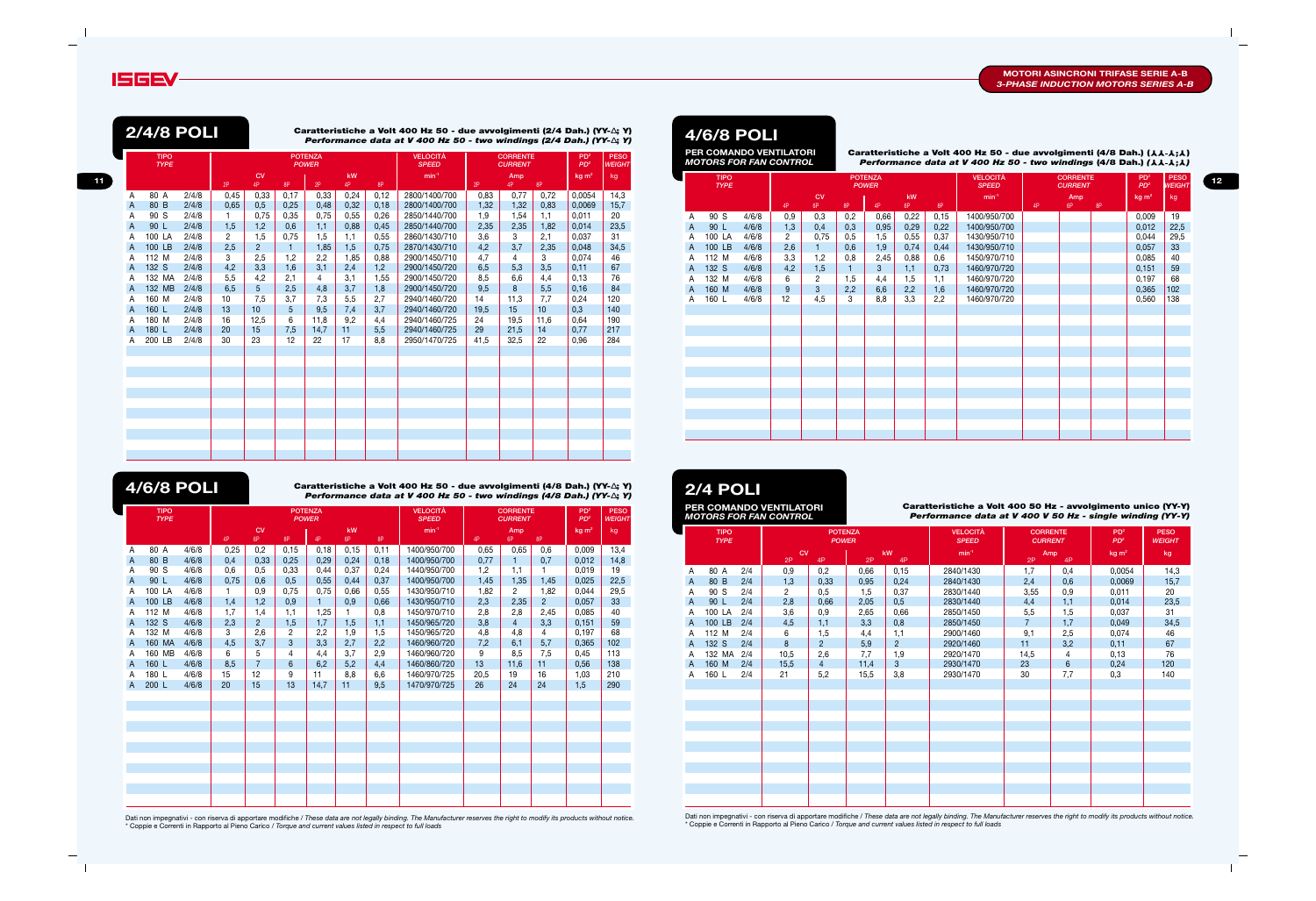#### **MOTORI ASINCRONI TRIFASE SERIE A-B** *3-PHASE INDUCTION MOTORS SERIES A-B*

## **4/8 POLI**

**Caratteristiche a Volt 400 Hz 50 - avvolgimento unico (YY-Y)** *Performance data at V 400 Hz 50 - single winding (YY-Y)*

**PER COMANDO VENTILATORI** *MOTORS FOR FAN CONTROL*

|   | <b>TIPO</b><br><b>TYPE</b> |     |                 | <b>POWER</b>   | <b>POTENZA</b> |                | <b>VELOCITÀ</b><br><b>SPEED</b> |      | <b>CORRENTE</b><br><b>CURRENT</b> | PD <sup>2</sup><br>PD <sup>2</sup> | <b>PESO</b><br><b>WEIGHT</b> |
|---|----------------------------|-----|-----------------|----------------|----------------|----------------|---------------------------------|------|-----------------------------------|------------------------------------|------------------------------|
|   |                            |     | <b>CV</b><br>4P | 8P             | 4P             | kW<br>8P       | $min-1$                         | 4P   | Amp<br>8P                         | kg m <sup>2</sup>                  | kg                           |
| Α | 80 A                       | 4/8 | 0,7             | 0,15           | 0,51           | 0,11           | 1400/700                        | 1,3  | 0,53                              | 0,009                              | 13,5                         |
| A | 80 B                       | 4/8 | $\mathbf{1}$    | 0,2            | 0,74           | 0,147          | 1400/700                        | 1,7  | 0,7                               | 0,012                              | 15                           |
| Α | 90 S                       | 4/8 | 1,35            | 0,3            | 1              | 0,22           | 1400/700                        | 2,5  | 1,22                              | 0,019                              | 19                           |
| A | 90 L                       | 4/8 | 2 <sup>1</sup>  | 0,5            | 1,47           | 0,37           | 1400/700                        | 3,5  | 2,35                              | 0,025                              | 22,5                         |
| A | 100 LA                     | 4/8 | 2,7             | 0,7            | $\overline{2}$ | 0,51           | 1400/700                        | 4,5  | 2,5                               | 0,044                              | 29,5                         |
| A | 100 LB                     | 4/8 | 3,5             | 0,85           | 2,6            | 0,63           | 1400/700                        | 5,5  | $\sqrt{3}$                        | 0,057                              | 33                           |
| A | 112 M                      | 4/8 | 5               | 1,2            | 3,7            | 0,88           | 1400/700                        | 8    | 3,5                               | 0,094                              | 40                           |
| A | 132 S                      | 4/8 | $6\phantom{a}$  | 1,5            | 4,4            | 1,1            | 1430/705                        | 10   | 5,5                               | 0,151                              | 59                           |
| Α | 132 M                      | 4/8 | 8,5             | $\overline{2}$ | 6,3            | 1,47           | 1400/700                        | 14   | 7,6                               | 0,197                              | 68                           |
| A | 160 MA                     | 4/8 | 10 <sup>1</sup> | 2,5            | 7,35           | 1,8            | 1450/720                        | 16,5 | 9                                 | 0,365                              | 102                          |
| Α | 160 MB                     | 4/8 | 12,5            | 3              | 9,2            | 2,2            | 1430/720                        | 20   | 10,5                              | 0,45                               | 113                          |
| A | 160 L                      | 4/8 | 16              | 4              | 11,8           | 3 <sup>5</sup> | 1440/720                        | 25   | 13                                | 0,56                               | 138                          |
|   |                            |     |                 |                |                |                |                                 |      |                                   |                                    |                              |
|   |                            |     |                 |                |                |                |                                 |      |                                   |                                    |                              |
|   |                            |     |                 |                |                |                |                                 |      |                                   |                                    |                              |
|   |                            |     |                 |                |                |                |                                 |      |                                   |                                    |                              |
|   |                            |     |                 |                |                |                |                                 |      |                                   |                                    |                              |
|   |                            |     |                 |                |                |                |                                 |      |                                   |                                    |                              |
|   |                            |     |                 |                |                |                |                                 |      |                                   |                                    |                              |
|   |                            |     |                 |                |                |                |                                 |      |                                   |                                    |                              |
|   |                            |     |                 |                |                |                |                                 |      |                                   |                                    |                              |
|   |                            |     |                 |                |                |                |                                 |      |                                   |                                    |                              |
|   |                            |     |                 |                |                |                |                                 |      |                                   |                                    |                              |
|   |                            |     |                 |                |                |                |                                 |      |                                   |                                    |                              |



**4/6 POLI PER COMANDO VENTILATORI** *MOTORS FOR FAN CONTROL*

|  |                            |     | PER COMANDO VENTILATORI<br><b>MOTORS FOR FAN CONTROL</b> |              |                 |           | Caratteristiche a Volt 400 Hz 50 - avvolgimento unico (YY-Y)<br>Performance data at V 400 Hz 50 - single winding (YY-Y) |               |                 |                  |               |              | <b>TIPO</b><br><b>TYPE</b> |           | POTENZA<br><b>POWER</b> | VELOCITÀ<br><b>SPEED</b> | <b>COPPIA</b><br><b>TORQUE</b> | PD <sup>2</sup><br>$PD^2$ | <b>CORRENTE</b><br><b>CURRENT</b><br>(A) | REND. | F.d.p.    | YIELD F.d.p. Tpick-up Pick-up | I spunto   C spunto   C mass.<br>torque | Max.<br>torque                | <b>PESO</b><br><b>WEIGHT</b> |
|--|----------------------------|-----|----------------------------------------------------------|--------------|-----------------|-----------|-------------------------------------------------------------------------------------------------------------------------|---------------|-----------------|------------------|---------------|--------------|----------------------------|-----------|-------------------------|--------------------------|--------------------------------|---------------------------|------------------------------------------|-------|-----------|-------------------------------|-----------------------------------------|-------------------------------|------------------------------|
|  | <b>TIPO</b><br><b>TYPE</b> |     |                                                          | POTENZA      |                 |           | <b>VELOCITÀ</b>                                                                                                         |               | <b>CORRENTE</b> | PD <sup>2</sup>  | <b>PESO</b>   |              |                            | <b>CV</b> | kW                      | min <sup>-1</sup>        | da Nm                          | $kg \, m^2$               | 400 V.                                   | %     | $COS\phi$ | lspu*                         | Cspu*                                   | $\mathsf{C}$ max <sup>*</sup> | kg.                          |
|  |                            |     |                                                          | <b>POWER</b> |                 |           | <b>SPEED</b>                                                                                                            |               | <b>CURRENT</b>  | PD <sup>2</sup>  | <b>WEIGHT</b> |              | 90 LB 4                    | 2,5       | 1,85                    | 1420                     | 1,68                           | 0,0175                    |                                          |       |           |                               |                                         |                               | 24                           |
|  |                            |     | <b>CV</b><br>4P                                          | 6P           | 4P              | kW.<br>6P | $min-1$                                                                                                                 | $\mathbf{4P}$ | Amp<br>6P       | kg <sub>m²</sub> | kg            | $\mathsf{A}$ | 100 LB 2                   | 5,5       |                         | 2870                     | 1,35                           | 0,0175                    |                                          |       |           |                               |                                         |                               | 35                           |
|  | 80 A                       | 4/6 | 0.5                                                      | 0,16         | 0,37            | 0,12      | 1420/950                                                                                                                |               | 0,55            | 0,009            | 13,5          | A            | 112 MB 2                   | 7,5       | 5,5                     | 2890                     | 1,82                           | 0,03                      |                                          |       |           |                               |                                         |                               | 45                           |
|  | 80 B                       | 4/6 | 0,75                                                     | 0,25         | 0,55            | 0,18      | 1420/950                                                                                                                | 1.7           | 0,72            | 0,012            | 15            | $\mathsf{A}$ | 132 MB 2                   | 15        | 11                      | 2920                     | 3,6                            | 0,062                     |                                          |       |           |                               |                                         |                               | 83                           |
|  | 90 S                       | 4/6 |                                                          | 0,35         | 0,74            | 0,26      | 1430/950                                                                                                                | 2,2           | 0,95            | 0,019            | 19            | A            | 200 LC 6                   | 40        | 30                      | 980                      | 28,7                           | 1,95                      |                                          |       |           |                               |                                         |                               | 295                          |
|  | 90 L                       | 4/6 | 0,5<br>0,37<br>1,5<br>1,1<br>0,75<br>2,3<br>0,55         |              |                 |           | 1430/950                                                                                                                | 2,8           | 1,1             | 0,025            | 22,5          | $\mathsf{A}$ | 200 LB 4                   | 50        | 57                      | 1460                     | 24                             | 1,15                      |                                          |       |           |                               |                                         |                               | 294                          |
|  | 100 LA                     | 4/6 |                                                          |              |                 |           | 1410/950                                                                                                                |               | 1.7             | 0,044            | 30            |              | 200 LC 2                   | 60        | 45                      | 2950                     | 14,5                           | 0,77                      |                                          |       |           |                               |                                         |                               | 300                          |
|  | 100 LB 4/6                 |     |                                                          |              | 2,2             | 0,74      | 1410/950                                                                                                                |               | 2,2             | 0,057            | 31,5          | $\mathsf{A}$ | 225 MB 2                   | 100       | 75                      | 2970                     | 23,6                           | 1,35                      |                                          |       |           |                               |                                         |                               | 385                          |
|  | 112 M                      | 4/6 |                                                          | 1,3          |                 | 0,96      | 1410/960                                                                                                                | 6,5           | 2,5             | 0,102            | 44            |              |                            |           |                         |                          |                                |                           |                                          |       |           |                               |                                         |                               |                              |
|  | 132 S                      | 4/6 |                                                          | 1,7          | 3,7             | 1,25      | 1450/960                                                                                                                | 7,5           | 3,5             | 0,110            | 58            |              |                            |           |                         |                          |                                |                           |                                          |       |           |                               |                                         |                               |                              |
|  | 132 MA 4/6                 |     |                                                          |              | 4,4             | 1,5       | 1450/970                                                                                                                | 8,6           |                 | 0,160            | 70            |              |                            |           |                         |                          |                                |                           |                                          |       |           |                               |                                         |                               |                              |
|  | 132 MB 4/6                 |     |                                                          | 2,3          | 5,2             | 1,7       | 1450/970                                                                                                                | 10            | 4,5             | 0,200            | 79            |              |                            |           |                         |                          |                                |                           |                                          |       |           |                               |                                         |                               |                              |
|  | 160 M                      | 4/6 | 10                                                       | 3,3          | 7,4             | 2,4       | 1460/980                                                                                                                | 15,5          | 5,5             | 0,350            | 120           |              |                            |           |                         |                          |                                |                           |                                          |       |           |                               |                                         |                               |                              |
|  | 160 L                      | 4/6 | 13,5                                                     | 4,5          | 10 <sup>1</sup> | 3,3       | 1460/980                                                                                                                | 19,5          | 7,5             | 0,440            | 140           |              |                            |           |                         |                          |                                |                           |                                          |       |           |                               |                                         |                               |                              |
|  |                            |     |                                                          |              |                 |           |                                                                                                                         |               |                 |                  |               |              |                            |           |                         |                          |                                |                           |                                          |       |           |                               |                                         |                               |                              |
|  |                            |     |                                                          |              |                 |           |                                                                                                                         |               |                 |                  |               |              |                            |           |                         |                          |                                |                           |                                          |       |           |                               |                                         |                               |                              |
|  |                            |     |                                                          |              |                 |           |                                                                                                                         |               |                 |                  |               |              |                            |           |                         |                          |                                |                           |                                          |       |           |                               |                                         |                               |                              |
|  |                            |     |                                                          |              |                 |           |                                                                                                                         |               |                 |                  |               |              |                            |           |                         |                          |                                |                           |                                          |       |           |                               |                                         |                               |                              |
|  |                            |     |                                                          |              |                 |           |                                                                                                                         |               |                 |                  |               |              |                            |           |                         |                          |                                |                           |                                          |       |           |                               |                                         |                               |                              |
|  |                            |     |                                                          |              |                 |           |                                                                                                                         |               |                 |                  |               |              |                            |           |                         |                          |                                |                           |                                          |       |           |                               |                                         |                               |                              |
|  |                            |     |                                                          |              |                 |           |                                                                                                                         |               |                 |                  |               |              |                            |           |                         |                          |                                |                           |                                          |       |           |                               |                                         |                               |                              |
|  |                            |     |                                                          |              |                 |           |                                                                                                                         |               |                 |                  |               |              |                            |           |                         |                          |                                |                           |                                          |       |           |                               |                                         |                               |                              |
|  |                            |     |                                                          |              |                 |           |                                                                                                                         |               |                 |                  |               |              |                            |           |                         |                          |                                |                           |                                          |       |           |                               |                                         |                               |                              |

|   | <b>TIPO</b><br><b>TYPE</b> |     |                 |              | <b>POTENZA</b><br><b>POWER</b> |          | <b>VELOCITÀ</b><br><b>SPEED</b> |                  | <b>CORRENTE</b><br><b>CURRENT</b> | PD <sup>2</sup><br>PD <sup>2</sup> | <b>PESO</b><br><b>WEIGHT</b> |
|---|----------------------------|-----|-----------------|--------------|--------------------------------|----------|---------------------------------|------------------|-----------------------------------|------------------------------------|------------------------------|
|   |                            |     | <b>CV</b><br>4P | 6P           | 4P                             | kW<br>6P | $min-1$                         | 4P               | Amp<br>6P                         | kg m <sup>2</sup>                  | kg                           |
| A | 80 A                       | 4/6 | 0,5             | 0,16         | 0,37                           | 0,12     | 1420/950                        | $\overline{1,1}$ | 0,55                              | 0,009                              | 13,5                         |
| A | 80 B                       | 4/6 | 0,75            | 0,25         | 0,55                           | 0,18     | 1420/950                        | 1,7              | 0,72                              | 0,012                              | 15                           |
| Α | 90 S                       | 4/6 |                 | 0,35         | 0,74                           | 0,26     | 1430/950                        | 2,2              | 0,95                              | 0,019                              | 19                           |
| Α | 90 L                       | 4/6 | 1,5             | 0,5          | 1,1                            | 0,37     | 1430/950                        | 2,8              | 1,1                               | 0,025                              | 22,5                         |
| Α | 100 LA                     | 4/6 | 2,3             | 0,75         | 1,7                            | 0,55     | 1410/950                        | 4                | 1,7                               | 0,044                              | 30                           |
| A | 100 LB                     | 4/6 | 3               | $\mathbf{1}$ | 2,2                            | 0,74     | 1410/950                        | 5                | 2,2                               | 0,057                              | 31,5                         |
| A | 112 M                      | 4/6 | 4               | 1,3          | 3                              | 0,96     | 1410/960                        | 6,5              | 2,5                               | 0,102                              | 44                           |
| Α | 132 S                      | 4/6 | 5<br>1,7        |              | 3,7                            | 1,25     | 1450/960                        | 7,5              | 3,5                               | 0,110                              | 58                           |
| Α | 132 MA                     | 4/6 | 6               | 2            | 4,4                            | 1,5      | 1450/970                        | 8,6              | 4                                 | 0,160                              | 70                           |
| A | 132 MB                     | 4/6 | $\overline{7}$  | 2,3          | 5,2                            | 1,7      | 1450/970                        | 10               | 4,5                               | 0,200                              | 79                           |
| A | 160 M                      | 4/6 | 10              | 3,3          | 7,4                            | 2,4      | 1460/980                        | 15,5             | 5,5                               | 0,350                              | 120                          |
| A | 160 L                      | 4/6 | 13,5            | 4,5          | 10                             | 3,3      | 1460/980                        | 19,5             | 7,5                               | 0,440                              | 140                          |
|   |                            |     |                 |              |                                |          |                                 |                  |                                   |                                    |                              |
|   |                            |     |                 |              |                                |          |                                 |                  |                                   |                                    |                              |
|   |                            |     |                 |              |                                |          |                                 |                  |                                   |                                    |                              |
|   |                            |     |                 |              |                                |          |                                 |                  |                                   |                                    |                              |
|   |                            |     |                 |              |                                |          |                                 |                  |                                   |                                    |                              |
|   |                            |     |                 |              |                                |          |                                 |                  |                                   |                                    |                              |
|   |                            |     |                 |              |                                |          |                                 |                  |                                   |                                    |                              |
|   |                            |     |                 |              |                                |          |                                 |                  |                                   |                                    |                              |
|   |                            |     |                 |              |                                |          |                                 |                  |                                   |                                    |                              |
|   |                            |     |                 |              |                                |          |                                 |                  |                                   |                                    |                              |
|   |                            |     |                 |              |                                |          |                                 |                  |                                   |                                    |                              |

# **Caratteristiche a Volt 400 Hz 50**

*3-PHASE INDUCTION MOTORS OVERSIZE POWER Performance data at V 400 Hz 50* **MOTORI ASINCRONI TRIFASI CON POTENZA MAGGIORATA**

Dati non impegnativi - con riserva di apportare modifiche / *These data are not legally binding. The Manufacturer reserves the right to modify its products without notice.* \* Coppie e Correnti in Rapporto al Pieno Carico / *Torque and current values listed in respect to full loads*

Dati non impegnativi - con riserva di apportare modifiche / *These data are not legally binding. The Manufacturer reserves the right to modify its products without notice.* \* Coppie e Correnti in Rapporto al Pieno Carico / *Torque and current values listed in respect to full loads*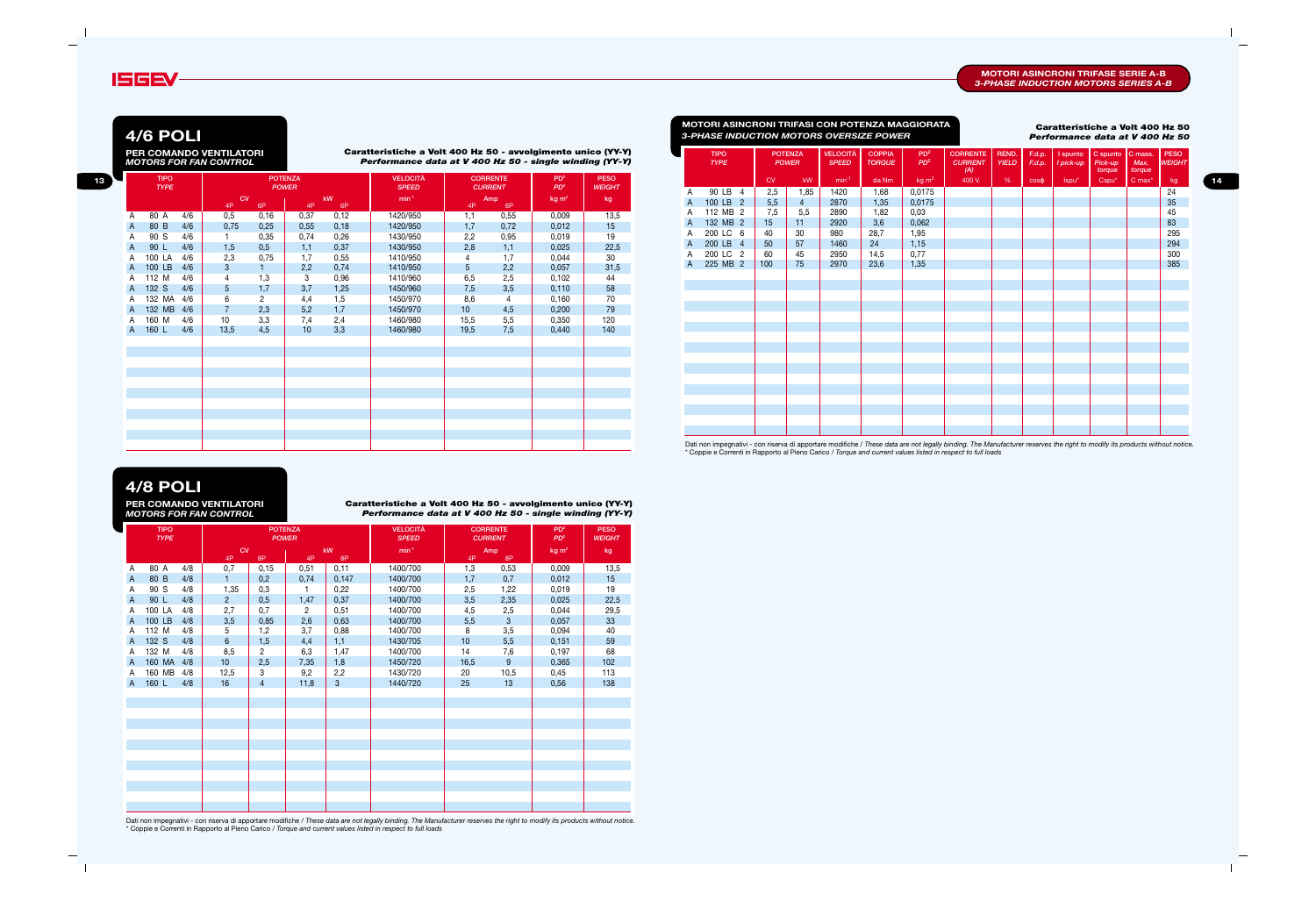TOLLERANZE Estremità d'albero D-DA: j6 fino al  $\varnothing$  28, k6 fino al  $\varnothing$  48, m6 oltre. *TOLERANCE End of shaft (D-DA): j6 up to* Ø *28, k6 up to* Ø *48, m6 above* Ø *48*

NOTE

Dal tipo 132, scatola morsettiera con 2 bocchettoni pressacavo. Dal tipo 132, golfare di sollevamento. *NOTE*

*From Type 132 on up, terminal box with 2 cable-gland unions. From Type 132 on up, lifting eyebolt.*

Sulla grandezza 63-71 pressacavo rivolto verso calotta. *Sizes 63-71 cable output towards fan cover.*

**Dimensioni in millimetri**

| <b>GRANDEZZA</b>          | AC  | <b>AD</b> | AG  | AG'   | AS | HH    |     | LC'  | LE. | ΤF    |     | $\Omega$         |    |                             |     |    | <b>ESTREMITÀ D'ALBERO / END OF SHAFT</b> |    |                       |     |                 |      |     |     |     |         | <b>FLANGIA B5 / FLANGE B5</b> |                |     |
|---------------------------|-----|-----------|-----|-------|----|-------|-----|------|-----|-------|-----|------------------|----|-----------------------------|-----|----|------------------------------------------|----|-----------------------|-----|-----------------|------|-----|-----|-----|---------|-------------------------------|----------------|-----|
| <b>SIZE</b><br><b>IEC</b> |     |           |     |       |    |       |     |      |     |       |     |                  | D  | <b>DB</b><br><b>DIN 332</b> | Е.  |    | GA                                       | DA | DC.<br><b>DIN 332</b> | EA  | <b>FA</b>       | GC.  | M   | N   |     |         | <sub>S</sub>                  |                |     |
| 63                        | 122 | 112       | 60  | 84    | 45 | 75    | 210 | 237  | 23  | 103   | 90  |                  |    | M4                          | 23  | 4  | 12.5                                     | 11 | M4                    | 23  | 4               | 12.5 | 115 | 95  | 140 |         | 9.5                           | 4              | 3   |
| 71                        | 143 | 122       | 60  | 94    | 45 | 79,5  | 241 | 275  | 30  | 120   | 90  |                  | 14 | M <sub>5</sub>              | 30  | 5  | 16                                       | 14 | M <sub>5</sub>        | 30  | $5\overline{)}$ | 16   | 130 | 110 | 160 | 8       | 9,5                           |                | 3,5 |
| 80                        | 166 | 132       | 60  | 104   | 45 | 87    | 272 | 318  | 40  | 140   | 90  |                  | 19 | M6                          | 40  | 6  | 21,5                                     | 19 | M <sub>6</sub>        | 40  | 6               | 21,5 | 165 | 130 | 200 |         | 11.5                          |                | 3,5 |
| 90 S                      | 189 | 140       | 60  | 112   | 45 | 89,5  | 298 | 354  | 50  | 156   | 90  |                  | 24 | M8                          | 50  | 8  | 27                                       | 24 | M8                    | 50  | 8               | 27   | 165 | 130 | 200 | 9       | 11.5                          |                | 3,5 |
| 90 L                      | 189 | 140       | 60  | 112   | 45 | 89,5  | 323 | 379  | 50  | 169   | 90  |                  | 24 | M8                          | 50  | 8  | 27                                       | 24 | M8                    | 50  | 8               | 27   | 165 | 130 | 200 | 9       | 11.5                          |                | 3,5 |
| 100 L                     | 215 | 167       | 73  | 131   | 58 | 102   | 367 | 437  | 60  | 193   | 116 |                  | 28 | M10                         | 60  | 8  | 31                                       | 28 | M10                   | 60  | 8               | 31   | 215 | 180 | 250 | 10      | 14                            | 4              |     |
| 112 M                     | 239 | 179       | 73  | 143   | 58 | 105   | 388 | 458  | 60  | 200   | 116 | $\sim$ $\sim$    | 28 | M <sub>10</sub>             | 60  | 8  | 31                                       | 28 | M <sub>10</sub>       | 60  | 8               | 31   | 215 | 180 | 250 | 10      | 14                            | $\overline{4}$ |     |
| 132 S                     | 268 | 204       | 83  | 163   | 68 | 127   | 448 | 538  | 80  | 239   | 136 | page<br>pag.     | 38 | M12                         | 80  | 10 | 41                                       | 38 | M12                   | 80  | 10              | 41   | 265 | 230 | 300 | 12      | 14                            | $\overline{4}$ |     |
| 132 M                     | 268 | 204       | 83  | 163   | 68 | 127   | 486 | 576  | 80  | 258   | 136 |                  | 38 | M12                         | 80  | 10 | 41                                       | 38 | M12                   | 80  | 10              | 41   | 265 | 230 | 300 | $12 \,$ | 14                            | 4              |     |
| 160 M                     | 322 | 245       | 105 | 194,5 | 80 | 156   | 596 | 715  | 110 | 323   | 160 | vedi<br>ee<br>଼ି | 42 | M <sub>16</sub>             | 110 | 12 | 45                                       | 42 | M <sub>16</sub>       | 110 | 12              | 45   | 300 | 250 | 350 | 15      | 18                            |                |     |
| 160 L                     | 322 | 245       | 105 | 194,5 | 80 | 156   | 640 | 759  | 110 | 345   | 160 | oveze<br>acevo   | 42 | M <sub>16</sub>             | 110 | 12 | 45                                       | 42 | M16                   | 110 | 12              | 45   | 300 | 250 | 350 | 15      | 18                            | 4              | 5   |
| 180 M                     | 366 | 265       | 105 | 214,5 | 80 | 166,5 | 663 | 783  | 110 | 351,5 | 160 |                  | 48 | M16                         | 110 | 14 | 51,5                                     | 48 | M16                   | 110 | 14              | 51,5 | 300 | 250 | 350 | 15      | 18                            | 4              |     |
| 180 L                     | 366 | 265       | 105 | 214,5 | 80 | 166,5 | 701 | -821 | 110 | 370,5 | 160 | pressa<br>cable  | 48 | M16                         | 110 | 14 | 51,5                                     | 48 | M16                   | 110 | 14              | 51.5 | 300 | 250 | 350 | 15      | 18                            | 4              |     |
| 200 L                     | 408 | 285       | 105 | 234,5 | 80 | 181,5 | 763 | 881  | 110 | 395,5 | 160 | Tipo<br>Type     | 55 | M <sub>20</sub>             | 110 | 16 | 59                                       | 55 | M20                   | 110 | 16              | 59   | 350 | 300 | 400 | 18      | 18                            | $\overline{4}$ | 5   |
| $225 S4 + 8$              | 447 | 331       | 130 | 268   | 95 | 211   | 832 | 979  | 140 | 432   | 190 |                  | 60 | M20                         | 140 | 18 | 64                                       | 60 | M20                   | 140 | 18              | 64   | 400 | 350 | 450 | 20      |                               | 8              |     |
| 225 M2                    | 447 | 331       | 130 | 268   | 95 | 211   | 798 | 919  | 110 | 414,5 | 190 |                  | 55 | M20                         | 110 | 16 | 59                                       | 55 | M20                   | 110 | 16              | 59   | 400 | 350 | 450 | 20      | 18                            | 8              |     |
| $225 M4 \div 8$           | 447 | 331       | 130 | 268   | 95 | 211   | 828 | 979  | 140 | 444,5 | 190 |                  | 60 | M20                         | 140 | 18 | 64                                       | 60 | M20                   | 140 | 18              | 64   | 400 | 350 | 450 | 20      | 18                            | 8              |     |
|                           |     |           |     |       |    |       |     |      |     |       |     |                  |    |                             |     |    |                                          |    |                       |     |                 |      |     |     |     |         |                               |                |     |
|                           |     |           |     |       |    |       |     |      |     |       |     |                  |    |                             |     |    |                                          |    |                       |     |                 |      |     |     |     |         |                               |                |     |
|                           |     |           |     |       |    |       |     |      |     |       |     |                  |    |                             |     |    |                                          |    |                       |     |                 |      |     |     |     |         |                               |                |     |
|                           |     |           |     |       |    |       |     |      |     |       |     |                  |    |                             |     |    |                                          |    |                       |     |                 |      |     |     |     |         |                               |                |     |

| Forma costruttiva IM B3<br><b>Assembly IM B3</b> |     |    |     |     |           |     |       |    |     |           |           |           |     |     |     |           |           |                |     |     |       |     | Dimensions in millimeters |    |                             |     |                 |           |    |                                          |     |         |           |
|--------------------------------------------------|-----|----|-----|-----|-----------|-----|-------|----|-----|-----------|-----------|-----------|-----|-----|-----|-----------|-----------|----------------|-----|-----|-------|-----|---------------------------|----|-----------------------------|-----|-----------------|-----------|----|------------------------------------------|-----|---------|-----------|
| <b>GRANDEZZA</b>                                 |     |    |     |     |           |     |       |    |     |           |           |           |     |     |     |           |           |                |     |     |       |     |                           |    |                             |     |                 |           |    | <b>ESTREMITÀ D'ALBERO / END OF SHAFT</b> |     |         |           |
| <b>SIZE</b><br><b>IEC</b>                        | A   | AA | AB  | AC  | <b>AD</b> | AG  | AG)   | AS | B   | <b>BA</b> | <b>BB</b> | <b>BC</b> | C.  | СA  | н   | <b>HA</b> | <b>HD</b> | K              |     |     | 47    |     | $\Omega$                  | D  | <b>DB</b><br><b>DIN 332</b> | Е   | F               | <b>GA</b> | DA | DC.<br><b>DIN 332</b>                    | EA  | FA      | <b>GC</b> |
| 63                                               | 100 | 28 | 120 | 122 | 112       | 60  | 84    | 45 | 80  | 26        | 97        | 35        | 40  | 71  | 63  | 8         | 124       | 7              | 210 | 237 | 103   | 90  |                           | 11 | M4                          | 23  | 4               | 12.5      | 11 | M4                                       | 23  |         | 12,5      |
| 71                                               | 112 | 30 | 136 | 143 | 122       | 60  | 94    | 45 | 90  | 28        | 108       | 34,5      | 45  | 80  | 71  | 8         | 143       | $\overline{7}$ | 241 | 275 | 120   | 90  |                           | 14 | M <sub>5</sub>              | 30  | $5\overline{)}$ | 16        | 14 | M <sub>5</sub>                           | 30  | 5       | 16        |
| 80                                               | 125 | 34 | 158 | 166 | 132       | 60  | 104   | 45 | 100 | 32        | 120       | 37        | 50  | 88  | 80  | 9         | 163       | 9              | 272 | 318 | 140   | 90  |                           | 19 | M <sub>6</sub>              | 40  | 6               | 21,5      | 19 | M <sub>6</sub>                           | 40  | 6       | 21,5      |
| 90 S                                             | 140 | 40 | 180 | 189 | 140       | 60  | 112   | 45 | 100 | 38        | 127       | 29,5      | 56  | 98  | 90  | 10        | 185       | 9              | 298 | 354 | 156   | 90  |                           | 24 | M8                          | 50  | 8               | 27        | 24 | M <sub>8</sub>                           | 50  | 8       | 27        |
| 90 L                                             | 140 | 40 | 180 | 189 | 140       | 60  | 112   | 45 | 125 | 38        | 152       | 29,5      | 56  | 98  | 90  | 10        | 185       | 9              | 323 | 379 | 169   | 90  |                           | 24 | M <sub>8</sub>              | 50  | 8 <sup>°</sup>  | 27        | 24 | M <sub>8</sub>                           | 50  | 8       | 27        |
| 100L                                             | 160 | 48 | 202 | 215 | 167       | 73  | 131   | 58 | 140 | 46        | 176       | 39        | 63  | 114 | 100 | 10        | 208       | 12             | 367 | 437 | 193   | 116 |                           | 28 | M10                         | 60  | 8               | 31        | 28 | M10                                      | 60  |         | 31        |
| 112 M                                            | 190 | 52 | 228 | 239 | 179       | 73  | 143   | 58 | 140 | 50        | 184       | 35        | 70  | 128 | 112 | 11        | 232       | 12             | 388 | 458 | 200   | 116 | $\sim$ $\sim$             | 28 | M10                         | 60  | 8               | 31        | 28 | M <sub>10</sub>                          | 60  | 8       | 31        |
| 132 S                                            | 216 | 60 | 260 | 268 | 204       | 83  | 163   | 68 | 140 | 58        | 198       | 38        | 89  | 149 | 132 | 13        | 266       | 12             | 448 | 538 | 239   | 136 | pag.<br>page              | 38 | M12                         | 80  | 10              | 41        | 38 |                                          | 80  | 10      | 41        |
| 132 M                                            | 216 | 60 | 260 | 268 | 204       | 83  | 163   | 68 | 178 | 58        | 236       | 38        | 89  | 149 | 132 | 13        | 266       | 12             | 486 | 576 | 258   | 136 |                           | 38 | M12                         | 80  | 10              | 41        | 38 | M12                                      | 80  | 10      | 41        |
| 160 M                                            | 254 | 65 | 310 | 322 | 245       | 105 | 194,5 | 80 | 210 | 70        | 272       | 48        | 108 | 177 | 160 | 18        | 322       | 15             | 596 | 715 | 323   | 160 | vedi<br>see               | 42 | M16                         | 110 | 12 <sup>2</sup> | 45        | 42 | M <sub>16</sub>                          | 110 | $12 \,$ | 45        |
| 160 L                                            | 254 | 65 | 310 | 322 | 245       | 105 | 194,5 | 80 | 254 | 70        | 316       | 48        | 108 | 177 | 160 | 18        | 322       | 15             | 640 | 759 | 345   | 160 | buejo <sup>s</sup>        | 42 | M16                         | 110 | 12 <sup>2</sup> | 45        | 42 | M <sub>16</sub>                          | 110 | 12      | 45        |
| 180 M                                            | 279 | 70 | 350 | 366 | 265       | 105 | 214,5 | 80 | 241 | 75        | 308       | 45,5      | 121 | 201 | 180 | 24        | 363       | 15             | 663 | 783 | 351.5 | 160 |                           | 48 | M16                         | 110 | 14              | 51,5      | 48 | M16                                      | 110 | 14      | 51,5      |
| 180L                                             | 279 | 70 | 350 | 366 | 265       | 105 | 214,5 | 80 | 279 | 75        | 346       | 45,5      | 121 | 201 | 180 | 24        | 363       | 15             | 701 | 821 | 370,5 | 160 | pressa<br>cable           | 48 | M16                         | 110 | 14              | 51,5      | 48 | M16                                      | 110 | 14      | 51,5      |
| 200L                                             | 318 | 78 | 396 | 408 | 285       | 105 | 234,5 | 80 | 305 | 85        | 370       | 48,5      | 133 | 223 | 200 | 28        | 404       | 18             | 763 | 881 | 395,5 | 160 | Tipo<br>Type              | 55 | M20                         | 110 | 16              | 59        | 55 | M20                                      | 110 | 16      | 59        |
| $225 S4 \div 8$                                  | 356 | 85 | 440 | 447 | 331       | 130 | 268   | 95 | 286 | 95        | 355       | 62        | 149 | 239 | 225 | 32        | 449       | 18             | 832 | 979 | 432   | 190 |                           | 60 | M20                         | 140 | 18              | 64        | 60 | M20                                      | 140 | 18      | 64        |
| 225 M2                                           | 356 | 85 | 440 | 447 | 331       | 130 | 268   | 95 | 311 | 95        | 380       | 62        | 149 | 239 | 225 | 32        | 449       | 18             | 798 | 919 | 414,5 | 190 |                           | 55 | M <sub>20</sub>             | 110 | 16              | 59        | 55 | M20                                      | 110 | 16      | 59        |
| 225 M4÷8                                         | 356 | 85 | 440 | 447 | 331       | 130 | 268   | 95 | 311 | 95        | 380       | 62        | 149 | 239 | 225 | 32        | 449       | 18             | 828 | 979 | 444.5 | 190 |                           | 60 | M2C                         | 140 | 18              | 64        | 60 | M20                                      | 140 | 18      | 64        |
|                                                  |     |    |     |     |           |     |       |    |     |           |           |           |     |     |     |           |           |                |     |     |       |     |                           |    |                             |     |                 |           |    |                                          |     |         |           |
|                                                  |     |    |     |     |           |     |       |    |     |           |           |           |     |     |     |           |           |                |     |     |       |     |                           |    |                             |     |                 |           |    |                                          |     |         |           |
|                                                  |     |    |     |     |           |     |       |    |     |           |           |           |     |     |     |           |           |                |     |     |       |     |                           |    |                             |     |                 |           |    |                                          |     |         |           |

**Dimensioni in millimetri**

*Dimensions in millimeters* **Forma costruttiva IM B5** *Assembly* **IM B5**



#### **MOTORI ASINCRONI TRIFASE SERIE A** *3-PHASE INDUCTION MOTORS SERIES A*

SÌ,





*From Type 225 on up, 8 fixing holes in the flange.*

 $\ddot{\circ}$ 

|  | ----------- | . |  |  |
|--|-------------|---|--|--|
|  |             |   |  |  |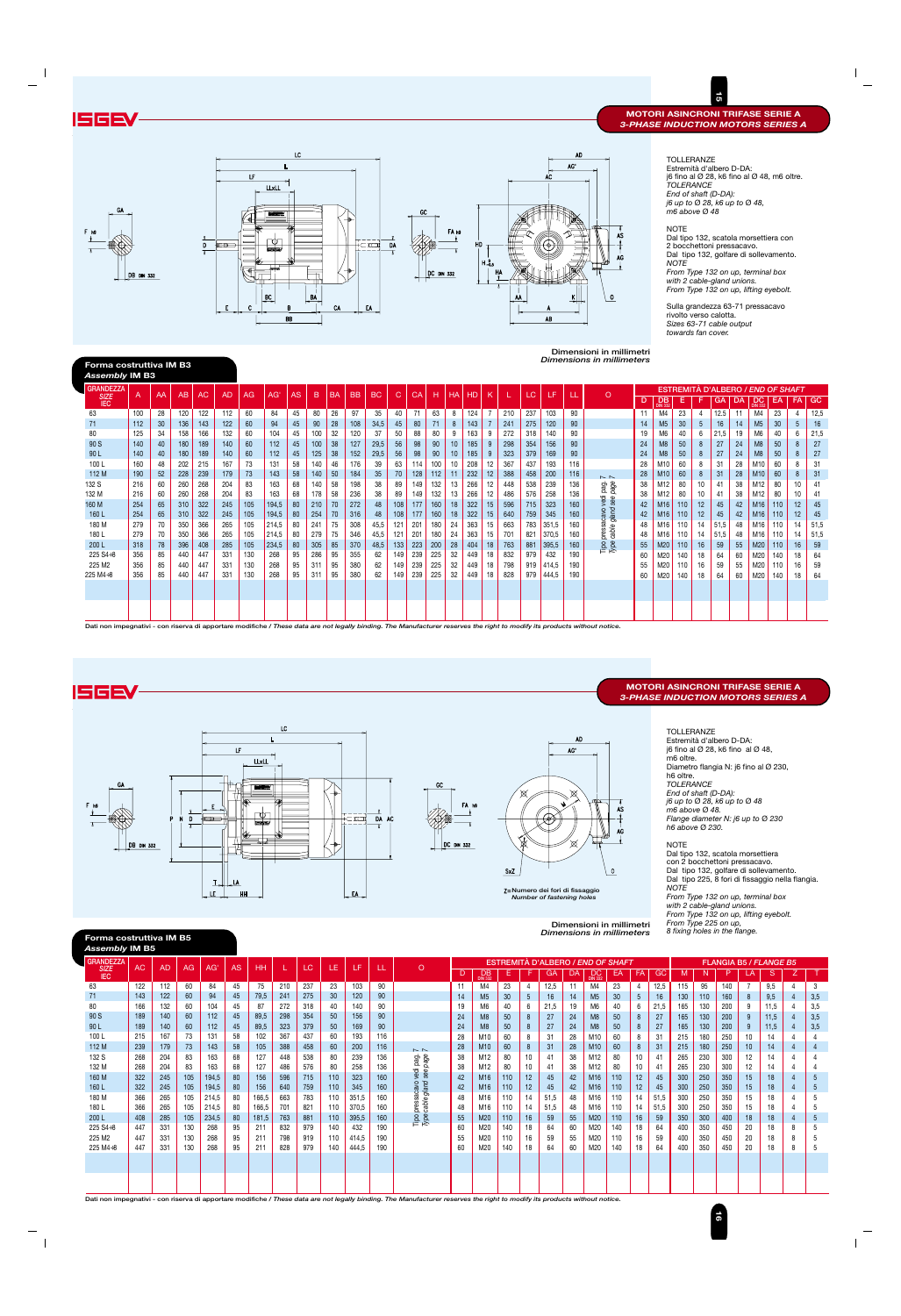

#### NOTE



### **MOTORI ASINCRONI TRIFASE SERIE A** *3-PHASE INDUCTION MOTORS SERIES A*

 $\overline{2}$ 

|                                                                                                                                                                                                                                                                                                                                                                            |                                                                                                                                                                                                                             |                                                                                                                                                                 |                                                                                                                           |                                                                                                                           |                                                                                                                                                           |                                                                        |                                                                                                  |                                                                                                                                                                                                                                                                    |                                                                                                                     |                                                                                                                                 |                                                                                                                            |                                                                                                                                                    |                                                                                                                          |                                                                                                                                          |                                                                                                        |                                                                                                                                  |                                                                                                                                                 |                                                                                                                          |                                                                                                                            |                                                                                                                   |                                                                                                                                     |                                                                                                                     |                                                                                    |                                                                                                                                                       |                                                                                                          |                                                                                                                                                                                    |                                                                                                                                                  |                                                                               |                                                                                                              |                                                                                                                                                                                                            |                                                                                                                                                                        |                                                                                                                                                                                                                                                     | $\overline{a}$                                                                                                   |                                                                                                                                                                                              |                                                                                                                                                                                                                                                                                                                                                                                                                                                               |                                  |                                                            |                                                                                                                                                                                       |
|----------------------------------------------------------------------------------------------------------------------------------------------------------------------------------------------------------------------------------------------------------------------------------------------------------------------------------------------------------------------------|-----------------------------------------------------------------------------------------------------------------------------------------------------------------------------------------------------------------------------|-----------------------------------------------------------------------------------------------------------------------------------------------------------------|---------------------------------------------------------------------------------------------------------------------------|---------------------------------------------------------------------------------------------------------------------------|-----------------------------------------------------------------------------------------------------------------------------------------------------------|------------------------------------------------------------------------|--------------------------------------------------------------------------------------------------|--------------------------------------------------------------------------------------------------------------------------------------------------------------------------------------------------------------------------------------------------------------------|---------------------------------------------------------------------------------------------------------------------|---------------------------------------------------------------------------------------------------------------------------------|----------------------------------------------------------------------------------------------------------------------------|----------------------------------------------------------------------------------------------------------------------------------------------------|--------------------------------------------------------------------------------------------------------------------------|------------------------------------------------------------------------------------------------------------------------------------------|--------------------------------------------------------------------------------------------------------|----------------------------------------------------------------------------------------------------------------------------------|-------------------------------------------------------------------------------------------------------------------------------------------------|--------------------------------------------------------------------------------------------------------------------------|----------------------------------------------------------------------------------------------------------------------------|-------------------------------------------------------------------------------------------------------------------|-------------------------------------------------------------------------------------------------------------------------------------|---------------------------------------------------------------------------------------------------------------------|------------------------------------------------------------------------------------|-------------------------------------------------------------------------------------------------------------------------------------------------------|----------------------------------------------------------------------------------------------------------|------------------------------------------------------------------------------------------------------------------------------------------------------------------------------------|--------------------------------------------------------------------------------------------------------------------------------------------------|-------------------------------------------------------------------------------|--------------------------------------------------------------------------------------------------------------|------------------------------------------------------------------------------------------------------------------------------------------------------------------------------------------------------------|------------------------------------------------------------------------------------------------------------------------------------------------------------------------|-----------------------------------------------------------------------------------------------------------------------------------------------------------------------------------------------------------------------------------------------------|------------------------------------------------------------------------------------------------------------------|----------------------------------------------------------------------------------------------------------------------------------------------------------------------------------------------|---------------------------------------------------------------------------------------------------------------------------------------------------------------------------------------------------------------------------------------------------------------------------------------------------------------------------------------------------------------------------------------------------------------------------------------------------------------|----------------------------------|------------------------------------------------------------|---------------------------------------------------------------------------------------------------------------------------------------------------------------------------------------|
| ISGE                                                                                                                                                                                                                                                                                                                                                                       |                                                                                                                                                                                                                             |                                                                                                                                                                 |                                                                                                                           |                                                                                                                           |                                                                                                                                                           |                                                                        |                                                                                                  |                                                                                                                                                                                                                                                                    |                                                                                                                     |                                                                                                                                 |                                                                                                                            |                                                                                                                                                    |                                                                                                                          |                                                                                                                                          |                                                                                                        |                                                                                                                                  |                                                                                                                                                 |                                                                                                                          |                                                                                                                            |                                                                                                                   |                                                                                                                                     |                                                                                                                     |                                                                                    |                                                                                                                                                       |                                                                                                          |                                                                                                                                                                                    |                                                                                                                                                  |                                                                               |                                                                                                              |                                                                                                                                                                                                            |                                                                                                                                                                        |                                                                                                                                                                                                                                                     |                                                                                                                  |                                                                                                                                                                                              | <b>MOTORI ASINCRONI TRIFASE SERIE A</b><br><b>3-PHASE INDUCTION MOTORS SERIES A</b>                                                                                                                                                                                                                                                                                                                                                                           |                                  |                                                            |                                                                                                                                                                                       |
| F <sub>h9</sub><br>Forma costruttiva IM B35                                                                                                                                                                                                                                                                                                                                | GA.                                                                                                                                                                                                                         | <b>DB</b> DIN 332                                                                                                                                               |                                                                                                                           |                                                                                                                           | P                                                                                                                                                         | V<br>D<br>T                                                            | E<br>$\mathbb{P}$<br>T<br>LE                                                                     | LF.<br>LA<br>$\mathbf c$                                                                                                                                                                                                                                           | LLxLL<br>гФТ<br>eds/<br>$\overline{\mathsf{B}}$ C                                                                   | LC<br>в<br>BB                                                                                                                   | <b>BA</b>                                                                                                                  | CA                                                                                                                                                 |                                                                                                                          | cm<br>EA                                                                                                                                 | DA<br>T                                                                                                |                                                                                                                                  | GC                                                                                                                                              | <b>DC DIN 332</b>                                                                                                        | FA h9<br>$\overline{1}$                                                                                                    | $H_{-0,5}^{0}$                                                                                                    | <b>HA</b><br>SxZ                                                                                                                    | ٨٨                                                                                                                  |                                                                                    | AC<br>AB<br>Z= Numero dei fori di fissaggio<br>Number of fastening holes<br><b>Dimensions in millimeters</b>                                          | AD<br>AG'<br>K  <br>Dimensioni in millimetri                                                             |                                                                                                                                                                                    | AS<br>AG<br>$\circ$                                                                                                                              |                                                                               |                                                                                                              |                                                                                                                                                                                                            | m6 oltre.<br><b>NOTE</b><br><b>NOTE</b>                                                                                                                                | <b>TOLLERANZE</b><br>Estremità d'albero D-DA:<br>Diametro flangia N:<br>j6 fino al Ø 230, h6 oltre.<br><b>TOLERANCE</b><br>End of shaft (D-DA):<br>j6 up to Ø 28, k6 up to Ø 48<br>m6 above Ø 48.<br>h6 above Ø 230.<br>with 2 cable- gland unions. |                                                                                                                  |                                                                                                                                                                                              | j 6 fino al $\varnothing$ 28, k6 fino al $\varnothing$ 48,<br>Flange diameter N: j6 up to Ø 230<br>Dal tipo 132, scatola morsettiera<br>con 2 bocchettoni pressacavo.<br>Dal tipo 132, golfare di sollevamento.<br>Dal tipo 225, 8 fori di fissaggio nella flangia.<br>From Type 132 on up, terminal box<br>From Type 132 on up, lifting eyebolt.<br>From Type 225 8 fixing holes in the flange                                                               |                                  |                                                            |                                                                                                                                                                                       |
| Assembly IM B35                                                                                                                                                                                                                                                                                                                                                            |                                                                                                                                                                                                                             |                                                                                                                                                                 |                                                                                                                           |                                                                                                                           |                                                                                                                                                           |                                                                        |                                                                                                  |                                                                                                                                                                                                                                                                    |                                                                                                                     |                                                                                                                                 |                                                                                                                            |                                                                                                                                                    |                                                                                                                          |                                                                                                                                          |                                                                                                        |                                                                                                                                  |                                                                                                                                                 |                                                                                                                          |                                                                                                                            |                                                                                                                   |                                                                                                                                     |                                                                                                                     |                                                                                    |                                                                                                                                                       |                                                                                                          |                                                                                                                                                                                    |                                                                                                                                                  |                                                                               |                                                                                                              |                                                                                                                                                                                                            |                                                                                                                                                                        |                                                                                                                                                                                                                                                     |                                                                                                                  |                                                                                                                                                                                              |                                                                                                                                                                                                                                                                                                                                                                                                                                                               |                                  |                                                            |                                                                                                                                                                                       |
| <b>GRANDEZZA</b><br><b>SIZE</b><br><b>IEC</b><br>63<br>71<br>80<br>90 S<br>90L<br>100L<br>112 M<br>132 S<br>132 M<br>160 M<br>160L<br>180 M<br>180L<br>200L<br>225 S4+8<br>225 M2<br>225M4+8<br>Dati non impegnativi - con riserva di apportare modifiche / These data are not legally binding. The Manufacturer reserves the right to modify its products without notice. | A<br>125<br>140<br>140<br>160<br>190<br>216<br>254<br>279<br>356<br>356                                                                                                                                                     | AA<br>$100$ 28<br>$112 \mid 30$<br>34<br>$ 40\rangle$<br>40<br> 48<br>52<br>216 60<br> 60 <br>65<br>254 65 <br>$279$ 70<br>70<br>$318$ 78<br>85<br>85<br>356 85 | AB<br>120<br>136<br>158<br>180<br>180<br>202<br>228<br>260<br>260<br>310<br>310<br>350<br>350<br>396<br>440<br>440<br>440 | <b>AC</b><br>122<br>143<br>166<br>189<br>189<br>215<br>239<br>268<br>268<br>322<br>366<br>366<br>408<br>447<br>447<br>447 | AD<br>$112$ 60<br>122<br>132<br>140 60<br>140 60<br>167<br>$179$ 73<br>$204$ 83<br>$204$ 83<br>$245$ 105<br>265<br>331 130<br>$331$ 130<br>$331 \mid 130$ | AG<br>60<br>60<br>73<br>$105$ 214,5<br>285 105 234,5                   | AG'<br>84<br>94<br>104<br>112<br>$112$<br>131<br>143<br>163<br>163<br>194,5<br>268<br>268<br>268 | AS<br>B<br>45<br>80<br>45<br>$90\,$<br>45<br>100<br>45<br>100<br>45<br>125<br>58<br>140<br>58 140<br>68<br>140<br>68<br>178<br>80   210<br>322 245 105 194,5 80 254<br>265 105 214,5 80 241<br>80 279<br>80 305<br>$95 \mid 286$<br>$95 \mid 311$<br>$95 \mid 311$ | <b>BA</b><br>26<br>28<br>32<br>38<br>$38\,$<br>46<br>50<br>58<br>58<br>70<br>70<br>75<br>75<br>85<br>95<br>95<br>95 | <b>BB</b><br>97<br>108<br>120<br>127<br>152<br>176<br>184<br>198<br>236<br>272<br>316<br>308<br>346<br>370<br>355<br>380<br>380 | $\sf BC$<br>35<br>34,5<br>37<br>29,5<br>29,5<br>39<br>35<br>38<br>38<br>48<br>48<br>45,5<br>45,5<br>48,5<br>62<br>62<br>62 | $\mathsf{C}$<br>40<br>$45\,$<br>50<br>${\bf 56}$<br>${\bf 56}$<br>63<br>$70\,$<br>89<br>89<br>108<br>108<br>121<br>121<br>133<br>149<br>149<br>149 | CA<br>71<br>80<br>88<br>98<br>$98\,$<br>114<br>128<br>149<br>149<br>177<br>177<br>201<br>201<br>223<br>239<br>239<br>239 | н<br>63<br>71<br>80<br>90<br>90<br>100<br>112<br>132<br>132<br>160<br>160<br>180<br>180<br>$200 \big  28$<br>$225 \mid 32$<br>225<br>225 | HA<br>8<br>$\,$ 8 $\,$<br>9<br>10<br>10<br>10<br> 11<br>13<br>13<br>18<br> 18 <br>24<br>24<br>32<br>32 | <b>HD</b><br>124<br>143<br>163<br>185<br>185<br>208<br>232<br>266<br>266<br>322<br>322<br>363<br>363<br>404<br>449<br>449<br>449 | $\mathsf K$<br>7<br>$\overline{7}$<br>9<br>9<br>9<br>12<br>12<br>12<br>12<br>15 <sub>15</sub><br>15 <sub>15</sub><br>15<br>15<br>18<br>18<br>18 | 210<br>241<br>272<br>298<br>323<br>367<br>388<br>448<br>486<br>596<br>640<br>663<br>701<br>$18$ 763<br>832<br>798<br>828 | LC.<br>237<br>275<br>318<br>354<br>379<br>437<br>458<br>538<br>576<br>715<br>759<br>783<br>821<br>881<br>979<br>919<br>979 | LE.<br>23<br>30<br>40<br>50<br>50<br>60<br>60<br>80<br>80<br>110<br>110<br>110<br>110<br>110<br>140<br>110<br>140 | LF<br>103<br>120<br>140<br>156<br>169<br>193<br>200<br>239<br>258<br>323<br>345<br>351,5<br>370,5<br>395,5<br>432<br>414,5<br>444,5 | Щ<br>90<br>90<br>90<br>90<br>90<br>116<br>116<br>136<br>136<br>160<br>160<br>160<br>160<br>160<br>190<br>190<br>190 |                                                                                    | $\circ$<br>$\sim$ $\sim$<br>sacavo vedi pag. ī<br>e gland see page i<br>Tipo pressa<br>Type cable                                                     | $D \mid$<br>14<br>19<br>24<br>24<br>28<br>28<br>38<br>38<br>42<br>42<br>48<br>48<br>55<br>60<br>55<br>60 | D <sub>B</sub><br>$11$ M4 23<br>M <sub>5</sub><br>M6<br>M8<br>M8<br>M <sub>10</sub> 60<br>M <sub>10</sub> 60<br>M <sub>12</sub> 80<br>M <sub>12</sub> 80<br>M <sub>16</sub> 110 12 | Е<br>30<br>40<br>50<br>50<br>M <sub>16</sub> 110 12<br>M <sub>16</sub> 110 14<br>M20 110 16<br>M20 140 18<br>$M20$ 110 16<br>M <sub>20</sub> 140 | $\overline{4}$<br>$5\phantom{.0}$<br>6<br>8<br>8<br>8<br>8<br>10<br>10<br> 18 | GA<br>$12.5$ 11<br>16<br>$21,5$ 19<br>27<br>27<br>31<br>31<br>41<br>41<br>45<br>51,5<br>59<br>64<br>59<br>64 | DA<br>M5<br>14<br>24<br>24<br>28<br> 28 <br>38<br>38<br>$142$ M <sub>16</sub> 110<br>45 42 M <sub>16</sub> 110<br>$\sqrt{48}$<br>55 M20 110<br>$\big  60 \big   M20 \big  140$<br>55 M20 110<br>60 M20 140 | DC <br>EA<br>$M4$ 23<br> 30 <br>M6 40<br>M8 50<br>M8 50<br>M <sub>10</sub> 60<br>M <sub>10</sub> 60<br>M <sub>12</sub> 80<br>M <sub>12</sub> 80<br>M <sub>16</sub> 110 | <b>ESTREMITÀ D'ALBERO / END OF SHAFT</b><br>$\overline{4}$<br>$\sqrt{5}$<br>6<br>$\bf 8$<br>$\bf 8$<br>$\bf 8$<br>$\bf 8$<br>10<br>10<br>$ 12\rangle$<br> 18<br> 16 <br>18                                                                          | FA GC<br>$12.5$ 115<br>$16\,$<br>27<br>27<br>31<br> 31<br>41<br>41<br>$14 \,  51,5  \, 300 \,  250 $<br>59<br>64 | M<br>130 110                                                                                                                                                                                 | FLANGIA B5 / FLANGE B5<br>N<br>P<br>95<br>$21,5$ 165 130 200 9 11,5 4 3,5<br>$\vert$ 165   130   200   9   11,5   4   3,5<br>165 130 200 9 11,5 4 3,5<br>$215$ 180 250 10<br>$215 \mid 180 \mid 250 \mid 10 \mid 14$<br>265 230 300 12<br>265 230 300 12<br>45 300 250 350 15 18<br>$12$ 45 300 250 350 15 18<br>M16 110 14 51.5 48 M16 110 14 51.5 300 250 350 15 18<br>16 59 350 300 400 18 18<br>64 400 350 450 20 18<br>400 350 450 20<br> 400 350 450 20 | $140$ 7 9.5<br>$160$ 8<br>350 15 | S<br>$\vert 9,5 \vert$<br>14<br>14<br>14<br>18<br>18<br>18 | $4 \mid 3$<br> 4 3,5<br>$\vert$ 4<br>$\overline{4}$<br> 4 4<br>4 <br>$\overline{4}$<br>$4 \mid 4$<br>$14 \mid 5$<br> 4 5<br> 4 <br>5<br>-5<br>4<br> 4 5<br>8 5<br>8 5<br>  8  <br>- 5 |
|                                                                                                                                                                                                                                                                                                                                                                            |                                                                                                                                                                                                                             |                                                                                                                                                                 |                                                                                                                           |                                                                                                                           |                                                                                                                                                           |                                                                        |                                                                                                  |                                                                                                                                                                                                                                                                    |                                                                                                                     |                                                                                                                                 |                                                                                                                            |                                                                                                                                                    |                                                                                                                          |                                                                                                                                          |                                                                                                        |                                                                                                                                  |                                                                                                                                                 |                                                                                                                          |                                                                                                                            |                                                                                                                   |                                                                                                                                     |                                                                                                                     |                                                                                    |                                                                                                                                                       |                                                                                                          |                                                                                                                                                                                    |                                                                                                                                                  |                                                                               |                                                                                                              |                                                                                                                                                                                                            |                                                                                                                                                                        |                                                                                                                                                                                                                                                     |                                                                                                                  |                                                                                                                                                                                              |                                                                                                                                                                                                                                                                                                                                                                                                                                                               |                                  |                                                            |                                                                                                                                                                                       |
|                                                                                                                                                                                                                                                                                                                                                                            |                                                                                                                                                                                                                             |                                                                                                                                                                 |                                                                                                                           |                                                                                                                           |                                                                                                                                                           |                                                                        |                                                                                                  |                                                                                                                                                                                                                                                                    |                                                                                                                     |                                                                                                                                 |                                                                                                                            |                                                                                                                                                    |                                                                                                                          |                                                                                                                                          |                                                                                                        |                                                                                                                                  |                                                                                                                                                 |                                                                                                                          |                                                                                                                            |                                                                                                                   |                                                                                                                                     |                                                                                                                     |                                                                                    |                                                                                                                                                       |                                                                                                          |                                                                                                                                                                                    |                                                                                                                                                  |                                                                               |                                                                                                              |                                                                                                                                                                                                            |                                                                                                                                                                        |                                                                                                                                                                                                                                                     |                                                                                                                  |                                                                                                                                                                                              |                                                                                                                                                                                                                                                                                                                                                                                                                                                               |                                  |                                                            |                                                                                                                                                                                       |
| <b>ISGEV</b>                                                                                                                                                                                                                                                                                                                                                               |                                                                                                                                                                                                                             |                                                                                                                                                                 |                                                                                                                           |                                                                                                                           |                                                                                                                                                           |                                                                        |                                                                                                  |                                                                                                                                                                                                                                                                    |                                                                                                                     |                                                                                                                                 |                                                                                                                            |                                                                                                                                                    |                                                                                                                          |                                                                                                                                          |                                                                                                        |                                                                                                                                  |                                                                                                                                                 |                                                                                                                          |                                                                                                                            |                                                                                                                   |                                                                                                                                     |                                                                                                                     |                                                                                    |                                                                                                                                                       |                                                                                                          |                                                                                                                                                                                    |                                                                                                                                                  |                                                                               |                                                                                                              |                                                                                                                                                                                                            |                                                                                                                                                                        |                                                                                                                                                                                                                                                     |                                                                                                                  |                                                                                                                                                                                              | <b>MOTORI ASINCRONI TRIFASE SERIE A</b><br><b>3-PHASE INDUCTION MOTORS SERIES A</b>                                                                                                                                                                                                                                                                                                                                                                           |                                  |                                                            |                                                                                                                                                                                       |
| F <sub>h9</sub>                                                                                                                                                                                                                                                                                                                                                            | GA                                                                                                                                                                                                                          | <b>DB</b> DIN 332                                                                                                                                               |                                                                                                                           |                                                                                                                           |                                                                                                                                                           | N <sub>16</sub>                                                        | D<br>T                                                                                           | ᠴ<br>T<br>LE                                                                                                                                                                                                                                                       | ۱۸                                                                                                                  | LF<br>HH                                                                                                                        | <b>LLxLL</b><br>O.<br>ede                                                                                                  |                                                                                                                                                    |                                                                                                                          |                                                                                                                                          |                                                                                                        |                                                                                                                                  | AC                                                                                                                                              |                                                                                                                          |                                                                                                                            |                                                                                                                   | <b>SxZ</b>                                                                                                                          |                                                                                                                     |                                                                                    | AG'<br>Z=Numero dei fori di fissaggio<br>Number of fastening holes                                                                                    | AD.<br>Dimensioni in millimetri                                                                          | $\circ$                                                                                                                                                                            | AS<br>AG                                                                                                                                         |                                                                               |                                                                                                              |                                                                                                                                                                                                            | <b>NOTE</b><br><b>NOTE</b>                                                                                                                                             | TOLLERANZE<br>Estremità d'albero D:<br>j6 fino al $\varnothing$ 28, k6 oltre.<br>TOLERANCE<br>End of shaft D:<br>j6 up to Ø 28,<br>k6 above Ø 28.<br>with 2 cable-gland unions.                                                                     |                                                                                                                  |                                                                                                                                                                                              | Dal tipo 132, scatola morsettiera<br>con 2 bocchettoni pressacavo.<br>Dal tipo 132, golfare di sollevamento.<br>From Type 132 on up, terminal box<br>From Type 132 on up, lifting eyebolt.                                                                                                                                                                                                                                                                    |                                  |                                                            |                                                                                                                                                                                       |
|                                                                                                                                                                                                                                                                                                                                                                            | Forma costruttiva IM B5r1<br>Assembly IM B5r1                                                                                                                                                                               |                                                                                                                                                                 |                                                                                                                           |                                                                                                                           |                                                                                                                                                           |                                                                        |                                                                                                  |                                                                                                                                                                                                                                                                    |                                                                                                                     |                                                                                                                                 |                                                                                                                            |                                                                                                                                                    |                                                                                                                          |                                                                                                                                          |                                                                                                        |                                                                                                                                  |                                                                                                                                                 |                                                                                                                          |                                                                                                                            |                                                                                                                   |                                                                                                                                     |                                                                                                                     |                                                                                    | Dimensions in millimeters                                                                                                                             |                                                                                                          |                                                                                                                                                                                    |                                                                                                                                                  |                                                                               |                                                                                                              |                                                                                                                                                                                                            |                                                                                                                                                                        |                                                                                                                                                                                                                                                     |                                                                                                                  |                                                                                                                                                                                              |                                                                                                                                                                                                                                                                                                                                                                                                                                                               |                                  |                                                            |                                                                                                                                                                                       |
| 63<br>71<br>80<br>90 S<br>90 L<br>100L<br>112 M<br>132 S<br>132 M<br>160 M<br>160L                                                                                                                                                                                                                                                                                         | <b>GRANDEZZA</b><br><b>SIZE</b><br><b>IEC</b><br>Dati non impegnativi - con riserva di apportare modifiche / These data are not legally binding. The Manufacturer reserves the right to modify its products without notice. |                                                                                                                                                                 | <b>AC</b><br>122<br>143<br>166<br>189<br>189<br>215<br>239<br>268<br>268<br>322<br>322                                    |                                                                                                                           | <b>AD</b><br>112<br>122<br>132<br>140<br>140<br>167<br>179<br>204<br>204<br>245<br>245                                                                    | AG<br>60<br>60<br>60<br>60<br>60<br>73<br>73<br>83<br>83<br>105<br>105 |                                                                                                  | AG'<br>84<br>94<br>104<br>112<br>112<br>131<br>143<br>163<br>163<br>194,5<br>194,5                                                                                                                                                                                 | <b>AS</b><br>45<br>45<br>45<br>45<br>45<br>58<br>58<br>68<br>68<br>80<br>80                                         | <b>HH</b><br>95<br>103,5<br>114<br>113,5<br>113,5<br>134<br>143<br>164<br>164<br>191<br>191                                     |                                                                                                                            | L<br>230<br>265<br>299<br>322<br>347<br>399<br>426<br>485<br>523<br>631<br>675                                                                     | LE.<br>23<br>30<br>40<br>50<br>50<br>60<br>60<br>80<br>80<br>110<br>110                                                  | LF.<br>123<br>144<br>167<br>180<br>193<br>225<br>238<br>276<br>295<br>358<br>380                                                         |                                                                                                        | LL.<br>90<br>90<br>90<br>90<br>90<br>116<br>116<br>136<br>136<br>160<br>160                                                      |                                                                                                                                                 | $\circ$<br>$\sim$ $\sim$<br>i pag.<br>page<br>vedi<br>see<br>pressacavo<br>cable gland<br>$\frac{1}{\sqrt{2}}$           |                                                                                                                            | D.<br>11<br>14<br>19<br>24<br>24<br>28<br>28<br>38<br>38<br>42<br>42                                              | DB <sub>332</sub><br>M4<br>M <sub>5</sub><br>M6<br>M <sub>8</sub><br>M8<br>M10<br>M10<br>M12<br>M12<br>M <sub>16</sub><br>M16       |                                                                                                                     | Е<br>23<br>30 <sup>°</sup><br>40<br>50<br>50<br>60<br>60<br>80<br>80<br>110<br>110 | ESTREMITA D'ALBERO / <i>END OF SHAFT</i><br>F<br>$\overline{4}$<br>$5\phantom{.0}$<br>6<br>$\bf 8$<br>$\bf 8$<br>8<br>$\bf 8$<br>10<br>10<br>12<br>12 | GA<br>12,5<br>16<br>21,5<br>27<br>27<br>31<br>31<br>41<br>41<br>45<br>45                                 |                                                                                                                                                                                    | M<br>100<br>115<br>130<br>130<br>130<br>165<br>165<br>215<br>215<br>265<br>265                                                                   | N<br>80<br>95<br>110<br>110<br>110<br>130<br>130<br>180<br>180<br>230<br>230  |                                                                                                              | P.<br>120<br>140<br>160<br>160<br>160<br>200<br>200<br>250<br>250<br>300<br>300                                                                                                                            | LA<br>8<br>8<br>10<br>9<br>-9<br>12<br>12<br>14<br>14<br>15<br>15                                                                                                      | FLANGIA B5r1 / FLANGE B5r1<br>S.<br>$7\overline{ }$<br>9,5<br>9,5<br>9,5<br>9,5<br>11,5<br>11,5<br>14<br>14<br>14<br>14                                                                                                                             |                                                                                                                  | Z.<br>$\overline{4}$<br>$\overline{4}$<br>-4<br>$\overline{4}$<br>$\overline{4}$<br>$\overline{4}$<br>$\overline{4}$<br>$\overline{4}$<br>$\overline{4}$<br>$\overline{4}$<br>$\overline{4}$ | $\mathsf{T}$<br>3<br>$\mathbf{3}$<br>3,5<br>3,5<br>3,5<br>3,5<br>3,5<br>$\overline{4}$<br>$\overline{4}$<br>$\overline{4}$<br>$\overline{4}$                                                                                                                                                                                                                                                                                                                  |                                  |                                                            |                                                                                                                                                                                       |
|                                                                                                                                                                                                                                                                                                                                                                            |                                                                                                                                                                                                                             |                                                                                                                                                                 |                                                                                                                           |                                                                                                                           |                                                                                                                                                           |                                                                        |                                                                                                  |                                                                                                                                                                                                                                                                    |                                                                                                                     |                                                                                                                                 |                                                                                                                            |                                                                                                                                                    |                                                                                                                          |                                                                                                                                          |                                                                                                        |                                                                                                                                  |                                                                                                                                                 |                                                                                                                          |                                                                                                                            |                                                                                                                   |                                                                                                                                     |                                                                                                                     |                                                                                    |                                                                                                                                                       |                                                                                                          |                                                                                                                                                                                    |                                                                                                                                                  |                                                                               |                                                                                                              |                                                                                                                                                                                                            |                                                                                                                                                                        |                                                                                                                                                                                                                                                     | <b>E</b>                                                                                                         |                                                                                                                                                                                              |                                                                                                                                                                                                                                                                                                                                                                                                                                                               |                                  |                                                            |                                                                                                                                                                                       |

# **Forma costruttiva IM B5r1**



### **Numero dei fori di fissaggio** *Number of fastening holes*

![](_page_9_Figure_3.jpeg)

| <b>GRANDEZZA</b><br><b>SIZE</b> | AC  | <b>AD</b> | AG  | AG'   | <b>AS</b> | <b>HH</b> |     | Æ.  | LF  |     | O                    |    | <b>ESTREMITÀ D'ALBERO / END OF SHAFT</b> |     |    |      |     |     | FLANGIA B5r1 / FLANGE B5r1 |                 |      |          |
|---------------------------------|-----|-----------|-----|-------|-----------|-----------|-----|-----|-----|-----|----------------------|----|------------------------------------------|-----|----|------|-----|-----|----------------------------|-----------------|------|----------|
| <b>IEC</b>                      |     |           |     |       |           |           |     |     |     | ᄔ   |                      | D  | <b>DB</b><br><b>DIN 332</b>              |     | Е  | GA   | м   |     | D                          | LA              | S    |          |
| 63                              | 122 | 112       | 60  | 84    | 45        | 95        | 230 | 23  | 123 | 90  |                      |    | M4                                       | 23  |    | 12,5 | 100 | 80  | 120                        | 8               |      | ేచ       |
|                                 | 143 | 122       | 60  | 94    | 45        | 103,5     | 265 | 30  | 144 | 90  |                      | 14 | M <sub>5</sub>                           | 30  | 5  | 16   | 115 | 95  | 140                        |                 | 9,5  | <b>ن</b> |
| 80                              | 166 | 132       | 60  | 104   | 45        | 114       | 299 | 40  | 167 | 90  | $\sim$ $\sim$        | 19 | M6                                       | 40  | 6  | 21.5 | 130 | 110 | 160                        | 10              | 9,5  | 3,5      |
| 90 S                            | 189 | 140       | 60  | 112   | 45        | 113.5     | 322 | 50  | 180 | 90  | page<br>page         | 24 | M <sub>8</sub>                           | 50  | 8  | 27   | 130 | 110 | 160                        | 9               | 9.5  | 3,5      |
| 90 <sub>L</sub>                 | 189 | 140       | 60  | 112   | 45        | 113,5     | 347 | 50  | 193 | 90  | ĎЭ                   | 24 | M <sub>8</sub>                           | 50  | 8  | 27   | 130 | 110 | 160                        | 9               | 9,5  | 3,5      |
| 100L                            | 215 | 167       | 73  | 131   | 58        | 134       | 399 | 60  | 225 | 116 | see                  | 28 | M <sub>10</sub>                          | 60  | 8  | 31   | 165 | 130 | 200                        | 12 <sup>°</sup> | 11.5 | 3,5      |
| 112 M                           | 239 | 179       | 73  | 143   | 58        | 143       | 426 | 60  | 238 | 116 | gland<br>o<br>sacavo | 28 | M <sub>10</sub>                          | 60  | 8  | 31   | 165 | 130 | 200                        | 12              | 11,5 | 3,5      |
| 132 S                           | 268 | 204       | 83  | 163   | 68        | 164       | 485 | 80  | 276 | 136 |                      | 38 | M12                                      | 80  | 10 | 41   | 215 | 180 | 250                        | 14              | 14   |          |
| 132 M                           | 268 | 204       | 83  | 163   | 68        | 164       | 523 | 80  | 295 | 136 | pressa<br>cable      | 38 | M12                                      | 80  | 10 | 41   | 215 | 180 | 250                        | 14              | 14   |          |
| 160 M                           | 322 | 245       | 105 | 194.5 | 80        | 191       | 631 | 110 | 358 | 160 | Tipe<br>Type         | 42 | M <sub>16</sub>                          | 110 | 12 | 45   | 265 | 230 | 300                        | 15              | 14   |          |
| 160L                            | 322 | 245       | 105 | 194.5 | 80        | 191       | 675 | 110 | 380 | 160 |                      | 42 | M <sub>16</sub>                          | 110 | 12 | 45   | 265 | 230 | 300                        | 15              | 14   |          |
|                                 |     |           |     |       |           |           |     |     |     |     |                      |    |                                          |     |    |      |     |     |                            |                 |      |          |
|                                 |     |           |     |       |           |           |     |     |     |     |                      |    |                                          |     |    |      |     |     |                            |                 |      |          |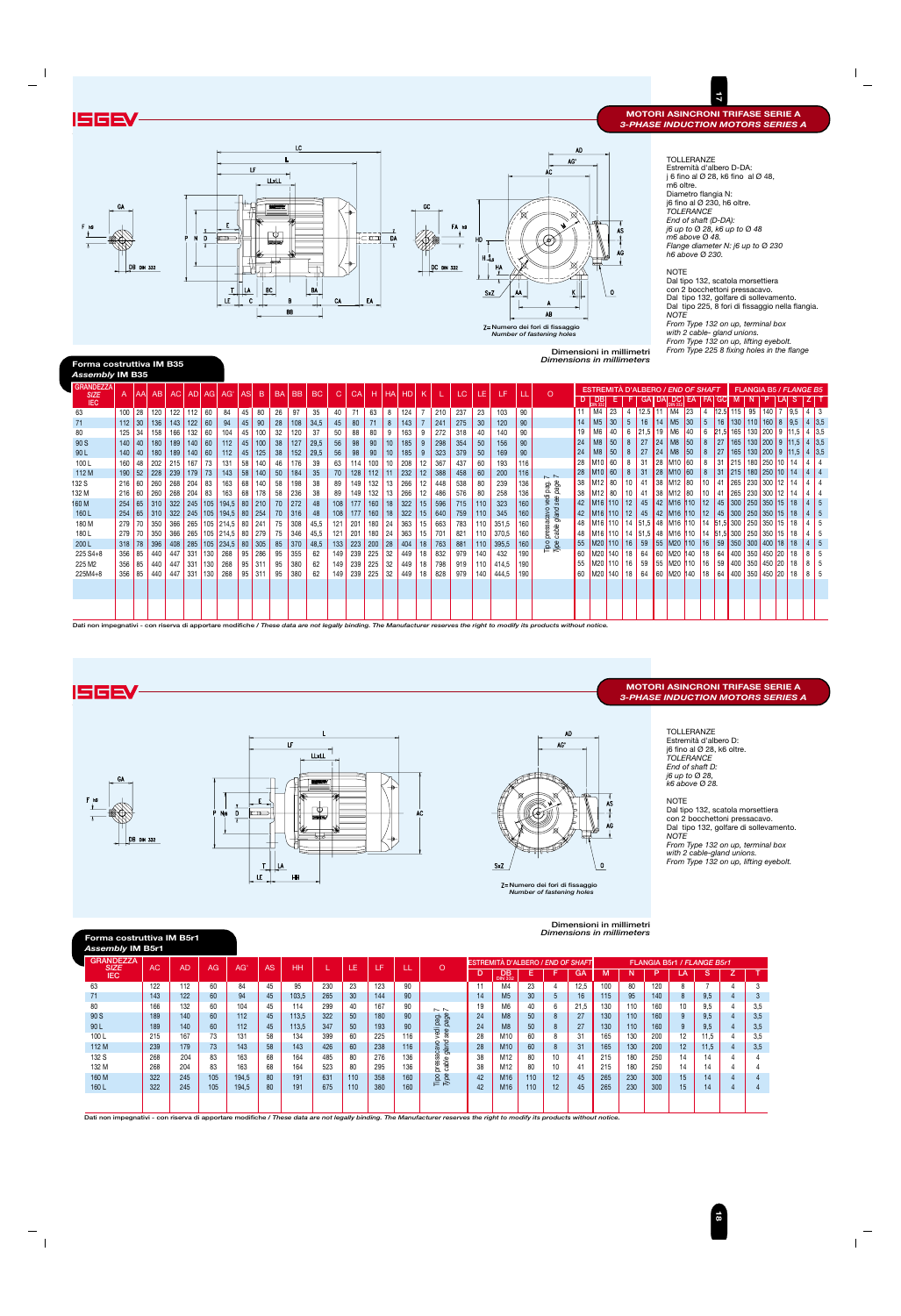**Forma costruttiva IM B14** *Assembly* **IM B14**

**20**

| ----------- |  |
|-------------|--|
|-------------|--|

TOLLERANZE Estremità d'albero D: j6 fino al Ø 28, k6 oltre. *TOLERANCE End of shaft D: j6 up to* Ø *28, k6 above* Ø *28*

NOTE Dal tipo 132, scatola morsettiera con 2 bocchettoni pressacavo. Dal tipo 132, golfare di sollevamento. *NOTE From Type 132 on up, terminal box with 2 cable-gland unions From Type 132 on up, lifting eyebolt*

| Dimensioni in millimetri  |
|---------------------------|
| Dimensions in millimeters |

**Dimensioni in millimetri** *Dimensions in millimeters* **19**

![](_page_10_Figure_2.jpeg)

![](_page_10_Figure_3.jpeg)

![](_page_10_Figure_4.jpeg)

![](_page_10_Picture_0.jpeg)

#### **MOTORI ASINCRONI TRIFASE SERIE A** *3-PHASE INDUCTION MOTORS SERIES A*

**Numero dei fori di fissaggio** *Number of fastening holes*

![](_page_10_Figure_11.jpeg)

| Forma costruttiva IM B5r2<br><b>Assembly IM B5r2</b> |     |     |     |       |    |       |     |     |     |     |                       |    |                               |     |    | Dimensions in millimeters |     |     |     |    |                            |                |     |
|------------------------------------------------------|-----|-----|-----|-------|----|-------|-----|-----|-----|-----|-----------------------|----|-------------------------------|-----|----|---------------------------|-----|-----|-----|----|----------------------------|----------------|-----|
| <b>GRANDEZZA</b>                                     |     | AD  |     | AG'   | AS |       |     |     |     |     | $\circ$               |    | ESTR. D'ALBERO / END OF SHAFT |     |    |                           |     |     |     |    | FLANGIA B5r2 / FLANGE B5r2 |                |     |
| <b>SIZE</b><br><b>IEC</b>                            | AC  |     | AG  |       |    | HH    |     | LE  | LF  | ᄔ   |                       | D  | DВ<br><b>DIN 332</b>          | E.  |    | GA                        | M   | N   | ÆΣ  |    | S                          | ∸              |     |
| 63                                                   | 122 | 112 | 60  | 84    | 45 | 95    | 230 | 23  | 123 | 90  |                       | 11 | M4                            | 23  | 4  | 12,5                      | 85  | 70  | 105 | 8  |                            | -4             | 2.5 |
| 71                                                   | 143 | 122 | 60  | 94    | 45 | 103.5 | 265 | 30  | 144 | 90  |                       | 14 | M <sub>5</sub>                | 30  | 5  | 16                        | 100 | 80  | 120 | 8  |                            | $\overline{4}$ | 3   |
| 80                                                   | 166 | 132 | 60  | 104   | 45 | 114   | 299 | 40  | 167 | 90  | $\sim$ $\sim$         | 19 | M <sub>6</sub>                | 40  | 6  | 21,5                      | 115 | 95  | 140 | 8  | 9.5                        | 4              | -3  |
| 90 S                                                 | 189 | 140 | 60  | 112   | 45 | 113,5 | 322 | 50  | 180 | 90  | page<br>page          | 24 | M8                            | 50  | 8  | 27                        | 115 | 95  | 140 | 9  | 9.5                        | 4              | 3   |
| 90L                                                  | 189 | 140 | 60  | 112   | 45 | 113,5 | 347 | 50  | 193 | 90  | <b>G</b>              | 24 | M8                            | 50  | 8  | 27                        | 115 | 95  | 140 | 9  | 9,5                        | 4              | 3   |
| 100L                                                 | 215 | 167 | 73  | 131   | 58 | 134   | 399 | 60  | 225 | 116 | vedi<br>Φ<br>$\sigma$ | 28 | M10                           | 60  | 8  | 31                        | 130 | 110 | 160 | 11 | 9.5                        | $\overline{4}$ | 3.5 |
| 112 M                                                | 239 | 179 | 73  | 143   | 58 | 143   | 426 | 60  | 238 | 116 | ত<br>acavo<br>glan    | 28 | M10                           | 60  | 8  | 31                        | 130 | 110 | 160 | 12 | 9.5                        | $\overline{4}$ | 3,5 |
| 132 S                                                | 268 | 204 | 83  | 163   | 68 | 164   | 485 | 80  | 276 | 136 |                       | 38 | M12                           | 80  | 10 | 41                        | 165 | 130 | 200 | 14 | 11.5                       | -4             | 3.5 |
| 132 M                                                | 268 | 204 | 83  | 163   | 68 | 164   | 523 | 80  | 295 | 136 | cable<br>press        | 38 | M12                           | 80  | 10 | 41                        | 165 | 130 | 200 | 14 | 11,5                       | 4              | 3.5 |
| 160 M                                                | 322 | 245 | 105 | 194,5 | 80 | 191   | 631 | 110 | 358 | 160 | Tipo<br>Type          | 42 | M16                           | 110 | 12 | 45                        | 215 | 180 | 250 | 15 | 14                         | $\overline{4}$ |     |
| 160L                                                 | 322 | 245 | 105 | 194,5 | 80 | 191   | 675 | 110 | 380 | 160 |                       | 42 | M16                           | 110 | 12 | 45                        | 215 | 180 | 250 | 15 | 14                         | 4              | 4   |
|                                                      |     |     |     |       |    |       |     |     |     |     |                       |    |                               |     |    |                           |     |     |     |    |                            |                |     |

| <b>GRANDEZZA</b><br><b>SIZE</b> | AC. | <b>AD</b> | AG. | AG'   | AS. | <b>HH</b> |     | LC. | LE. | Æ   | т   | $\Omega$                |     |                      |     |                 | <b>ESTREMITÀ D'ALBERO / END OF SHAFT</b> |        |                       |     |                   |                 |     |     |     | <b>FLANGIA B14 / FLANGE B14</b> |   |     |
|---------------------------------|-----|-----------|-----|-------|-----|-----------|-----|-----|-----|-----|-----|-------------------------|-----|----------------------|-----|-----------------|------------------------------------------|--------|-----------------------|-----|-------------------|-----------------|-----|-----|-----|---------------------------------|---|-----|
| <b>IEC</b>                      |     |           |     |       |     |           |     |     |     |     |     |                         |     | DB<br><b>DIN 332</b> |     |                 | GA                                       |        | DC.<br><b>DIN 332</b> | EΑ  | FA                | GC              |     |     |     |                                 |   |     |
| 63                              | 122 | 112       | 60  | 84    | 45  | 75        | 210 | 237 | 23  | 103 | 90  |                         |     | M <sub>4</sub>       | 23  |                 | 12,5                                     | $-1-1$ | M4                    | 23  |                   | 12,5            | 75  | 60  | 90  | M <sub>5</sub>                  |   | 2,5 |
| 71                              | 143 | 122       | 60  | 94    | 45  | 79,5      | 241 | 275 | 30  | 120 | 90  |                         | 14. | M <sub>5</sub>       | 30  | $5^{\circ}$     | 16                                       | 14     | M <sub>5</sub>        | 30  | $5^{\circ}$       | 16 <sup>1</sup> | 85  | 70  | 105 | M <sub>6</sub>                  | 4 | 2,5 |
| 80                              | 166 | 132       | 60  | 104   | 45  | 87        | 272 | 318 | 40  | 140 | 90  | $\sim$ $\sim$           | 19. | M <sub>6</sub>       | 40  | 6               | 21.5                                     | 19     | M <sub>6</sub>        | 40  | 6                 | 21,5            | 100 | 80  | 120 | M6                              |   |     |
| 90 S                            | 189 | 140       | 60  | 112   | 45  | 89,5      | 298 | 354 | 50  | 156 | 90  | page<br>page            | 24  | M8                   | 50  | 8               | 27                                       | 24     | M8                    | 50  | 8                 | 27              | 115 | 95  | 140 | M8                              |   |     |
| 90 L                            | 189 | 140       | 60  | 112   | 45  | 89,5      | 323 | 379 | 50  | 169 | 90  | ੌਰ<br>$\omega$          | 24  | M8                   | 50  | 8               | 27                                       | 24     | M8                    | 50  | 8                 | 27              | 115 | 95  | 140 | M8                              |   | ు   |
| 100L                            | 215 | 167       | 73  | 131   | 58  | 102       | 367 | 437 | 60  | 193 | 116 | Ф<br>စ္တ                | 28  | M <sub>1</sub>       | 60  |                 | 31                                       | 28     | M10                   | 60  |                   | 31              | 130 | 110 | 160 | M8                              |   | 3,5 |
| 112 M                           | 239 | 179       | 73  | 143   | 58  | 105       | 388 | 458 | 60  | 200 | 116 | $\circ$<br>glan<br>acav | 28  | M <sub>10</sub>      | 60  | 8               | 31                                       | 28     | M10                   | 60  | 8                 | 31              | 130 | 110 | 160 | M <sub>8</sub>                  |   | 3,5 |
| 132 S                           | 268 | 204       | 83  | 163   | 68  | 127       | 448 | 538 | 80  | 239 | 136 |                         | 38  | M12                  | 80  | 10              | 41                                       | 38     | M12                   | 80  | 10                | 41              | 165 | 130 | 200 | M10                             |   | 3,5 |
| 132 M                           | 268 | 204       | 83  | 163   | 68  | 127       | 486 | 576 | 80  | 258 | 136 | cable<br>ë,             | 38  | M12                  | 80  | 10 <sup>°</sup> | 41                                       | 38     | M <sub>12</sub>       | 80  | 10                | 41              | 165 | 130 | 200 | M <sub>10</sub>                 |   | 3,5 |
| 160 M                           | 322 | 245       | 105 | 194,5 | 80  | 156       | 596 | 715 | 110 | 323 | 160 | $\frac{1}{10}$          | 42  | M <sub>16</sub>      |     | $12 \,$         | 45                                       | 42     | M <sub>16</sub>       | 110 | $12 \overline{ }$ | 45              | 215 | 180 | 250 | M <sub>12</sub>                 |   |     |
| 160L                            | 322 | 245       | 105 | 194,5 | 80  | 156       | 640 | 759 | 110 | 345 | 160 |                         |     | M <sub>16</sub>      | 110 | $12 \,$         | 45                                       | 42     | M <sub>16</sub>       | 110 | 12 <sup>°</sup>   | 45              | 215 | 180 | 250 | M12                             |   | 4   |
|                                 |     |           |     |       |     |           |     |     |     |     |     |                         |     |                      |     |                 |                                          |        |                       |     |                   |                 |     |     |     |                                 |   |     |
|                                 |     |           |     |       |     |           |     |     |     |     |     |                         |     |                      |     |                 |                                          |        |                       |     |                   |                 |     |     |     |                                 |   |     |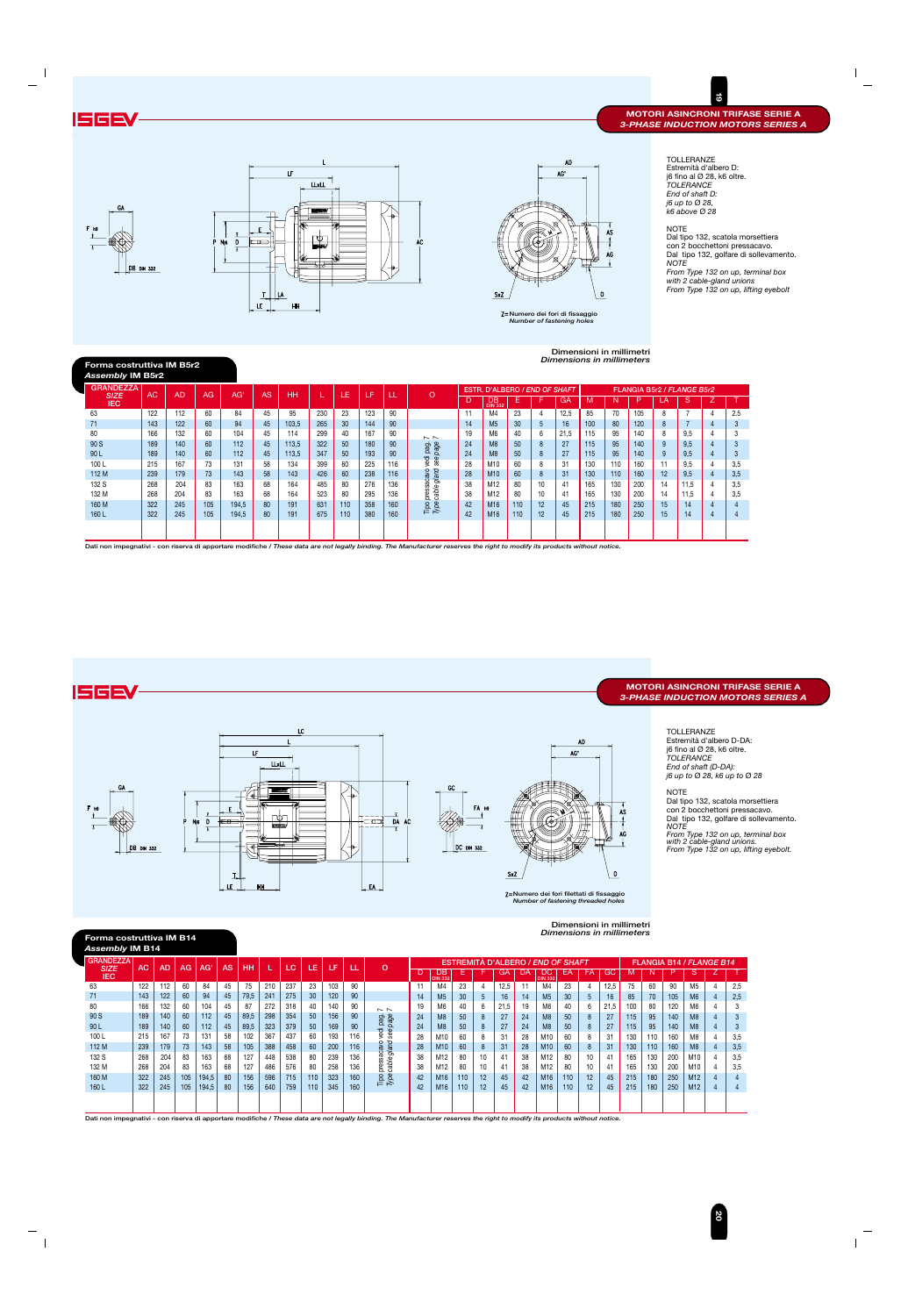**21**

![](_page_11_Figure_2.jpeg)

![](_page_11_Figure_3.jpeg)

![](_page_11_Figure_0.jpeg)

### **MOTORI ASINCRONI TRIFASE SERIE A** *3-PHASE INDUCTION MOTORS SERIES A*

**22**

| <b>GRANDEZZA</b><br><b>SIZE</b> | AC. | <b>AD</b> | AG. | AG'   | AS. | <b>HH</b> |     | LC  | LE. | LF  | ιLΕ | O               |    | EST                       |     |                 | 'REMITA D'ALBERO / <i>END OF SHAFT</i> |    |                 |     |    |      |     |     |     |                 | IFLANGIA B14i1 / <i>FLANGE B14i1</i> |
|---------------------------------|-----|-----------|-----|-------|-----|-----------|-----|-----|-----|-----|-----|-----------------|----|---------------------------|-----|-----------------|----------------------------------------|----|-----------------|-----|----|------|-----|-----|-----|-----------------|--------------------------------------|
| <b>IEC</b>                      |     |           |     |       |     |           |     |     |     |     |     |                 |    | $\overline{DB}_{DN\,332}$ | Е   | F               | GA                                     | DA | $D_{DN}$ 332    | EA  | FA | GC   |     |     | P   | 'S              |                                      |
| 80                              | 166 | 132       | 60  | 104   | 45  | 87        | 272 | 318 | 40  | 140 | 90  |                 | 19 | M <sub>6</sub>            | 40  | 6               | 21.5                                   | 19 | M6              | 40  | 6  | 21.5 | 115 | 95  | 138 | M8              |                                      |
| 90 S                            | 189 | 140       | 60  | 112   | 45  | 89,5      | 298 | 354 | 50  | 156 | 90  | $\sim$ $\sim$   | 24 | M8                        | 50  | 8               | 27                                     | 24 | M <sub>8</sub>  | 50  | 8  | 27   | 130 | 110 | 158 | M <sub>8</sub>  | 3,5                                  |
| 90 L                            | 189 | 140       | 60  | 112   | 45  | 89,5      | 323 | 379 | 50  | 169 | 90  | page<br>page    | 24 | M8                        | 50  | 8               | 27                                     | 24 | M8              | 50  | 8  | 27   | 130 | 110 | 158 | M8              | 3,5                                  |
| 100L                            | 215 | 167       | 73  | 131   | 58  | 102       | 367 | 437 | 60  | 193 | 116 | ъe              | 28 | M10                       | 60  | 8               | 31                                     | 28 | M10             | 60  | 8  | 31   | 165 | 130 | 200 | M10             | 3,5                                  |
| 112 M                           | 239 | 179       | 73  | 143   | 58  | 105       | 388 | 458 | 60  | 200 | 116 | see             | 28 | M <sub>10</sub>           | 60  | 8               | 31                                     | 28 | M <sub>10</sub> | 60  | 8  | 31   | 165 | 130 | 200 | M <sub>10</sub> | 3,5                                  |
| 132 S                           | 268 | 204       | 83  | 163   | 68  | 127       | 448 | 538 | 80  | 239 | 136 | gland<br>న్     | 38 | M12                       | 80  | 10              | 41                                     | 38 | M12             | 80  | 10 | 41   | 215 | 180 | 250 | M12             |                                      |
| 132 M                           | 268 | 204       | 83  | 163   | 68  | 127       | 486 | 576 | 80  | 258 | 136 |                 | 38 | M12                       | 80  | 10 <sup>°</sup> | 41                                     | 38 | M12             | 80  | 10 | 41   | 215 | 180 | 250 | M12             |                                      |
| 160 M                           | 322 | 245       | 105 | 194,5 | 80  | 156       | 596 | 715 | 110 | 323 | 160 | pressa<br>cable | 42 | M16                       | 110 | 12              | 45                                     | 42 | M <sub>16</sub> | 110 | 12 | 45   | 265 | 230 | 300 | M <sub>16</sub> |                                      |
| 160L                            | 322 | 245       | 105 | 194,5 | 80  | 156       | 640 | 759 | 110 | 345 | 160 | Tipe<br>Type    | 42 | M <sub>16</sub>           | 110 | 12              | 45                                     | 42 | M <sub>16</sub> | 110 | 12 | 45   | 265 | 230 | 300 | M <sub>16</sub> | 4                                    |
|                                 |     |           |     |       |     |           |     |     |     |     |     |                 |    |                           |     |                 |                                        |    |                 |     |    |      |     |     |     |                 |                                      |
|                                 |     |           |     |       |     |           |     |     |     |     |     |                 |    |                           |     |                 |                                        |    |                 |     |    |      |     |     |     |                 |                                      |

TOLLERANZE Estremità d'albero D-DA: j6 fino al Ø 28, k6 oltre. *TOLERANCE End of shaft D-DA: j6 up to* Ø *28, k6 above* Ø *28.*

**NOTE** 

| Forma costruttiva IM B34<br><b>Assembly IM B34</b> |     |    |     |     |           |                 |       |     |     |           |           |      |              |      |            |            |           |                  |     |     |           |                 |     |                |                 | Dimensioni in millimetri<br>Dimensions in millimeters |     |                 |      |    |                                          |     |                 |                 |      |                  |     |                          |                |     |
|----------------------------------------------------|-----|----|-----|-----|-----------|-----------------|-------|-----|-----|-----------|-----------|------|--------------|------|------------|------------|-----------|------------------|-----|-----|-----------|-----------------|-----|----------------|-----------------|-------------------------------------------------------|-----|-----------------|------|----|------------------------------------------|-----|-----------------|-----------------|------|------------------|-----|--------------------------|----------------|-----|
| <b>GRAND.</b>                                      |     |    |     |     |           |                 |       |     |     | <b>BA</b> | <b>BB</b> |      |              |      |            |            |           |                  |     |     |           |                 |     |                |                 |                                                       |     |                 |      |    | <b>ESTREMITÀ D'ALBERO / END OF SHAFT</b> |     |                 |                 |      |                  |     | FLANGIA B14 / FLANGE B14 |                |     |
| <b>SIZE</b><br><b>IEC</b>                          |     | AA | AB  | AC  | <b>AD</b> | AG <sub>1</sub> | AG'   | AS. | B   |           |           | BC   | $\mathsf{C}$ | CA H |            | <b>IHA</b> | <b>HD</b> | K                |     | LC  | <b>LF</b> | LE.             |     | $\circ$        | D               | $\overline{DB}$ <sub>DIN 332</sub>                    | Е.  | F.              | GA   | DA | DC.                                      | EA  | <b>FA</b>       | <b>GC</b>       |      | N                | P   | <sub>S</sub>             |                |     |
| 63                                                 | 100 | 28 | 120 | 122 | 112       | 60              | 84    | 45  | 80  | 26        | 97        | 35   | 40           | 71   | 63         | 8          | 124       |                  | 210 | 237 | 103       | 23              | 90  |                |                 | M4                                                    | 23  |                 | 12.5 |    | M4                                       | 23  |                 | 12.5            | 75   | 60               | 90  | M <sub>5</sub>           |                | 2,5 |
| 71                                                 | 112 | 30 | 136 | 143 | 122       | 60              | 94    | 45  | 90  | 28        | 108       | 34,5 | 45           | 80   |            | 8          | 143       |                  | 241 | 275 | 120       | 30 <sup>°</sup> | 90  |                | 14              | M <sub>5</sub>                                        | 30  |                 | 16   | 14 | M <sub>5</sub>                           | 30  | . 5             | 16 <sup>°</sup> | 85   | 70               | 105 | M <sub>6</sub>           |                | 2,5 |
| 80                                                 | 125 | 34 | 158 | 166 | 132       | 60              | 104   | 45  | 100 | 32        | 120       | 37   | 50           | 88   | 80         | 9          | 163       |                  | 272 | 318 | 140       | 40              | 90  | $\sim$ $\sim$  | 19              | M <sub>6</sub>                                        | 40  | 6               | 21,5 | 19 | M <sub>6</sub>                           | 40  |                 | $21.5$          | 100  | 80               | 120 | M <sub>6</sub>           |                |     |
| 90 S                                               | 140 | 40 | 180 | 189 | 140       | 60              | 112   | 45  | 100 | 38        | 127       | 29,5 | 56           | 98   | 90         | 10         | 185       | $9^{\circ}$      | 298 | 354 | 156       | 50              | 90  | pag.<br>page   | 24              | M <sub>8</sub>                                        | 50  | 8               | 27   | 24 | M <sub>8</sub>                           | 50  |                 | 27              | 115  | 95               | 140 | M8                       |                |     |
| 90L                                                | 140 | 40 | 180 | 189 | 140       | 60              | 112   | 45  | 125 | 38        | 152       | 29.5 | 56           | 98   | 90         | 10         | 185       |                  | 323 | 379 | 169       | 50              | 90  | ੶ਰ             | 24              | M <sub>8</sub>                                        | 50  | 8               | 27   | 24 | M <sub>8</sub>                           | 50  |                 | 27              | 115  | 95               | 140 | M8                       |                | -3  |
| 100L                                               | 160 | 48 | 202 | 215 | 167       | 73              | 131   | 58  | 140 | 46        | 176       | 39   | 63           | 114  | $100$ 10   |            | 208       | 12               | 367 | 437 | 193       | 60              | 116 | yed<br>See     | 28              | M10                                                   | 60  |                 | 31   | 28 | M10                                      | 60  |                 | 31              | 130  | 110 <sub>1</sub> | 160 | M8                       |                | 3,5 |
| 112 M                                              | 190 | 52 | 228 | 239 | 179       | 73              | 143   | 58  | 140 | 50        | 184       | 35   | 70           | 128  | $112$ 11   |            | 232       | 12               | 388 | 458 | 200       | 60              | 116 | gland          | 28              | M10                                                   | 60  | -8              | 31   | 28 | M10                                      | 60  |                 | 31              | 130  | 110              | 160 | M8                       |                | 3,5 |
| 132 S                                              | 216 | 60 | 260 | 268 | 204       | 83              | 163   | 68  | 140 | 58        | 198       | 38   | 89           | 149  |            | $132$ 13   | 266       | 12               | 448 | 538 | 239       | 80              | 136 | ್ಲಿ ಹಿ         | 38              | M12                                                   | 80  | 10              | 41   | 38 | M12                                      | 80  |                 | 41              | 165  | 130              | 200 | M10                      | 4              | 3,5 |
| 132 M                                              | 216 | 60 | 260 | 268 | 204       | 83              | 163   | 68  | 178 | 58        | 236       | 38   | 89           | 149  | $132$   13 |            | 266       | 12               | 486 | 576 | 258       | 80              | 136 | pres<br>cab    | 38              | M12                                                   | 80  |                 |      | 38 | M12                                      | 80  |                 | 41              | 165  | 130              | 200 | M10                      | $4 \mid 3,5$   |     |
| 160 M                                              | 254 | 65 | 310 | 322 | 245       | 105             | 194,5 | -80 | 210 | 70        | 272       | 48   | 108          | 177  | $160$ 18   |            | 322       | 15 <sup>15</sup> | 596 | 715 | 323       | 110             | 160 | $\frac{8}{10}$ |                 | $42$ M <sub>16</sub>                                  | 110 | 12 <sub>1</sub> | 45   | 42 | M16                                      | 110 | 12              | 45              | 1215 | 180              | 250 | M12                      | $\overline{4}$ |     |
| 160L                                               | 254 | 65 | 310 | 322 | 245       | 105             | 194,5 | 80  | 254 | 70        | 316       | 48   | 108          | 177  | $160$ 18   |            | 322       | 15               | 640 | 759 | 345       | 110             | 160 |                | 42 <sub>1</sub> | M16                                                   | 110 | 12 <sub>1</sub> | 45   | 42 | M16                                      | 110 | 12 <sup>2</sup> | 45              | 1215 | 180              | 250 | M <sub>12</sub>          | 4              |     |
|                                                    |     |    |     |     |           |                 |       |     |     |           |           |      |              |      |            |            |           |                  |     |     |           |                 |     |                |                 |                                                       |     |                 |      |    |                                          |     |                 |                 |      |                  |     |                          |                |     |

Dal tipo 132, scatola morsettiera con 2 bocchettoni pressacavo. Dal tipo 132, golfare di sollevamento. *NOTE*

*From Type 132 on up, terminal box with 2 cable-gland unions. From Type 132 on up, lifting eyebolt.*

**Dimensioni in millimetri**

*Dimensions in millimeters*

![](_page_11_Figure_10.jpeg)

## **Forma costruttiva IM B14 i1**

#### *Assembly* **IM B14 i1**

**Numero dei fori filettati di fissaggio** *Number of fastening threaded holes*

 $\overline{AB}$ 

**Numero dei fori filettati di fissaggio** *Number of fastening threaded holes*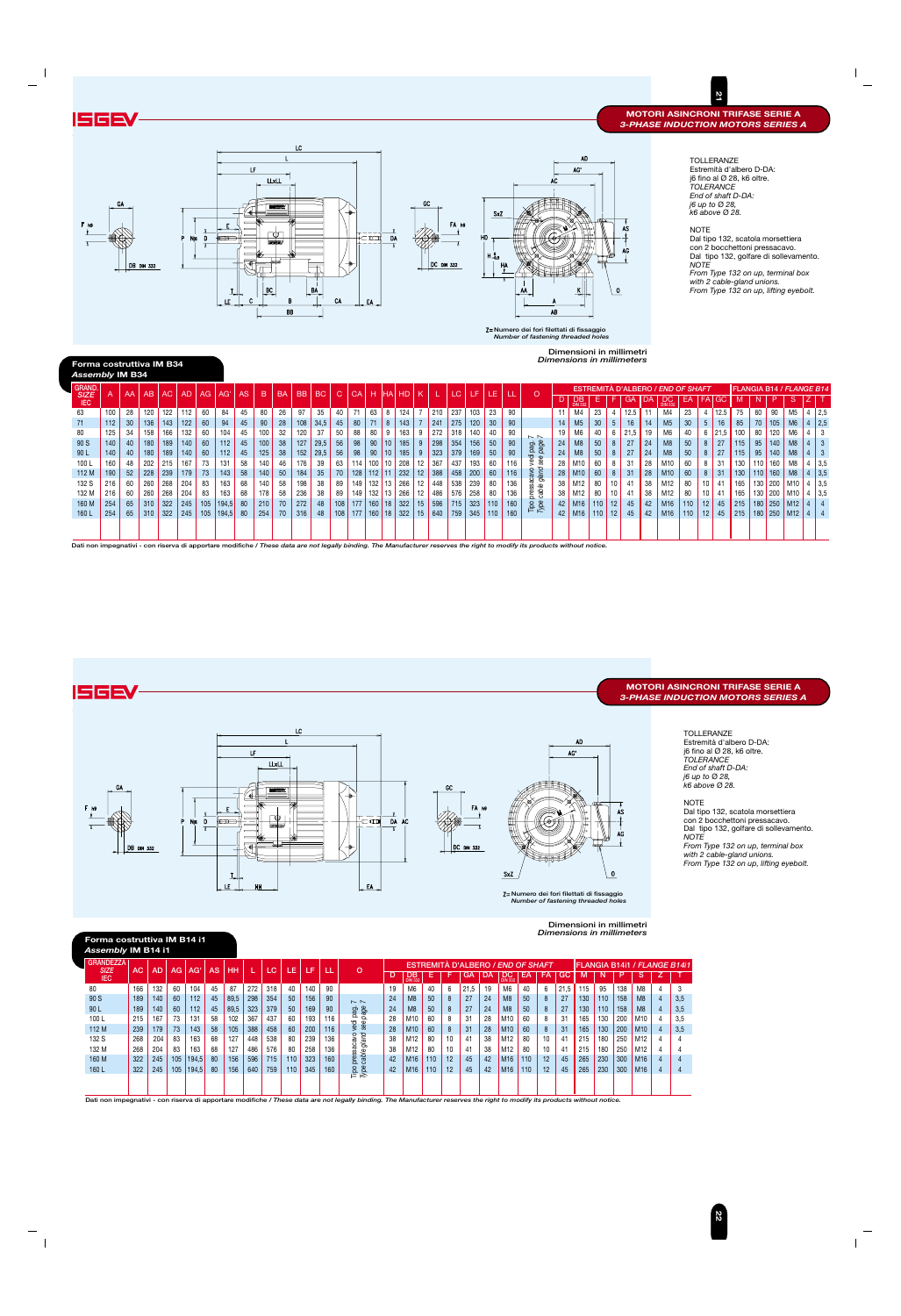**Dimensioni in millimetri**

| Forma costruttiva IM B3      |     |                  |     |     |                 |                         |     |     |           |           |      |      |        |           |     |     |            |                |           |    |      |                   |     | <b>Dimensions in millimeters</b> |                 |                            |     |    |                                          |    |                      |     |                 |     |
|------------------------------|-----|------------------|-----|-----|-----------------|-------------------------|-----|-----|-----------|-----------|------|------|--------|-----------|-----|-----|------------|----------------|-----------|----|------|-------------------|-----|----------------------------------|-----------------|----------------------------|-----|----|------------------------------------------|----|----------------------|-----|-----------------|-----|
| Assembly IM B3               |     |                  |     |     |                 |                         |     |     |           |           |      |      |        |           |     |     |            |                |           |    |      |                   |     |                                  |                 |                            |     |    |                                          |    |                      |     |                 |     |
| <b>GRAND.</b><br><b>SIZE</b> |     | AA I             | AB  | AC. | AG <sub>1</sub> | AS <sub>1</sub>         | B.  | B'  | <b>BA</b> | <b>BB</b> | l BC | BE.  | $\sim$ | <b>CA</b> | CA' | н   | <b>THA</b> | H <sub>B</sub> | <b>HD</b> |    |      |                   |     | $\circ$                          |                 |                            |     |    | <b>ESTREMITÀ D'ALBERO / END OF SHAFT</b> |    |                      |     |                 |     |
| <b>IEC</b>                   |     |                  |     |     |                 |                         |     |     |           |           |      |      | ΛОΖ    |           |     |     |            |                |           |    |      |                   |     |                                  |                 | $\overline{DB}$<br>DIN 332 |     |    | <b>GA</b>                                | DA | $DON$ <sub>332</sub> | EA  | FA <sub>1</sub> | GC. |
| 250 S <sub>2</sub>           | 406 | 102              | 500 | 510 | 190             | $\dot{ }$ 118 $\dot{ }$ | 349 |     | 87        | 410       | 42   | -90  | 168    | 303       |     | 250 | 35         | 575            | 645       | 24 | 946  | 1070 <sub>1</sub> | 236 |                                  | 60              | M20                        | 140 |    | 64                                       | 55 | M20                  | 110 | 16              | 59  |
| $250 M4 \div 8$              | 406 | 102 <sub>2</sub> | 500 | 510 | 190             | 118                     | 349 |     | 87        | 410       | 42   | 90   | 168    | 303       |     | 250 | 35         | 575            | 645       | 24 | 946  | 1100              | 236 | p<br>スレ マレ                       | 65              | M20                        | 140 |    | 69                                       | 60 | M20                  | 140 | 18              | 64  |
| 280 S <sub>2</sub>           | 457 | 123              | 540 | 510 | 190             | 118                     | 368 |     | 120       | 480       | 20   | -90  | 190    | 262       |     | 280 |            | 605            | 675       | 24 | 946  | 1100              | 236 | . ఇత్ల ఉ                         | 65              | M20                        | 140 |    | 69                                       | 60 | M20                  | 140 | 18              | 64  |
| $280 S4 \div 8$              | 457 | 123              | 540 | 510 | 190             | 118                     | 368 |     | 120       | 480       | 20   | 90   | 190    | 262       |     | 280 | 40         | 605            | 675       | 24 | 946  | 1100              | 236 | a.a<br>೬ಕ ೮ ಕ                    | 75              | M20                        | 140 | 20 | 79.5                                     | 65 | M20                  | 140 | 18              | 69  |
| 280 M2                       | 457 | 123              | 540 | 510 | 190             | 118                     |     | 419 | 120       | 480       | 20   | - OC | 190    |           | 271 | 280 |            | 605            | 675       | 24 | 1006 | 1160,             | 236 |                                  | 65              | M20                        | 140 |    | 69                                       | 60 | M20                  | 140 | 18              | 64  |
| $280 M4 \div 8$              | 457 | 123 <sub>1</sub> | 540 | 510 | 190             | 118                     |     | 419 | 120       | 480       | 20   | ാറ   | 190    |           | 271 | 280 | 40         | 605            | 675       | 24 | 1006 | $ 1160\rangle$    | 236 |                                  | 75 <sup>°</sup> | M20                        | 140 | 20 | 79,5                                     | 65 | M20                  | 140 | 18              | 69  |

|                                                                                                                                                                                                                                                      |                                                             |                                                    |                                                             |                                                                                                |                            |                                                       |                                                                   |                                                                                                   |                                                             |                                                          |                                                                                 |                                                                |                              |                                                               |                                                                             |                                                                                          |                                                             |                                                                                                  |                   |                                                                                      |                                 |                                                                |                                                    |                                                                                                |                                              |                                                                                             |                                                          |                                                                        |                                                                  |                                                        |                                                                                |                                                          |                                               | 3                                                                  | <b>MOTORI ASINCRONI TRIFASE SERIE A</b><br><b>3-PHASE INDUCTION MOTORS SERIES A</b>                                                                                                                                                                                                                                  |                                                            |                                                             |                                                   |                                                                                                                                                        |
|------------------------------------------------------------------------------------------------------------------------------------------------------------------------------------------------------------------------------------------------------|-------------------------------------------------------------|----------------------------------------------------|-------------------------------------------------------------|------------------------------------------------------------------------------------------------|----------------------------|-------------------------------------------------------|-------------------------------------------------------------------|---------------------------------------------------------------------------------------------------|-------------------------------------------------------------|----------------------------------------------------------|---------------------------------------------------------------------------------|----------------------------------------------------------------|------------------------------|---------------------------------------------------------------|-----------------------------------------------------------------------------|------------------------------------------------------------------------------------------|-------------------------------------------------------------|--------------------------------------------------------------------------------------------------|-------------------|--------------------------------------------------------------------------------------|---------------------------------|----------------------------------------------------------------|----------------------------------------------------|------------------------------------------------------------------------------------------------|----------------------------------------------|---------------------------------------------------------------------------------------------|----------------------------------------------------------|------------------------------------------------------------------------|------------------------------------------------------------------|--------------------------------------------------------|--------------------------------------------------------------------------------|----------------------------------------------------------|-----------------------------------------------|--------------------------------------------------------------------|----------------------------------------------------------------------------------------------------------------------------------------------------------------------------------------------------------------------------------------------------------------------------------------------------------------------|------------------------------------------------------------|-------------------------------------------------------------|---------------------------------------------------|--------------------------------------------------------------------------------------------------------------------------------------------------------|
| F h9<br>$\tau$                                                                                                                                                                                                                                       | GA.                                                         | <b>DB</b> DIN 332                                  |                                                             | P                                                                                              | Ŀ<br>N <sub>i6</sub>       | D<br>$\mathbf{T}$                                     | u D –<br>$I_{-}$<br>LE.                                           | $\mathsf{L}\mathsf{F}$<br>$\equiv$<br>$\equiv$<br>$\equiv$<br>$\overline{\mathbf{A}}$<br><b>C</b> | <b>LLxLL</b><br>بيجيهم<br>₩<br>eds<br>BC                    | B<br>BB                                                  | LC                                                                              | BA.                                                            | CA                           |                                                               | ⊂⊂≖<br>EA                                                                   | DA                                                                                       |                                                             | GC.                                                                                              | <b>DC DIN 332</b> | FA h9                                                                                |                                 | HD<br>$H_{.0,5}^{0}$                                           | <b>SxZ</b><br>HA                                   | AA<br>Z=Numero dei fori filettati di fissaggio<br>Number of fastening threaded holes           | AC<br>AB                                     | AG'<br>K<br>Dimensioni in millimetri                                                        | <b>AD</b>                                                |                                                                        | AS<br>AG<br>$\mathbf 0$                                          |                                                        |                                                                                |                                                          | <b>NOTE</b><br><b>NOTE</b>                    | <b>TOLLERANZE</b><br>TOLERANCE<br>j6 up to Ø 28,<br>k6 above Ø 28. | Estremità d'albero D-DA:<br>j6 fino al $\varnothing$ 28, k6 oltre.<br>End of shaft D-DA:<br>Dal tipo 132, scatola morsettiera<br>con 2 bocchettoni pressacavo.<br>Dal tipo 132, golfare di sollevamento.<br>From Type 132 on up, terminal box<br>with 2 cable-gland unions.<br>From Type 132 on up, lifting eyebolt. |                                                            |                                                             |                                                   |                                                                                                                                                        |
| Forma costruttiva IM B34 i1<br><b>Assembly IM B34 i1</b>                                                                                                                                                                                             |                                                             |                                                    |                                                             |                                                                                                |                            |                                                       |                                                                   |                                                                                                   |                                                             |                                                          |                                                                                 |                                                                |                              |                                                               |                                                                             |                                                                                          |                                                             |                                                                                                  |                   |                                                                                      |                                 |                                                                |                                                    |                                                                                                |                                              | Dimensions in millimeters                                                                   |                                                          |                                                                        |                                                                  |                                                        |                                                                                |                                                          |                                               |                                                                    |                                                                                                                                                                                                                                                                                                                      |                                                            |                                                             |                                                   |                                                                                                                                                        |
| <b>GRANDEZZA</b><br><b>SIZE</b><br><b>IEC</b>                                                                                                                                                                                                        | A                                                           | AA                                                 | AB                                                          | AC                                                                                             | AD                         | $AG \vert$                                            | AG'                                                               | AS                                                                                                | B                                                           | <b>BA</b>                                                | <b>BB</b>                                                                       | BC                                                             | $\mathsf{C}$                 | CA                                                            | H                                                                           | $HA$ $HD$                                                                                |                                                             | K                                                                                                |                   | LC                                                                                   | LF.                             | ILE.                                                           | l LL                                               | $\circ$                                                                                        | D                                            | $DE DN 33$                                                                                  | Ε.                                                       |                                                                        | <b>GA</b>                                                        | DA                                                     | ESTREMITÀ D'ALBERO / <i>END OF SHAFT</i><br>$\overline{DC}$ <sub>DIN 332</sub> |                                                          | $EA$ $FA$ $GC$                                |                                                                    | M                                                                                                                                                                                                                                                                                                                    | N.                                                         | $\overline{P}$                                              | S                                                 | FLANGIA B14i1 / FLANGE B14i1                                                                                                                           |
| 80<br>90 S<br>90 L<br>100L<br>112 M<br>132 S<br>132 M<br>160 M<br>160L<br>Dati non impegnativi - con riserva di apportare modifiche / These data are not legally binding. The Manufacturer reserves the right to modify its products without notice. | 125<br>140<br>140<br>160<br>190<br>216<br>216<br>254<br>254 | 34<br>40<br>40<br>48<br>52<br>60<br>60<br>65<br>65 | 158<br>180<br>180<br>202<br>228<br>260<br>260<br>310<br>310 | 166<br>189<br>$189$   140<br>215<br>$239$ 179<br>268<br>268 204<br>$322 \mid 245$<br>$322$ 245 | 132<br> 140<br>167<br> 204 | 60<br>60<br>60<br>73<br>73<br>83<br>83<br>105<br> 105 | 104<br>112<br>$112$<br>131<br>143<br>163<br>163<br>194,5<br>194,5 | 45<br>45<br>$45\,$<br>58<br>58<br>68<br>68<br>80<br>80                                            | 100<br>100<br>125<br>140<br>140<br>140<br>178<br>210<br>254 | $32\,$<br>38<br>$38\,$<br>46<br>$50\,$<br>58<br>58<br>70 | 120<br>127<br>$152$ 29,5 56<br>176<br>184<br>198<br>236<br>272<br>70 316 48 108 | 37<br> 29,5 56<br>$39\,$<br>$35 \mid 70$<br>38<br>$38\,$<br>48 | 50<br>63<br>89<br>89<br> 108 | 88<br>98<br>$98\,$<br>114<br>128<br>149<br>149<br>177<br> 177 | 80<br>$90\,$<br>$90\,$<br>100<br> 112 11<br>132<br>132<br> 160 <br>$160$ 18 | 9<br>$ 10\rangle$<br>$ 10\rangle$<br>$ 10\rangle$<br>$ 13\rangle$<br>$ 13\rangle$<br> 18 | 163<br>185<br>185<br>208<br>232<br>266<br>266<br>322<br>322 | $9 \mid 272$<br>9<br>$\vert 9 \vert$<br>12 367<br>12 388<br>12 448<br>12 486<br>15 596<br>15 640 | 298<br>323        | $318$ 140<br>345<br>379<br>437<br>538 239<br>576 258<br>$715$ 323<br>759 345 110 160 | 156<br>169<br>193<br>458 200 60 | 40   90<br>$50\,$<br>$50\,$<br>60<br>80<br>80<br>$ 110\rangle$ | 90<br>$90\,$<br>116<br> 116 <br>136<br>136<br> 160 | $\sim$ $\sim$<br>vedi pag.<br>I see page<br>pressacavo<br>cable gland:<br>$\frac{p}{\sqrt{p}}$ | 19<br>24<br>24<br>28<br>28<br>38<br>38<br>42 | M6<br>M8<br>M8<br>M10<br>$\vert$ M <sub>10</sub><br>M12<br>M12<br>M16<br>$42 \mid M16 \mid$ | 40<br>50<br>$50\,$<br>60<br>60<br>80<br>80<br>110<br>110 | $\bf 8$<br>$\bf 8$<br>8<br>10<br>10 <sub>1</sub><br>12<br>$12 \mid 45$ | $6 \mid 21,5$<br>27<br>27<br>31<br>$8 \mid 31$<br>41<br>41<br>45 | 19<br>24<br>24<br>28<br>$28\,$<br>38<br>38<br>42<br>42 | M <sub>6</sub><br>M8<br>M8<br>M10<br>M10<br>M12<br>M12<br>M16<br>M16           | 40<br>50<br>$50\,$<br>60<br>60<br>80<br>80<br>110<br>110 | 6<br>8<br>8<br>8<br>8<br>10<br>10<br>12<br>12 | 21,5 <br>27<br>27<br>31<br>31<br>41<br>41<br>45<br>45              | 115<br>130<br>130<br>165<br>165<br>215<br>215<br>265<br>265                                                                                                                                                                                                                                                          | 95<br>110<br>110<br>130<br>130<br>180<br>180<br>230<br>230 | 138<br>158<br>158<br>200<br>200<br>250<br>250<br>300<br>300 | M8<br>M8<br>M8<br>M10<br>M12<br>M12<br>M16<br>M16 | $4 \mid 3$<br>4 3,5<br>4 3,5<br>$4 \mid 3,5$<br>M <sub>10</sub> 4 3,5<br>$\overline{4}$<br>$\overline{4}$<br>$\overline{4}$<br>4<br>$4 \mid 4$<br> 4 4 |
| <b>ISGEV</b>                                                                                                                                                                                                                                         |                                                             |                                                    |                                                             |                                                                                                |                            |                                                       |                                                                   |                                                                                                   |                                                             | $\overline{C}$                                           |                                                                                 |                                                                |                              |                                                               |                                                                             |                                                                                          |                                                             |                                                                                                  |                   |                                                                                      |                                 |                                                                |                                                    |                                                                                                |                                              |                                                                                             |                                                          |                                                                        |                                                                  |                                                        |                                                                                |                                                          |                                               |                                                                    | <b>MOTORI ASINCRONI TRIFASE SERIE B 250-280</b>                                                                                                                                                                                                                                                                      |                                                            |                                                             |                                                   | 3-PHASE INDUCTION MOTORS SERIES B 250-280                                                                                                              |

## 568V

### **MOTORI ASINCRONI TRIFASE SERIE A** *3-PHASE INDUCTION MOTORS SERIES A*

![](_page_12_Figure_2.jpeg)

**24**

![](_page_12_Figure_8.jpeg)